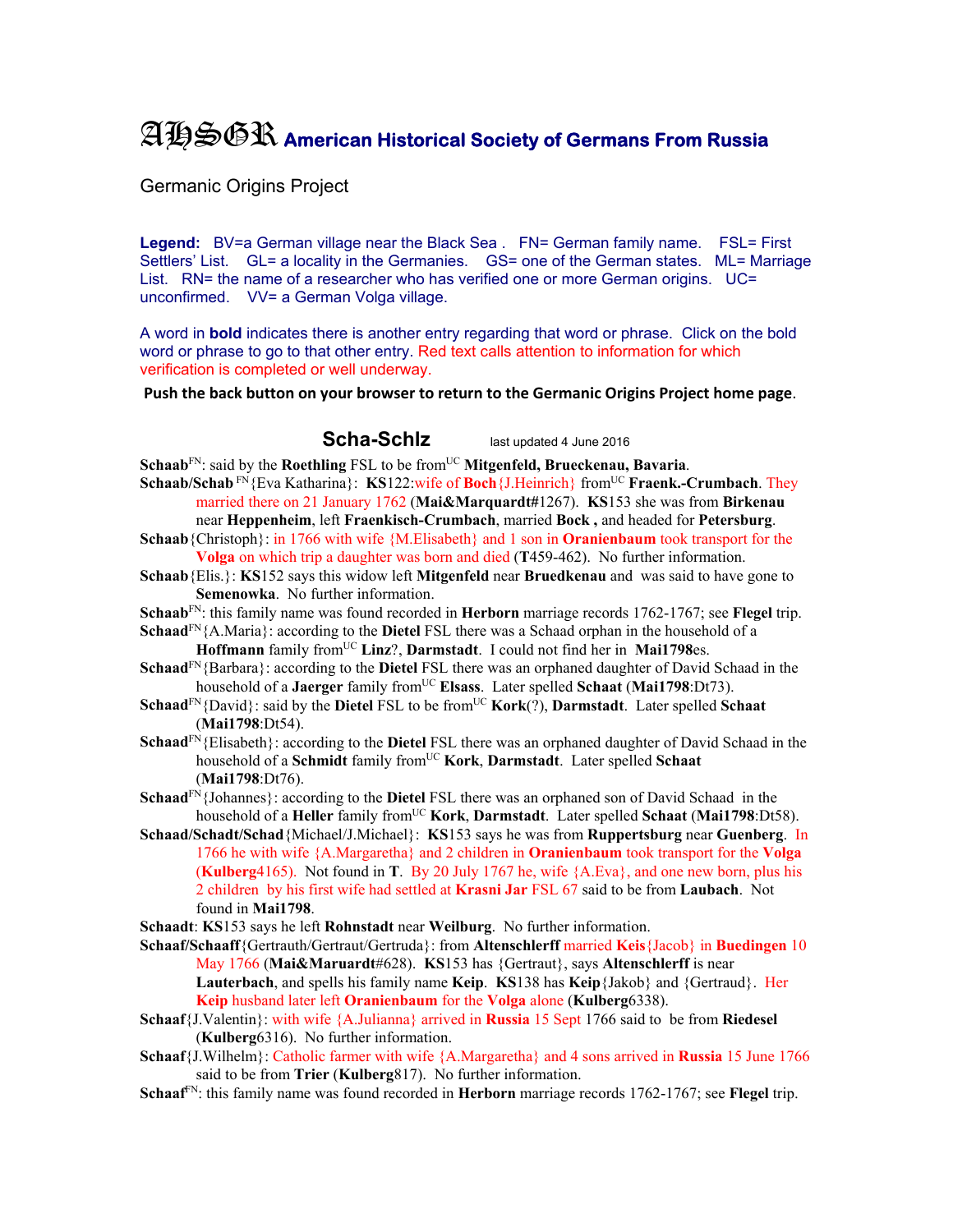- **Schaat**<sup>FN</sup>: said by the Kromm version of the **Jagodnaja Poljana** FSL to be from<sup>UC</sup> **Ranstadt**, **Stollberg** later than the first settlers (p.35).
- **Schaaff**{Gertrauth/Gertraud/Geretraut/Gertruda}: from **Altenschlirf** near **Lauterbach** married **Keis**{Jacob} 10 May 1766 in **Buedingen** (**Mai&Marquardt**#628). On 15 Sept 1766 **Keib**{Jacob & Gertruda} arrived in **Russia** he said to be from **Riedesel** (**Kulberg**6338). Later in 1766 **Keip**{Jacob Sr.} in **Oranienbaum** alone took transport for the **Volga** (**T**3169). Found in no FSL. In 1798 he was in **Hussenbach** as **Keib**{Jakob Sr.} with his **Kneiss** wife {Elisabeth} **(Mai1798:**Hs73).
- **Schaaff/Schaff**{Johann}: married **Boss** {A.Elisabeth} 7 June 1766 in **Luebeck**, both said to be born<sup>UC</sup> in the **Riedesel** [**Barony**] (**Mai&Marquardt**#239). They arrived in **Russia** on 13 September 1766, he said to be fromUC **Riedesel** (**Kulberg**5588). Later in 1766 they took transport from **Oranienbaum** to the **Volga** (**T**406-408). By August 1767 they had settled in **Stephan** FSL #3 which said he was fromUC **Engelrod**. In 1798 her surname was spelled **Bosch** (**Mai1798**:Sp22). **Schaaff** FN: see **Schaaf**.
- **Schaat**FN: the 1798 **Norka** census gives this as the maiden name of the wife of an Isenburger **Lamm** (**Mai1798**:Nr214).
- **Schaat**FN: see also **Schaad**.
- **Schab**FN: see **Schaab**
- **Schabbach/Schabach/Schappach/Schsbag**{A.Margaretha}: baptized in **Willebadessen** where she married **Linenberg**{J.Georg}; later she settled with him in **Willebadessen**.
- **Schabenheim**?<sup>GL</sup>: an unidentified place said by the **Boregard** FSL to be home<sup>UC</sup> to a **Wane** family. This might have been **Schwabenheim**: there were two, one 8.5 miles SW of **Mainz** city, and one 8 miles SE of **Mannheim** city.
- **Schaber**<sup>FN</sup>: said by the Leitsinger FSL to be from<sup>UC</sup> Lauterburg, Elsass. I could not find this family in the 1798 Volga censuses.
- **Schachen**, [**Herrschaft Gersfeld**]: **KS**153 says he was from **Steinberg** near **Offenbach**.
- **Schacher**FN: arrived in South Russia in 1819 and 1823; later settled in **Gueldendorf, Odessa**; family records found by **Curt Renz** in **Rottenacker, Ehingen Oberamt, Wuerttemberg**.
- **Schachner**: **KS**146 says whe was wife to **Mord**{Konrad} No further information.
- **Schack**FN{Margaretha}: married **Ritzmann**{Christoph} in **Rosslau** 2 June 1766
	- (**Mai&Marquardt**#1000). On 8 Aug 1766 {Christian}, wife {Margaretha} and an infant daughter arrived in **Russia,** he said to be from **Hessen** (**Kulberg**3281). Not found in **T**. By 16 Aug 1767 {Christoph}, wife {Margaretha} and a new-born son had settled at **Jost** FSL 44, he said to be from **Ritenbach**(?), **Hessen-Kassel.**
- **Schackzalt**(?)<sup>GL</sup>, **Schafftanau**(?): an unidentified place said by the **Dobrinka** FSL to be home<sup>UC</sup> to a **Rau** family.
- **Schad**FN: **Bonner** proved that this woman married in **Vonhausen** in 1761 her **Reiss** husband (said to be fromUC **Lorbach)** before they moved to **Balzer**.
- **Schad**<sup>FN</sup>{J.Michael}: said by the **Krasnoyar** FSL #67 to be from<sup>UC</sup> **Laubach**.
- **Schad**{J.Georg}: **KS**153 says he came from **Steinberg** near **Buedingen**.
- **Schade**FN: said by the **Paulskaya** FSL to be a stepson in a **Roerich** household.
- **Schaechtelburg**GL: see **Schtater**.
- **Schaed/Scheidt<sup>FN</sup>{Rosina}: according to the <b>Buedingen** ML she was from<sup>UC</sup> **Rosbach**, **Thuengen Barony**, and married **Laroesch** {Johannes} 7 April 1766 (**Mai&Marquardt**#483), before this couple went to **Stahl-am-Karaman** FSL#44 which said he also was from **Rosbach** , **Thuengen Barony** . Spelled **Scheidt** in 1798.
- **Schaedel**{Casper}: fromUC **Ober Moos** married **Fritzinger**{A.Maria} 25 April 1766 in **Buedingen** (**Mai&Marquardt**#590). **KS**153 said **Obermoos** was near **Lauterbach**. I did not find them in any published FSL or in **Mai**1798.
- **Schaedler**{A.Maria}: married **Ickes**{Mathaeus} 16 April 1766 in **Buedingen** {**Mai&Marquardt**#537). **KS**153 has {Matteus}. Not found in later sources.
- **Schaeffer/Schaefer**{Conrad}: married **Gaerten** FN{Katharina}} in **Buedingen** 21 April 1766; both were fromUC **Huettengesaess** (**Mai&Marquart**#565). **KS**129 & 153 said that **Huettengesaess** was near **Hanau** city (now in **Hesse**). They were listed in **Balzer** FSL (#66) which said he was from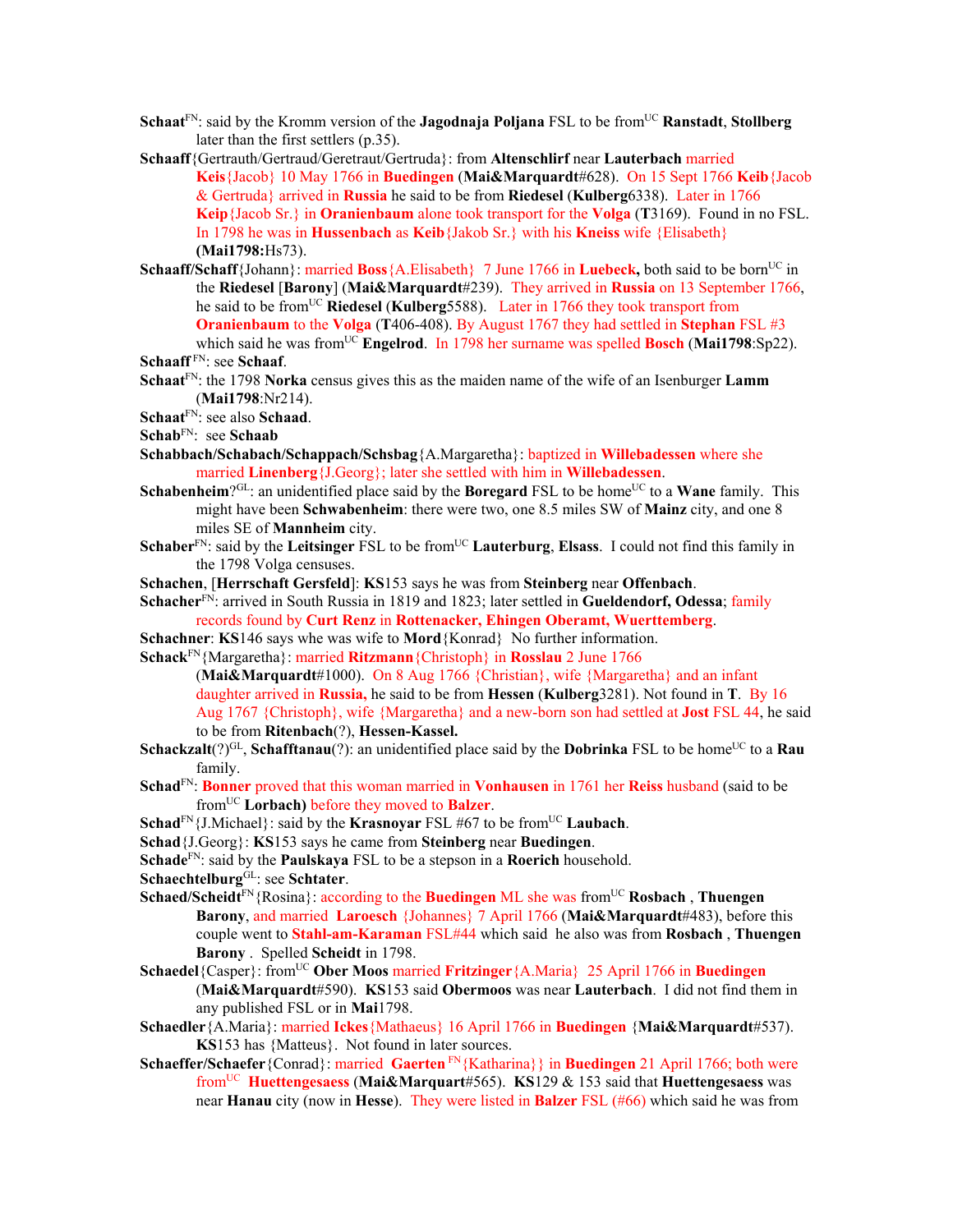**Isenburg**.

- **Schaeffer/Scheffer**<sup>FN</sup>{A.Margaretha}: the **Buedingen** ML says this woman, daughter of the late {Wilhelm}, fromUC **Erbach** married 3 June 1766 **Koenig** {J.Leonhard} son of {J.Nicholaus} from **Walbach, Breuberg** (**Mai&Marquardt**#677). **KS**140 has her as **Scheffer**. On 29 Aug 1766 {J.Leonhard & A.Christina} with 4 children arrived in **Russia**, he said to be from **Erbach** going to the **Ukraine** (**Kulberg**5133). He said by the **Belowescher Kolonien** FSL to be fromUC **Erbach**  (no locality mentioned).
- **Schaefer**<sup>FN</sup>{Peter}: said by the **Belowescher Kolonien** FSL to be from<sup>UC</sup> **Darmstadt** (no locality mentioned).
- **Schaefer**<sup>FN</sup>{Anna}: said by the **Belowescher Kolonien** FSL to be a wdower from<sup>UC</sup> **Hanau** (no locality mentioned).
- **Schaefer**FN{J.Peter}: said by **Kuhlberg**4921 and the **Belowescher Kolonien** FSL to be fromUC **Isenburg**  (no locality or country mentioned).
- **Schaefer/Schaeffer**FN{Michael}: married **Christians**{A.Margaretha} in **Buedingen** 15 March 1766 (**Mai&Marquardt**#434 & **KS**153). With wife {Anna} arrived in **Russia** 4 July 1766, he said to be fromUC **Gelnhausen** (**Kulberg**1664). Said by the **Belowescher Kolonien** FSL to be fromUC **Gelhausen**.
- **Schaefer**{G.Fried.}: said by the **Bergdorf** 1814 census to be from **Entringen**, **Tuebingen** [**Amt**], **Wuerttemberg**. See **GCRA** book for a bit more detail.
- **Schaefer**<sup>FN</sup>{Joachim}: said by the **Boaro** FSL to be from<sup>UC</sup> **Schoenfeld** (no locality mentioned).
- **Schaefer**?FN{Nicolaus}: said by the **Dehler** FSL to be a step-son in the **Hermann** household.
- **Schaefer**<sup>FN</sup>{Wilhelm F.}: said by the **Doenhof** FSL to be from<sup>UC</sup> **Wuerttemberg** (no locality mentioned).
- **Schaefer**<sup>FN</sup>{J.Just}: said by the **Ernestinendorf** FSL to be from<sup>UC</sup> **Eckenstaghausen**?. May have been spelled **Siefert** in 1794 and 1798 (**Mai1798**:Mv569, Bt46) with the maiden name of frau **Siefert** given as **Grossmann**.
- **Schaefer**<sup>FN</sup>{Johann} said by the **Fischer** FSL to be from<sup>UC</sup> **Hannover** (no locality mentioned).
- **Schaefer/Schaeffer**FN{Johannes}: the **Buedingen** ML says that **Schaeffer** was from **Hoechst** [a suburb within the city of] **Erbach** and that he married 28 April 1766 **Hock**{M.Elisabeth} from<sup>UC</sup> **Rimmern, Erbach** (**Mai&Marquardt**#602 & **KS**153). Later in 1766 he and wife in **Oranienbaum** took transport for the **Volga** (**T**7212-7213). By 1 Jan 1767 they had settled at **Frank** FSL #97, he said to have come from **Ext**(?), **Erbach**.
- **Schaefer**<sup>FN</sup>{Andreas and Martin}: said by the **Frank** FSL to be from<sup>UC</sup> **Kestrich, Hessen-Darmstadt.** The **Buedingen** ML says that **Schaeffer** was from<sup>UC</sup> **Koestrich, Darmstadt** and in 1766 married a **Thiel** woman (**Mai&Marquardt**#352).
- **Schaefer**FN: said by the 1816 **Glueckstal** census (**KS**:673, 417) to be from (sic.) **Ilsfeld**, **Heilbronn** [**Amt**], **Wuerttemberg**; **KS**:417 also gave origin in **Markgroeningen**, **Ludwigsburg** [**Amt**], **Wuerttemberg**; and **KS**:418 also gave origin (sic.) in **Kirchheim**, **Nuertingen**, **Wuerttemberg**. Using **FHL**(1,056,750-1), the **GCRA** verified origin in **Markgroeningen**. See the **GCRA** book for more details.
- **Schaeffer**{Christina}FN: this woman married a **Lang** of **Glueckstal** and was proven by the **GCRA** to be from **Scheppach**, **Walbach parish**, **Winsberg** [**Amt**], **Wuerttemberg**; Also spelled **Schaeffert**. See the **GCRA** book for detail.
- **Schaefer/Schaeffer/Scheffer**<sup>FN</sup>{Johannes}: said by the **Goebel** FSL #26 to be from<sup>UC</sup> **Margetenhaun, Fulda**. The **Buedingen** ML says that this man married **Helffert**{Katharina} 20 June 1766; Stumpp gives his name as **Scheffer**.
- Schaefer<sup>FN</sup>{J.Nikolaus}: Catholic from<sup>UC</sup> Wembach, Lichtenberg Amt, Hessen-Darmstadt **Landgraviate** arrived at **Fridericia, Juetland Royal Province** in September 1760. In December 1764 he, his wife, and child were last recorded in **Denmark** (**EEE** p.576) **Kulberg**#210 says he was Catholic from<sup>UC</sup> **Darmstadt**. By July 1767 they had settled in **Goebel** FSL #52 which said he was fromUC **Weinbach, Darmstadt**.
- **Schaefer**<sup>FN</sup>{Andreas}: said by the **Grimm** FSL #17 to be from<sup>UC</sup> **Darmstadt** (no locality mentioned).
- **Schaeffer/Schaefer**{A.Barbara}: fromUC **Ehringshausen** married **Ickes**{J.Georg} in **Buedingen** 7 April 1766 (**Mai&Marquardt**#487). Not found in **T**. By 1767 **Icks**{Georg & Barbara} had settled at **Grimm** FSL #75, he said to be from<sup>UC</sup> **Darmstadt** (no locality mentioned). In 1798 this couple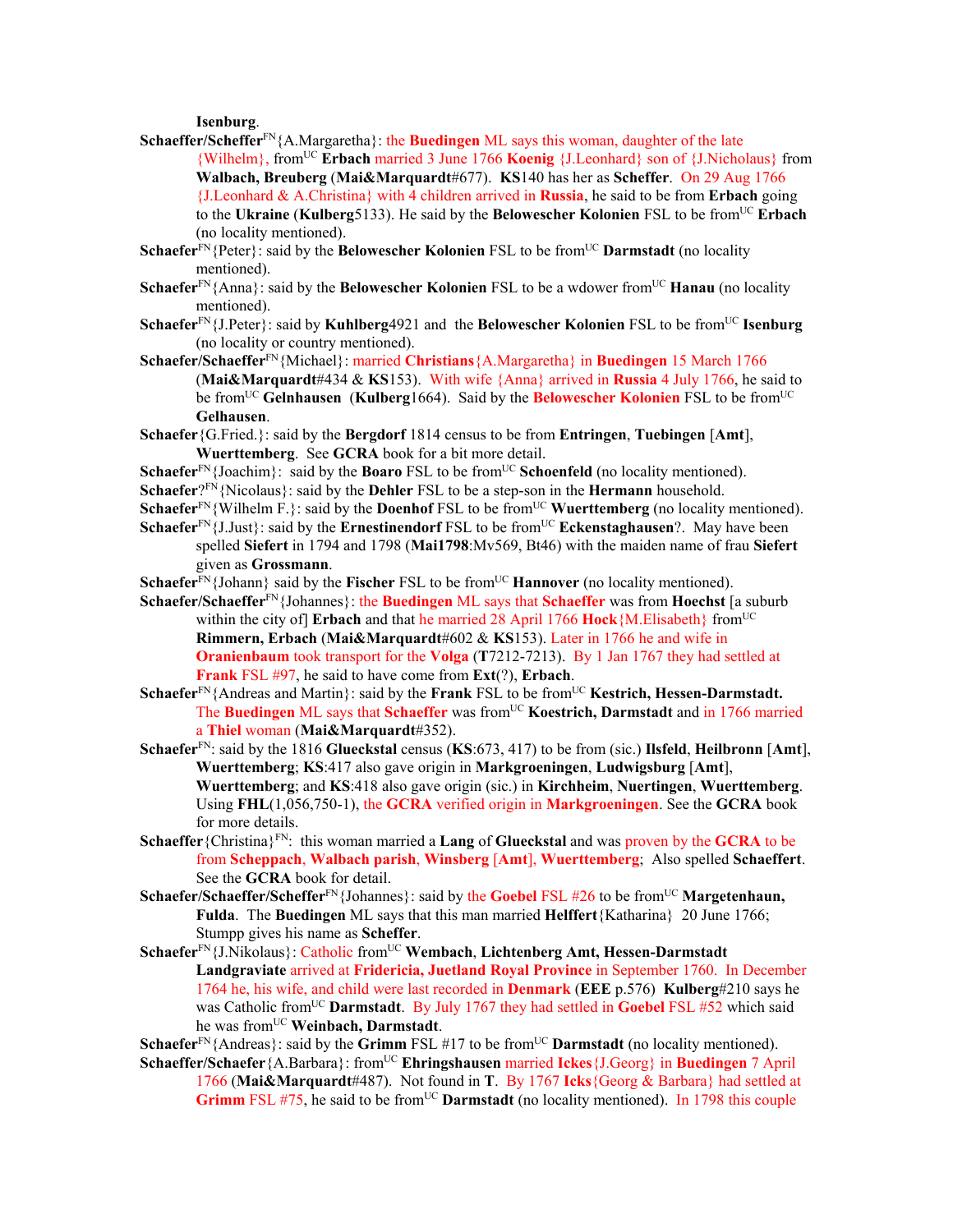was still in **Grimm** (**Mai1708**:Gm110). The family name was intermittently spelled **Ix**. **Schaeffer**{Elisabetha}: of **Sprendlingen**, wife of **Leonhadt**{Johannes}and mother of {J.Conrad}.

- **Schaeffer**<sup>FN</sup>{Eva E.}: this widow left<sup>UC</sup> **Rohrbach, Lichtenberg Amt, Hessen-Darmstadt Landgraviate** arriving at **Schleswig city, Schleswig Royal Duchy** in May 1761. As late as Feb 1765 she and 4 children were still recorded in a Danish colony. By 1775 two of her sons had settled in **Grimm** (1775 census #58 and #70) (**EEE** p.575).
- **Schaefer**<sup>FN</sup>{Jacob}: son of {Eva E.} from<sup>UC</sup> **Rohrbach, Lichtenberg Amt, Hessen-Darmstadt** and **Baerech**{A.Catharina} his wife arrived **at Schleswig city, Schleswig Royal Duchy** in May 1761. In Feb 1765 they were last recorded in **Denmark**. Not found in any published Volga-area FSL. But before the 1775 they had settled in **Grimm** 1775 census #42 (**EEE** p.575) For 1798 see **Mai1798**:Gm15, 20, 24 and 121.
- **Schaefer**FN: not found in an FSL but was in the 1775 **Grimm** census at #13. For 1798 see **Mai1798**:Gm15, 20, 24 and 121.
- **Schaefer**{J.Adam}: **Fraenkisch-Crumbach** parish records say with wife and 3 children he left in1766 for **Russia** (**Mai&Marquardt**#1263 & **KS**153 & 156). **KS**153 has fromUC **Asbach** near **Darmstadt**, and **Schmunk**{Christine Marg.} his wife going to **St. Petersburg**. Not found in any later source.
- **Scheffer**{Johannes}: married **Helffert**{Catharina} in **Buedingen** 10 March 1766 (**Mai&Marquardt**#398). **Schaefer**<sup>FN</sup>{Johannes}: said by the **Grimm** FSL #63 to be from<sup>UC</sup> **Isenburg** (no locality mentioned).
- **Scheffer**{A.Catharina}: from **Kesselbach** married **Weber**{Johannes} in **Buedingen** 20 April 1766
- (**Mai&Marquardt**#563). **KS**163 says **Kesselbach** was near **Buedingen**. Not found in any FSL but was in the 1775 **Grimm** census # 87.
- **Schaefer**FN: arrived in South Russia in 1819; later settled in **Gueldendorf, Odessa**; family records found by **Curt Renz** in **Untersielmingen, Stuttgart Oberamt, Wuerttemberg**.
- **Schaefer**FN{Jacob}: said by the **Hoelzel** FSL to be fromUC **Lebach**?, [**Kur**-]**Trier**. For 1798 see **Mai1798**:Hz24, 40, 43, Ps34, and maybe Dl4).
- **Schaefer**<sup>FN</sup> {Conrad}: said by **Kuhlberg**4934 and the **Huck** FSL #82 to be from<sup>UC</sup> **Isenburg** (no locality or country mentioned).
- **Schaefer**<sup>FN</sup> {J.Wilhelm}: said by **Kuhlberg**4933 and the **Huck** FSL #79 to be from<sup>UC</sup> **Isenburg** (no locality or country mentioned).
- **Schaefer**<sup>FN</sup> {Johannes}: said by **Kuhlberg**4936 to be from<sup>UC</sup> **Isenburg** (no locality or country mentioned).
- **Schaefer**<sup>FN</sup>{Elisabeth}: said by the **Jagodnaja Poljana** FSL to be from<sup>UC</sup> **Krumbach**, but Kromm also says they may have been from **Ober Lais, Nidda** [**Amt, Hessen-Darmstadt**].
- **Schaefer**FN{Johann}: by 16 Sept 1767 with wife {A.Margaretha} he had settled at **Jagodnaja Poljana**  FSL #79 said to be from<sup>UC</sup> Nidda [also Ober Lais?].
- **Schaeffer/Schaefer**<sup>FN</sup>: according to the **Buedingen** ML **Schaeffer**{Katharina} from<sup>UC</sup> **Ober Lays** married in 1766 **Goerlitz** {Konrad}; later the couple went to **Jagodnaja Poljana** FSL #50. (**Mai&Marquardt**#717). See also **Schaefer**.
- **Schaefer**<sup>FN</sup>{Franz X.}: said by the **Kamenka** FSL to be from<sup>UC</sup> **Naegelstadt.**
- **Schaefer**<sup>FN</sup>{Friedrich}: said by the **Kamenka** FSL to be from<sup>UC</sup> **Oberramstadt.**
- **Schaefer**FN{Anna}: said by the 1798 **Kano** census to be the maiden name of frau **Goebel** (**Mai1798**:Kn37).
- **Schaefer** {Christoph}<sup>FN</sup>: said by the **Kano** FSL to be from<sup>UC</sup> [Anhalt-]Dessau [Principality] with Specht step-children in the household. In 1798 the wife's maiden (sic married widowed name) was given as **Specht** (**Mai1798**:Sh44).
- **Schaefer** {J.Valentin, Otto Heinrich, Anna<sup>}FN</sup>: said by the **Kano** FSL to be step-children in the **Windemuth** household. For 1798 see **Mai1798**:Sh30.
- **Schaefer**FN{Gottlieb and Ulrich}: said by the **Katharinenstadt** FSL to be from<sup>UC</sup> Den Haag, Holland.
- **Schaefer**FN{Philipp Wilhelm}: said by the **Katharinenstadt** FSL to be fromUC **Stuttgart, Wuerttemberg**.
- **Schaefer**FN{Andreas}: according to a **Luebeck** ML married in **Luebeck** 15 July 1766 **Kind**{A.Elisabeth}
	- (**Mai&Marquardt**#183). By 1767 they were in **Phillipsfeld** (FSL #32) where her name seems to have been spelled **Quint**.

**Schaefer**FN{A.Barbara}: said by the **Koehler** FSL to be the maiden name of one frau **Koenig**.

**Schaeffer**{Johann/Johannes}: from **Freyensehen**, **Solms-Laubach** married **Hesler**{A.Margaretha} in **Buedingen** 17 April 1766 (**Mai&Marquardt**#548). Not found in **Kulberg** or in **T**. By 20 July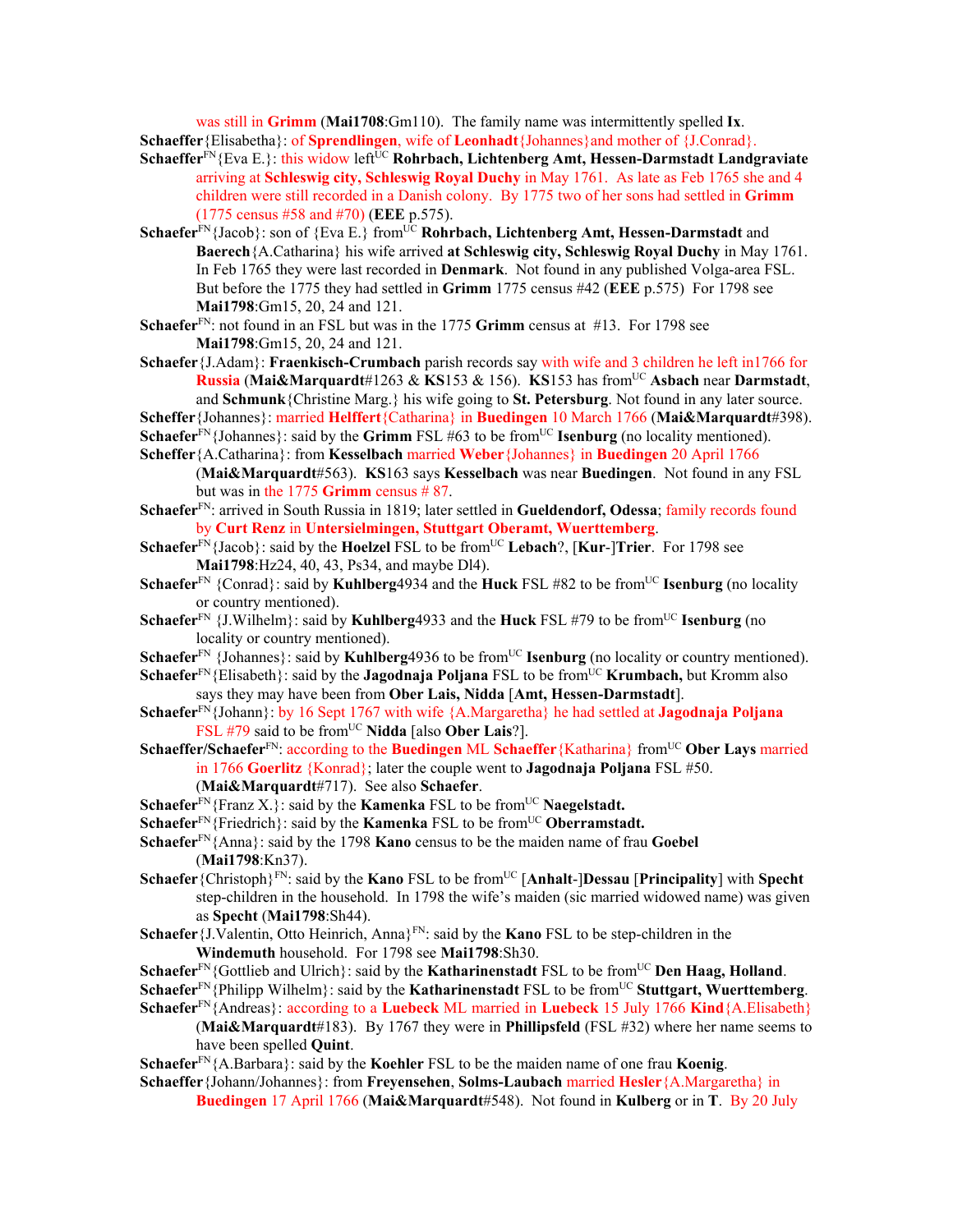1767 {Johannes & A.Margaretha} had settled at **Krasnoyar** FSL #66, he said to be from **Laubach**.

- **Schaefer**FN{Georg}: by 26 June 1767 he with wife {Elisabeth} had settled at **Kukkus** FSL #22 said to be fromUC **Loehnfeld**(?), **Kurpfalz**.
- **Schaefer**<sup>FN</sup>{J.Jacob}: said by the **Laub** FSL to be from<sup>UC</sup> **Rosdorf**, **[Hessen-]Darmstadt [Landgraviate]**.
- **Schaeffer/Schaefer**{Margarete}: **KS**125 says she married **Dippolt**FN{Jacob} in **Rosslau**. **KS**153 says it was 1765. On 28 June 1766 she did marry him in **Rosslau** (**Mai&Marquardt**#1034). There is a **Dipolt**? couple {Johannes and Magdalena} in the **Lauwe** FSL #10 said to be from<sup>UC</sup> **Ravensburg**?, **Schwaben – [**this might be the same couple?]. I could not find them in **Mai1798**.
- **Schaefer**<sup>FN</sup>{Matthias}: said by the **Louis** FSL to be from<sup>UC</sup> **Keller**, while his wife is said to be from<sup>UC</sup> **Saargemuend, Lothringen**. In 1798 her maiden name was given as **Krause** (**Mai1798**:Ls22).
- **Schaefer**FN{Peter, Nicolaus, Barbara}: said by the **Louis** FSL to be step-children in the **Kumpalo** household.
- Schaefer<sup> FN</sup>{Jacob}: the **Mariental** FSL gives no origin for this stepson who was living in the household of a **Telf** family said to be fromUC **Saarburg**, **Kurtrier**. His family name was later spelled **Scheff** (**Mai1798**:Mt48).
- **Schaefer**<sup>FN</sup>{Christoph}: said by the **Messer** FSL #5 to be from<sup>UC</sup> **Isenburg** (no locality mentioned).
- **Schaefer**FN{Johannes}: by 16 Aug 1767 with wife {Eva E.} and 3 children he had settled at **Mueller** FSL #4 said to be fromUC **Rainrod**, **Darmstadt**.
- **Schaefer**<sup>FN</sup>{Balthasar}: said by the **Neidermonjou** FSL to be from<sup>UC</sup> **Stuhusen**?.
- **Schaefer**<sup>FN</sup>{Christian}: said by the **Neidermonjou** FSL to be from<sup>UC</sup> **Ziegenbach**.
- **Schaefer**?FN{Johann}: said by the **Neidermonjou** FSL to be fromUC [**Hessen**-]**Darmstadt**.
- **Schaefer**FN{Martin and Zizila}: said by the **Neidermonjou** FSL to be stepchildren in the **Bisterfeld** household.
- **Schaefer/Schaeffer**FN: **KS**:417 gives one mistaken origin: **Schoeckingen**, **Leonberg** [**Amt**], **Wuerttemberg**. But **KS**:417 and 418, and the 1816 **Neudorf** census (#6) also say they came from **Lauffen**[**-am-Neckar**], **Heilbronn** [**Amt**], **Wuerttemberg**. Using **FHL**#1,184,951-2 and 1,056,750-1, the **GCRA** proved this origin. See their book for more. Also spelled **Schaeffer**.
- **Schaefer** {Balthasar}: Lutheran left<sup>UC</sup> **Maulbronn Amt, Wuerttemberg** arriving at **Flensburg, Schleswig Royal Duchy** in Aug 1761. In April 1765 with wife {A.Maria} and 5 children he applied for permission to leave the Danish colonies. Later they were noted in the church books of **Neu-Saratowka** colony near **St. Petersburg** (**EEE** p.574).
- Schaefer {Lorentz}: Lutheran from<sup>UC</sup> Wuerttemberg. By Dec 1761 had settled in a Danish colony. In April 1765 requested permission to leave. Later were noted in the church books **of Neu-Saratowka** colony near **St. Petersburg** (**EEE** pp.575-576).
- **Schaefer**FN{J.Adam}, with **Schmunk** wife {Christine Margarete} and three children, left from **Fraenkish-Crumbach** in 1766 to go to Russia where they settled in **Neu-Saratowka** (**Gieg1**). **KS**153 says he left **Asbach** near **Darmstadt** heading for **Petersb**.with his **Schmunk** wife {Christine Marg.}.
- **Schaefer**<sup>FN</sup>{Appolonia}: this widow and children were said by the **Norka** FSL to be from<sup>UC</sup> **Isenburg** (no locality mentioned). For 1798 see **Mai1798**:Nr123 and 50.
- **Schaefer**<sup>FN</sup>{J.Heinrich}: said by the **Norka** FSL to be a single orphaned son of  ${G}$ .Heinrich} and a stepson in the **Kaiser**{Peter} household. For 1798 see **Mai1798**:Nr198 where the wife's maiden name is given as **Mehling**.
- **Schaefer**<sup>FN</sup>{Johannes}: said by the **Norka** FSL to be from<sup>UC</sup> **Isenburg** (no locality mentioned). For 1798 see **Mai1798**:Nr66.
- **Schaefer**FN{Margareta}: this widow and son were said by the **Norka** FSL to be a widow and son from<sup>UC</sup> **Isenburg** (no locality mentioned). For 1798 see **Mai1798**:Nr224.
- **Schaefer**<sup>FN</sup>: said by the **Pfeiffer** FSL to be from<sup>UC</sup> **Wuerzburg** no locality indicated.
- **Schaefer/Schaeffer**<sup>FN</sup>{Andreas}: said by the **Phillipsfeld** FSL to be from<sup>UC</sup> Lingelbach, [Hessen-Kassel **Landgraviate**], with a **Quint** mother-in-law in the household. A **Luebeck** ML said this **Schaeffer** man married a **Kind** woman in 1766 (**Mai&Marquardt**#183). For 1798 see **Mai1798**:Pp34.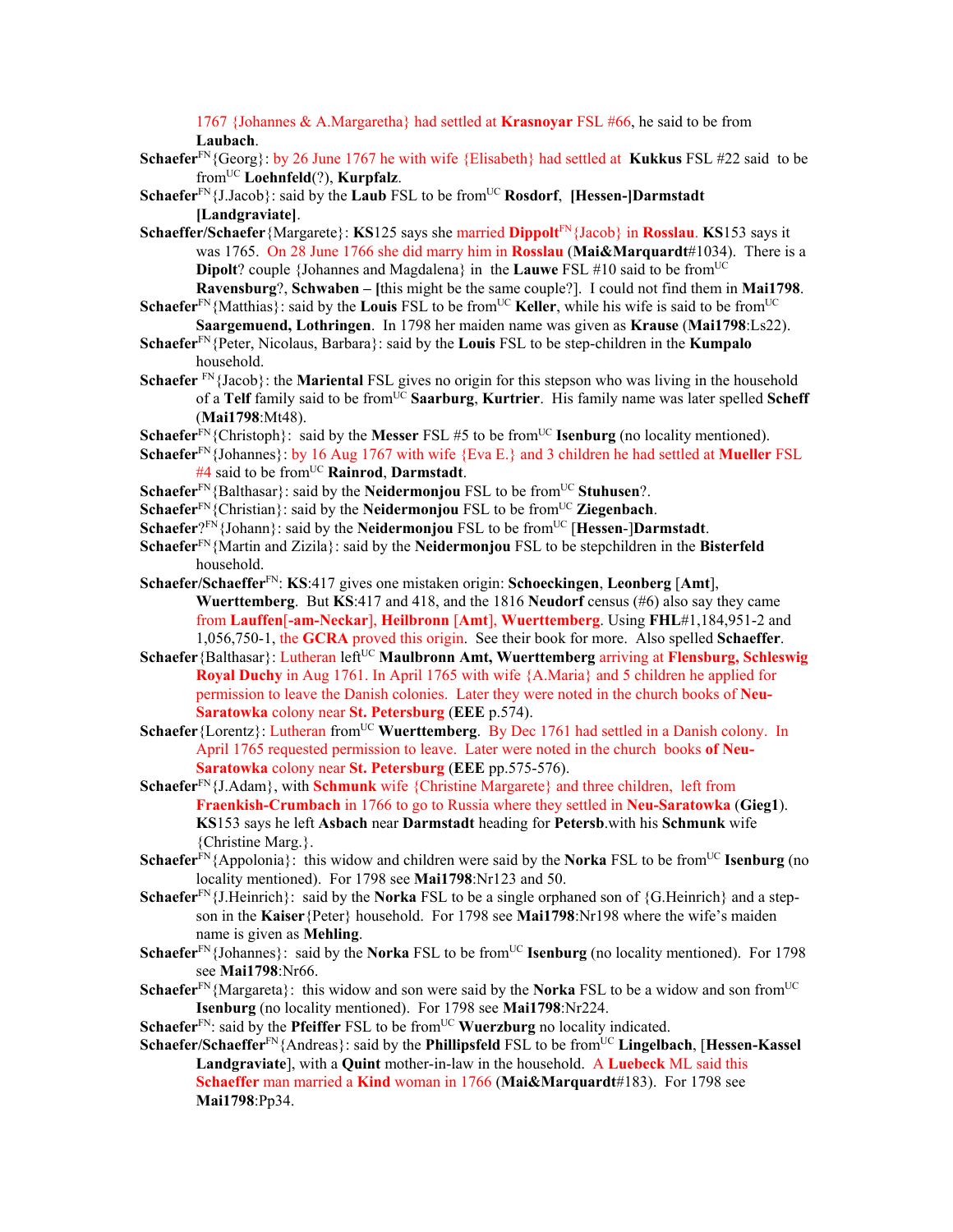**Schaefer**{Johann}FN: listed with his wife (her maiden name not given) in the 1772 **Pobochnaya** FSL (pb1) with no origin mentioned ; was not be found in **Mai1798**.

**Schaefer**{Nikolaus}FN: he has not been identified in the **Pobochnaya** first settlers' list but he with wife and 5 sons left **Pobochnaya** for **Ubach** in 1789 (**Mai1798**:Mv2325,Ur16).

**Schaefer** FN: said by the **Rohleder** FSL to be fromUC **Bitsch**, **Frankreich**.

**Schaefer**FN: said by the 1798 **Rosenheim** FSLcensus to be the maiden name of frau **Fekel (Mai1798**:Rm37).

**Schaefer**<sup>FN</sup>{Johannes}: said (no locality mentioned) by the **Schaefer** FSL to be from<sup>UC</sup> **Hanau** [**County**], **Hessen**[-**Kassel Landgraviate**]. For 1788 and 1798 see **Mai1798**:Mv2520,Sf18,20 and Rh11.

**Schaefer**<sup>FN</sup>: the wife was said by the **Schaefer** FSL to be from<sup>UC</sup> **Schoenberg**.

- **Schaefer** FN{Pankratz}: said by the **Seelmann** FSL to be from<sup>UC</sup> **Gauerstadt**, **Bamberg** [Bishopric]. I did not locate them or any descendants in **Mai1798**. For 1767 see **T**3579-80.
- **Schaefer** {Andreas}<sup>FN</sup>: said by the **Shcherbakovka** FSL to be from<sup>UC</sup> **Hofstetten**. For 1798 see **Mai1798**:Sv13.
- **Schaefer** {Conrad}<sup>FN</sup>: said by the **Shcherbakovka** FSL to be from<sup>UC</sup> **Kieselbach**. For 1788 and 1798 see **Mai1798**:Mv2771, Sv21 and Ho33.
- **Schaefer**{Katharina}FN: said by the 1798 **Shcherbakovka** census to be the maiden name of frau **Kraft** (**Mai1798**:Sv12).
- **Schaefer**<sup>FN</sup>{Nicolaus}: said by the **Stahl-am-Tarlyk** FSL to be from<sup>UC</sup> **Magdeburg** [Duchy] (no locality mentioned) with an orphaned **Staff** brother-in-law in the household.
- **Schaefer** {Albert}<sup>FN</sup>: said by the **Stephan** FSL to be from<sup>UC</sup> **Heidelberg**, [**Kurpfalz**]. For 1796, 1797 and 1798 see **Mai1798**:Mv2849, 2855, Sp28,Gm114 and possibly Sp25 nd Bz62. Spelled **Schaffer**  in 1767 (**T**132-134).
- **Schaefer** {Eckhard/Gebhardt} FN: said by the **Stephan** FSL to be from<sup>UC</sup> **Wininghausen**. For 1797 and 1798 see **Mai1798**:Mv2854, Sp17 and Gm163. For possible 1796 and 1798 see (Mv3849, Gm25 and Bz62?
- **Schaefer**{Johannes} FN: said by the **Stephan** FSL to be fromUC **Wininghausen**. For 1798 see **Mai1798**:Sp35. For possible 1796 and 1798 see (Mv3849, Gm25 and Bz62?
- **Schaefer** {A.Maria} FN: said by the 1798 **Susannental** census to be the maiden name of the widow of **Fladung**. In1767 she might be listed with him at **T**5376; in 1768 she might be listed with him in the FSL.
- **Schaefer** {G.Peter}<sup>FN</sup>: said by the **Susannental** FSL to be from<sup>UC</sup> **Reckenroth**, [**Katzenelnbogen County, Hessen-Kassel Landgr.**?]. For 1786 and 1798 see **Mai1798**:Mv2875,Ss15 and Bb20.
- **Schaefer** {J.Peter}<sup>FN</sup>: said by the **Susannental** FSL to be from<sup>UC</sup> **Reckenroth**, [**Katzenelnbogen County, Hessen-Kassel Landgr.**?]. For 1798 see **Mai1798**:Mn8.
- **Schaefer**FN{Michael}: said by the **Urbach** FSL to be fromUC **Zwingenberg**, [**Hessen**-]**Darmstadt** [**Landgraviate**]. For 1798 see **Mai1798**:Ur16,4,11 and Mv2916.
- **Schaeffer/Scheffer**<sup>FN</sup>{A.Margaretha}: daughter of {Weigant}from<sup>UC</sup> **Langenschwartz** married in **Buedingen Peter** {J.Georg} 11 June 1766; by 1767 the couple was in **Walter** (**Mai&Marquardt**#690).
- **Schaefer**<sup>FN</sup>{Philipp}: said by the Rye version of the **Walter** FSL (#57) to be from<sup>UC</sup> **Rietelspach, Gerbach County**. However, the Pleve version of the **Walter** FSL (#57) says he was from<sup>UC</sup> **Willsbach**, **Loewenstein**, **Erbach** [**County**]. This may have been the man listed at #5159 as coming from **Lowenstein**??
- **Schaefer**<sup>FN</sup>{Wigant}: said by the Rye version of the **Walter** FSL (#40) to be from<sup>UC</sup> **Schlatserot**, **Freie Adelprovinz der alten Ritter**. The Walter Research Project has identified the village as **Schletznrod**, **Hessen**. However the Pleve version of the same household (#40) says he was fromUC **Rimbach**. This may have been the man listed at #6410 as coming from **Treisbach**??
- **Schaefer**{Andreas}FN: said by the **Warenburg** FSL to be fromUC **Hofen**, [**Wied**-]**Runkel** [**County**]. They surely had died prior to the 1798 Volga censuses.
- **Schaefer** {J.Georg}<sup>FN</sup>: said (no locality mentioned) by the **Warenburg** FSL to be from<sup>UC</sup> **Nassau-Usingen** [**Principality**]. For 1798 maybe see **Mai1798**:Wr73?
- **Schaefer**{Johannes}<sup>FN</sup>: said by the **Warenburg** FSL to be from<sup>UC</sup> Steinbach, Hessen-Kassel [**Landgraviate**][sic?]. They surely had died prior to the 1798 Volga censuses.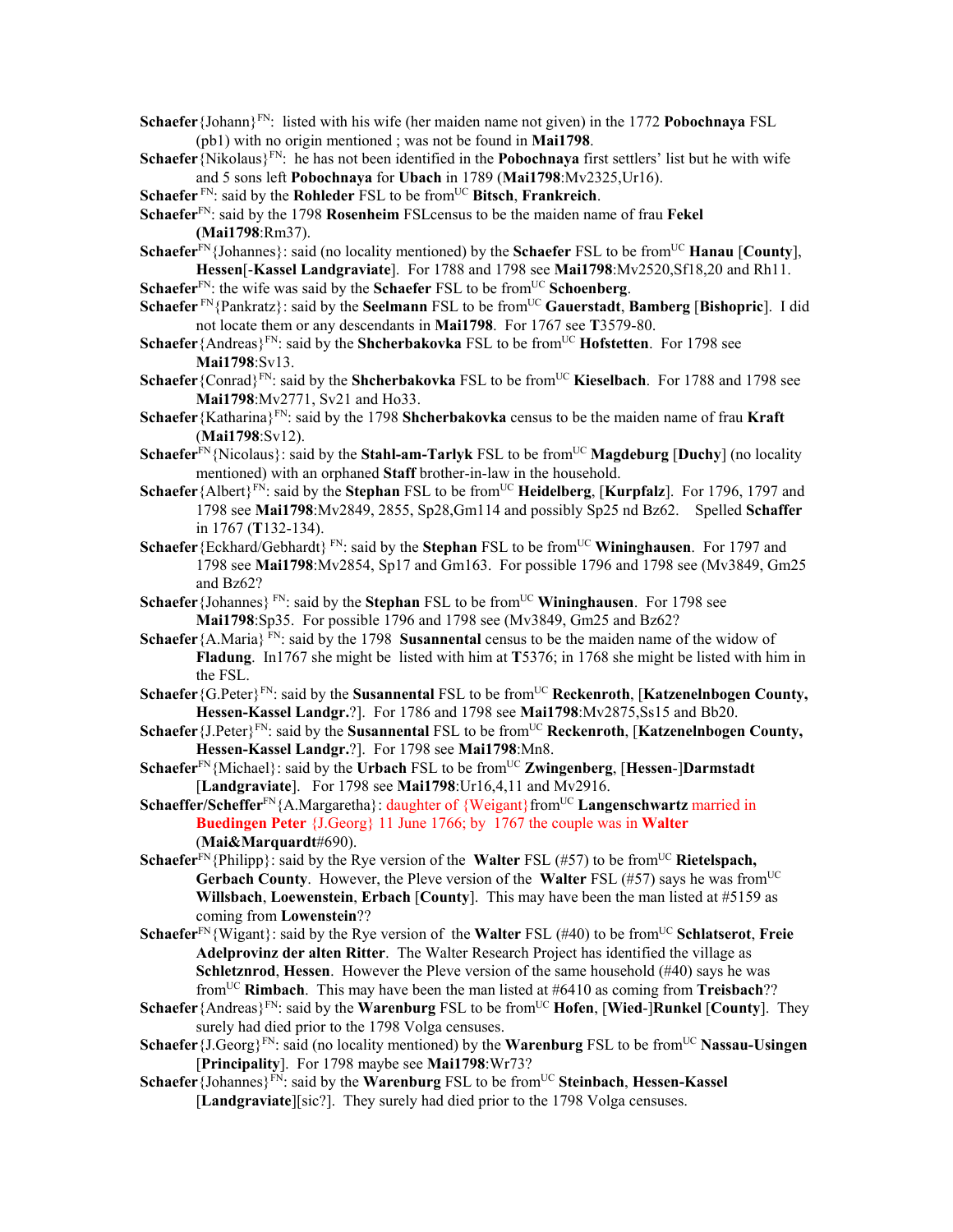- **Schaefer**{Sus.Regina}FN: said by the 1798 **Straub** census to be the maiden name of frau **Tain** (**Mai1798**:Sr33); they are in the **Warenburg** FSL.
- **Schaefer** {Andreas}<sup>FN</sup>: a possible early settler of **Zuerich** said to who left there in 1776 (**Mai1798**:Mv3079).
- **Schaefer**{A.Magd.}: **KS**153 says this widow of {Mich.} left **Bieber** or **Lohrhaupten** near **Gelnhausen**. No further information.
- **Schaefer/Scheffer**{A.Maria}: from **Renneln** married **Geist**{J.Georg Gottlieb} 20 May 1766 in **Buedingen** (**Mai&**M**arquardt**#658). **KS**129 has **Scheffer**. **KS**154 also has **Scheffer**, plus **Rendel** near **Bad Vibel**. This couple evidently was hospitalized in **St. Petersburg** later in 1766 (**T**7493-7494 footnote 8 & 9). I did not find them in later source.

**Schaeffer**{Barbara}: **KS**153 says she left **Grossenhausen** near **Gelnhausen**. No further information. **Schaeffer**{Catharina/J/Kath.}: married **Stock**{J.Conrad} in **Luebeck** 15 July 1766

- (**Mai&Marquardt**#189). **KS**160 has {Konrad} & {Kath.}. Not found in **Kulberg**. Later in 1766 {Conrad & Sophia(?)} without children took transport in **Oranienbaum** for the **Volga** on which trip she died (**T**4298-4299).
- **Schaeffer**{Christopffer}: was a godfather at the 20 May 1766 **Weychardt-Helleck** baptism in **Luebeck** (**Mai&Marquardt**#1312). No further information.
- **Schaefer**{Xtoph}: a single man who left **Fraenkisch-Crumbach** for **Russia** (**Mai&Marquardt**#1280e).
- **Schaefer**{Christoph}: **Fraenkisch-Crumbach** parish records report that this single man made it to a village near **Petersburg, Russia** (**Mai&Marquardt**#1280c). On 29 Aug 1766 he arrive alone in **Russia**, said to be from **Grumbach** (**Kulberg**5032). Found in no later source.
- **Schaefer/Scheffer**{Conrad/Konrad}: son of the former {Jacob} of **Hitzkirchen** married **Kuhl**{Elisabeth} in **Buedingen** 1 May 1766 (**Mai&Marquardt**#608). On 8 Aug 1766 this couple arrived in **Russia**, he said to be from **Isenburg** (**Kulberg**3118). Not found in any later source. **KS**141 has **Kuehl** and **Scheffer**{Konrad}.
- **Schaefer**FN: {G.Philipp and E.Katharina (**Friedrich**)} and one child, of **Michelbach** [probably **Wald-Michelbach**, **Kurpfalz**] left from **Fraenkish-Crumbach/Grombach** in 1766 to go to Russia (it is not yet known if they arrived) (**Gieg1**). Their daughter {E.Katharina} was baptised 9 June 1766 in **Buedingen** (Mai&Marquardt#1209). **KS**128 said {G.Philipp} was from<sup>UC</sup> **Hoellerbach**, **Erbach** now in **Hesse**.
- **Schaefer/Schaeffer**{Ge.Phil.}: **Fraenkisch-Crumbach** parish records report that this man left with wife and 1 child for a village near **Petersburg, Russia** (**Mai&Marquardt**#1280). I have found no later source.
- **Schaefer** {G.Philipp & E.Cather.}:he said to be from<sup>UC</sup> **Fraenckisch-Grombach** father of {M.Elisabeth} baptized in **Buedingen** 9 June 1766 (**Mai&Marquardt**#1209). I did not locate them in any published FSL.
- **Schaefer**{Heinrich}: **KS**153 says he was from **Oberndorf** near **Alsfeld**. No further information.
- **Schaefer**{J.Adam}: **KS**153 says he left **Asbach** near **Darmstadt** heading for **Petersb**.with his **Schmunk**  wife {Christine Marg.}. No further information.
- **Schaefer**{J.Christian}: **KS**153 says he was from **Kirchbeerfurth**, **Darmstadt**. No further information.
- **Schaefer**{J.Georg}: **KS**153 says he left either **Oberlais** or **Niddda** near **Buedingen** and in 1767 his widow {Elizabeth} with a son and a daughter went to **Jag. Polj.** So far I have not identified the widow or her children in any other record.
- **Schaefer**FN: J.Christoph, left from **Fraenkish-Crumbach** in 1766 to go to Russia (it is not yet known if he arrived) (**Gieg1**).
- Schaefer {J.Heinrich}: son of {J.Mich.}of<sup>UC</sup> Belsenberg, Hohenloh-Langenberg married **Meiler**{Christina} in **Woehrd** 30 April 1766 (**Mai&Marquardt**#782). **KS**153 has **Belsenberg**  near **Kuenzelsau**. Not found in any later source.
- **Schaeffer**{J.Hinr.}: married **Mangel**{Elisabeth} 20 Aug 1766 in **Buedingen** both fromUC **Riedesel Barony** (**Mai&**M**arquardt**#289). Not found in later sources.
- **Schaeffer/Schaefer**{J.Juergen}: was a godparent at the 1 July 1766 **Luebeck** baptism of a daughter of **Schmidt**{J.Conrad} and **Tauerheim**{Hanna Barbara} (**Mai&Marquardt**#1321). Not found in later sources.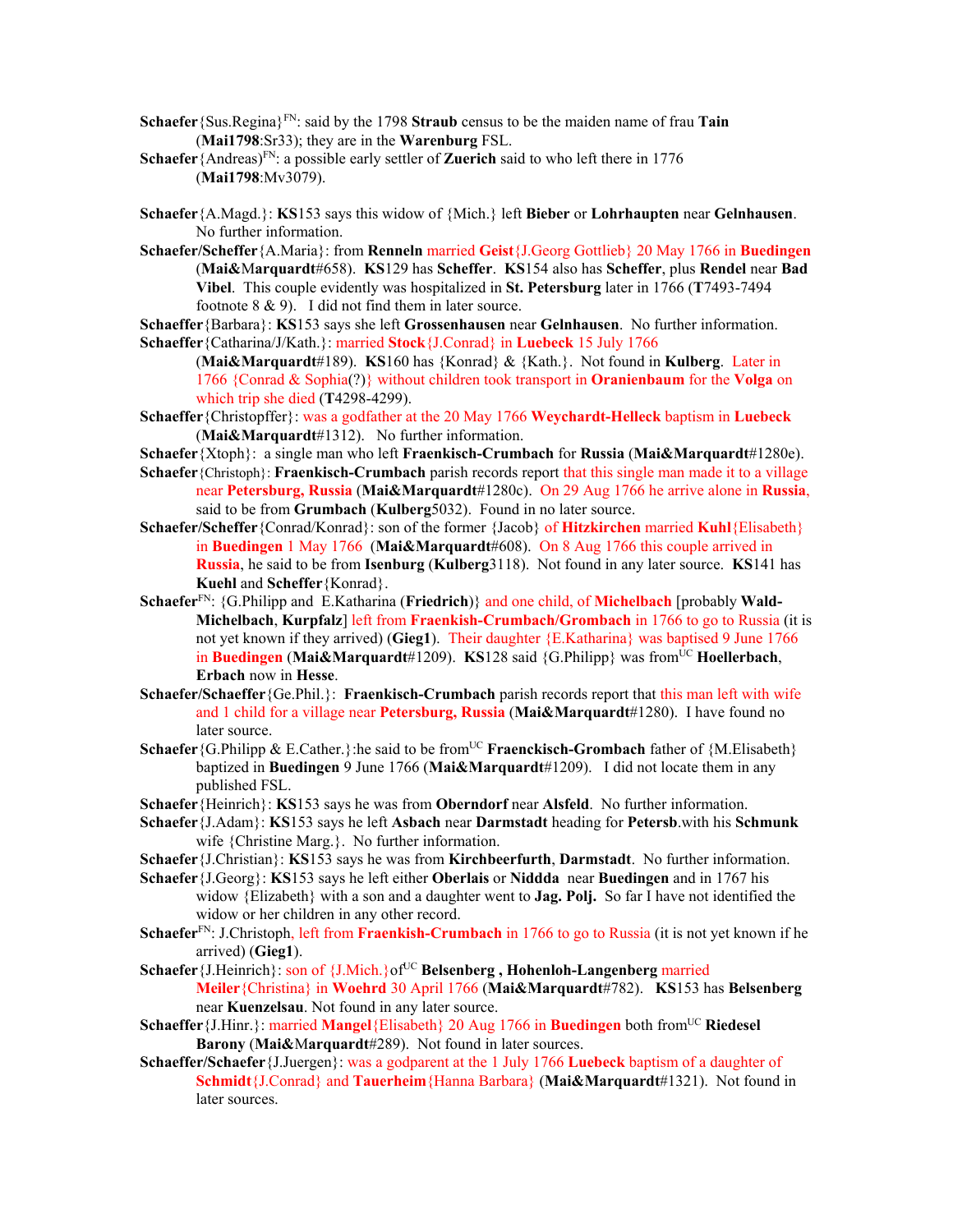- **Schefer** {J.Just}: from<sup>UC</sup> **Burckhartsfelden** married **Ruth** {Elisabeth} in **Luebeck** 19 April 1766 (**Mai&Marquardt**#321). Not identified in any later source.
- **Schaefer**{J.Leonhardt}: married **Weisenfeldt**{A.Elisabeth} in **Rosslau** 20 July 1766 (**Mai&Marquardt**#1042). **KS**153 has {Leonhard} and the wrong year: 1765. No further information.
- **Schaefer**{J.Melchior}: **KS**153 says he was from **Elm** near **Schluechtern**.No further information.
- **Schaefer**FN {Johann}: with wife {Anna} and 2 children {Anna & Elisabeth} said by **Kuhlberg**5024 to be fromUC **Isenburg** (no locality or country mentioned). Not found in any later source.
- **Schaefer**{Johannes}: **KS**153 says he left **Hammelburg** near **Wuerzburg** with wife and 5 children. On 13 Sept 1766 with wife {Dorothea} with 5 children arrived in **Russia**, he said to be from **Wuerzburg**  (**Kulberg**5722). No further information.
- **Scheffer/Schaeffer**{Johannes}: married **Gathoff**{Susanna} in **Buedingen** 14 March 1766. (**Mai&Marquardt**#427). Not found otherwise.
- **Schaeffer**{Juergen Baltzer /Balzer/Balthasar}: married **Sauerbrei**(**s**){A.Margaretha} 25 April 1766 in **Luebeck** (**Mai&Marquardt**#144). **KS**153 has {Balzer} He may have arrived in **Russia** on 15 Sept 1766 as {Balthasar} with wife {Anna} (**Kulberg**6954). Not found in any later source.
- **Schaffer**{Marg.}: married **Dippolt**{Jacob} in **Rosslau** 28 June 1766 (**Mai&Marquardt**#1034 & **KS**153 &125). No further information.
- **Schaefer**{M.Elis.}: parish records report that she left **Fraenkisch-Crumbach** in 1766 with her **Lohe**  husband {J.Georg} heading for **Russia** (**Mai&Marquardt**#1264). **KS**142 has **Lehn**. **KS**162 says she and her husband emigrated with 3 children and **Walter**{K.Ludwig}, a stepson born to her husband's first wife. Not found in **T**. No further information.
- **Schaefer**{Otto Balthasar}: was godfather at the 24 Oct 1765 baptism of the son of **Steier**{J.Jacob} (**Mai&Marquardt**#1361). Not found in any later source.
- **Schaefer**{Philipp}: **KS**153 says he was from **Asslar** near **Wetzlar**. No further information.
- **Schaeffer/Schaefer**{Philipp}: a widower from **Sprendlingen** married **Schmidt**{M.Susanna} in
	- **Buedingen** 2 June 1766 (**Mai&Marquardt**#675). **KS**153 & 155 both say **Sprendlingen** is near **Offenbach**. No further information.
- **Schaefer**FN: this family name was found recorded in **Kroppach** marriage records 1762-1767 and in **Schlitz** marriage records 1762-1767; see **Flegel** trip.
- **Schaefer**FN: see also **Schaeffer**.
- **Schaefer** RN{Anna}, drew those simply awesome useful maps which are printed in **EEE** showing the origins of settlers and the location of their colonies in **Denmark**!
- **Schaefer**VV (aka **Lipovka**, **Lipowka**) is a Lutheran German village on the eastern side of the Volga River. Its FSL is now published. in Pleve, Einwanderung …, vol.IV, pp. 89-104. According to this, the first settlers were from the following places with the family names shown here in parens. Verified information is in red. The number with the name is their household number in the FSL:
	- from **Bei-der-kirch**?, **Wuerttemberg**[sic]: (**Kreinert**/**Kreiner**/**Greiner**47);
	- from **Berlin**, [**Preussen Kingdom**]: (**Maas**34);
	- from **Bernburg**, [**Anhalt**-**Bernburg Duchy**], a **Sachsen** [**Duchy**]:(frau **Herrmann**{Johann}/the widow **Bolk**42, and perhaps the late Herr **Bolk**42);
	- from **Birkenfeld**, **Zweibruecken**[sic]: (**Klunk**/**Kluhn**18);
	- from **Born**, **Sachsen**[sic?]: (**Appel**2);
	- from **Breslau**, **Schlesien**: (**Wolf**{Johann}16);
	- from **Bueden**?, **Sachsen**[?]: (**Stecher**?/**Stekhert**?45);
	- from **Buedingen**: (**Brandt**30);
	- from **Danzig** [**Free City**]: (**Lutz**44);
	- from [**Hessen**-]**Darmstadt** [**Landgraviate**]: (**Knaup**/**Knauer**46, frau **Larsen**33,
		- **Lerch**{Gottlieb}9, frau **Nicolaus**13 and perhaps **Ertel**46a and **Manus**33a);
	- from **Dresden**, [**Kur**-]**Sachsen**: (**Krisnel**/**Kristenzel**39);
	- from [**Baden**-]**Durlach** [**Margraviate**]: (**Mueller**{Friedrich}26);
	- from **Ellmendingen**?, [**Baden**-]**Durlach** [**Margraviate**]: (**Boes**/**Buss**26);
	- from **Frankenstein**, **Schlesien**: (**Nagel**43);
	- from **Gandiberg**?, **Kurpfalz**: (**Nicolaus**{Johann}13);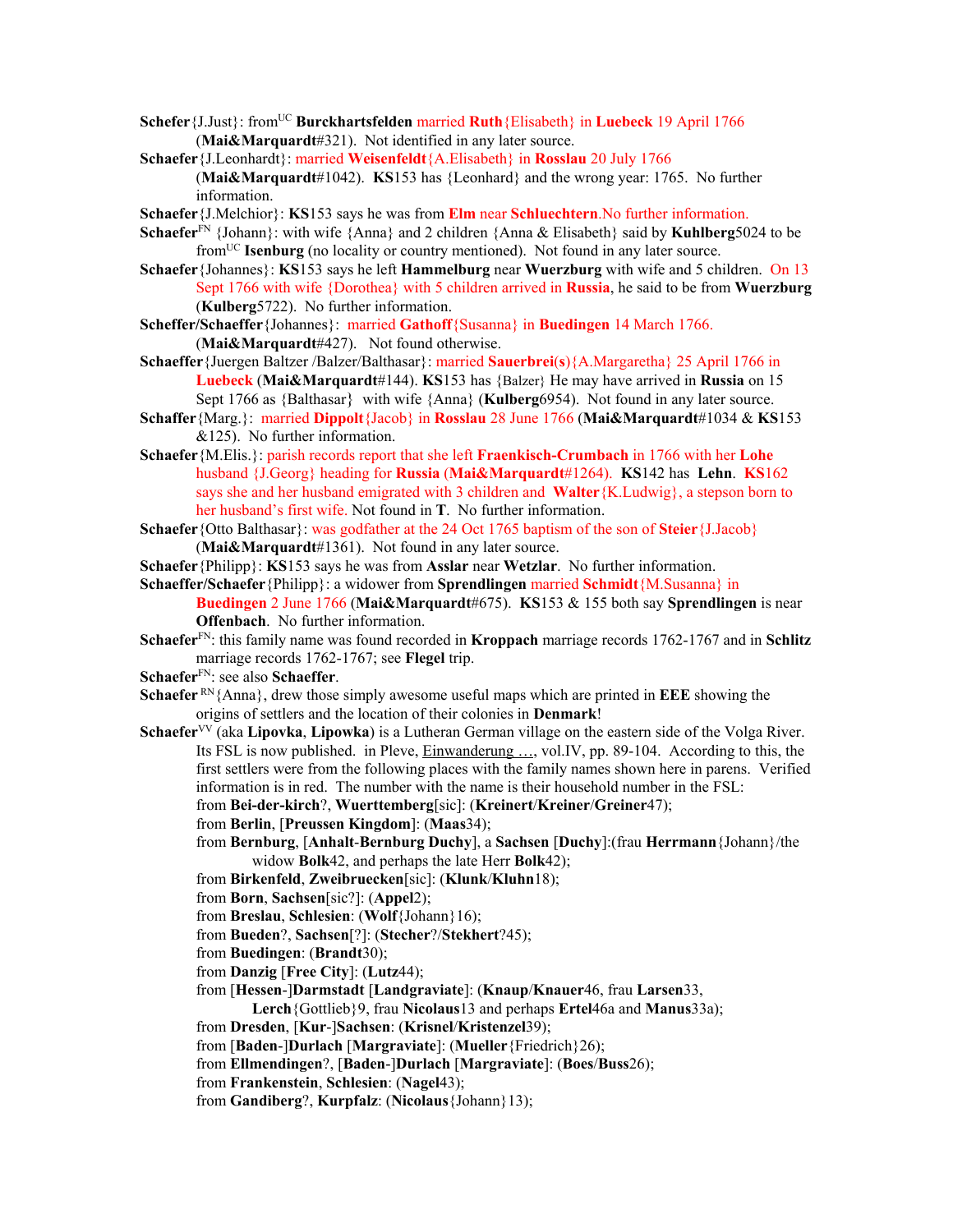from **Gruenberg**, [**Hessen**-**Darmstadt Landgraviate**?]: (**Schmidt**23); from **Guestrow**, **Mecklenburg**[-**Schwerin Duchy**]: (frau **Arnst**35); from **Hahn**, **Hessen-Kassel** [**Landgraviate**][?]: (**Grapp**/**Graf**50b); from **Halbe**?, [**Kur**-]**Brandenburg**: (**Becht**37); from **Hamburg** [**Imperial City**]: (**Arnst**35, frau **Maas**34); from **Hanau** [**County**], **Hessen**[-**Kassel Landgraviate**]: (**Schaefer**1); from **Heilbronn** [**Imperial City**]: (**Bollinger**38, **Hermann**/**Herrmann**{Johannes}19; from **Homburg**: (frau **Holm**25, **Brockmann**36); from **Kaiserslautern**, **Kurpfalz**: (**Koerber**22); from **Keller**?, [**Kur**-]**Brandenburg**: (frau **Mueller**{Johann}41 and possibly **Mueller**{Johann}41); from **Kiel**, **Holstein**[-**Gorttorp Duchy**]: (frau **Kreinert**/widow **Markus**?47, **Uschtak**48, **Wolf**{J.Daniel}31, and possibly **Markus**47); from **Kilstadt**?, **Hannover**: (**Kraemer**54); from **Kopenhagen**, **Daenemark** [**Kingdom**]: (**Christiansen**20); from [**Solms**-]**Laubach** [**County**]: (frau **Lerch**{Rudolph}/widow of **Nicolaus**{Johann}53); from **Lehrberg**, [**Ansbach Margraviate**?]: (**Baehrer**51); from **Leipzig**, [**Kur**-]**Sachsen**: (**Herr**11); from **Luebeck**: (**Fabian**32); from **Lund**?, **Schweden**: (**Hermann**{Johann}42); from **Magdeburg**, **Brandenburg**: (**Reckling**/**Roettling**15); from **Mannheim**, **Kurpfalz**: (frau **Bauer**{Conrad}8); from **Maulbronn**, **Kurpfalz**[sic?]: (**Welsch**21); from **Mecklenburg**-**Schwerin** [**Duchy**]: (frau **Schulz**24); from **Nasku**?, **Daenemark** [**Kingdom**]: (**Larsen**33); from **Nienburg**?, [**Hoya County**], **Hannover** [aka **Kurbraunsweig**]: (**Holm**25); from **Nieste**?, **Darmstadt**[sic?]: (**Kretz**17); from **Oberrod**, [**Kur**-]**Mainz**[sic?]: (**Weber**[M.Eva]2); from **Oldenburg**, **Holstein**[-**Gottorp Duchy**]: (frau **Schmidt**23); from **Oppeln**?, [**Kur**-]**Sachsen**: (**Meier**{Christoph}52); from **Regensburg**: (frau **Hennings**29, **Hinfelder**28, frau **Stecher**?45); from **Reitling**: (**Weinmann**/**Weinman**/**Weimann**3); from **Sachsen**-**Gotha**[**Duchy**]: (**Mueller**{J.Conrad}10); from **Salzwedel**, [**Kur**-]**Brandenburg**: (**Schulz**24 and possibly **Krisnitz**/**Krisnits**?24a); from **Schoenberg**: (**Lange**4, frau **Schaefer**1); from **Segeberg**?, **Holstein** [**Condominimum**]: (**Hildebrant**49); from **Stockholm**, **Schweden**: (**Bergstein**41); from **Strassburg**, **Frankreich**: (**Pauly**50 and possibly **Landberger**50a); from **Sulzbach**, **Kurpfalz**: (frau **Wolf**{Daniel}31); from **Weidnitz**, **Schlesien**: (**Kammer**14); from **Weimar**? [**Duchy**?]: (frau **Knaup**/widow **Ertel**?46); from **Weinhem**, **Kurpfalz**: (**Kunzmann**/**Kuntzmann**5, **Lappert**/**Lannert**12); from **Wesselburen**, **Holstein**[-**Gottorp Duchy**]: (**Hennings**29); from **Winterbach**, [**Pfalz**-]**Zweibruecken** [**Duchy**]: (**Bauer**{August}6,{Conrad}8, {J.Peter}7, frau **Herr**11); from **Winzerhausen**?, **Wuerttemberg** [**Duchy**]: (frau **Nagel**43); from **Zella**?, [**Kur**-]**Sachsen**: (**Ziegler**49); from **Zimmern**, **Wuerttemberg** [**Duchy**]: (**Vorbrecht**40); from [**Pfalz**-]**Zweibruecken** [**Duchy**]: (**Lerch**{Rudolph}53). **Schaeffer**FN: filed amonst **Schaefer**. **Schaeffert**FN: filed amonst **Schaeffer**. **Schaerflond**(?)<sup>GL</sup>, **Frankreich**: an unidentified place said by the **Herzog** FSL to be home<sup>UC</sup> to a **Marmis** family. Later spelled **Mermis** (**Mai1798**:Hr5).

from **Greiz**?, **Grechan**?: (frau **Becht**37);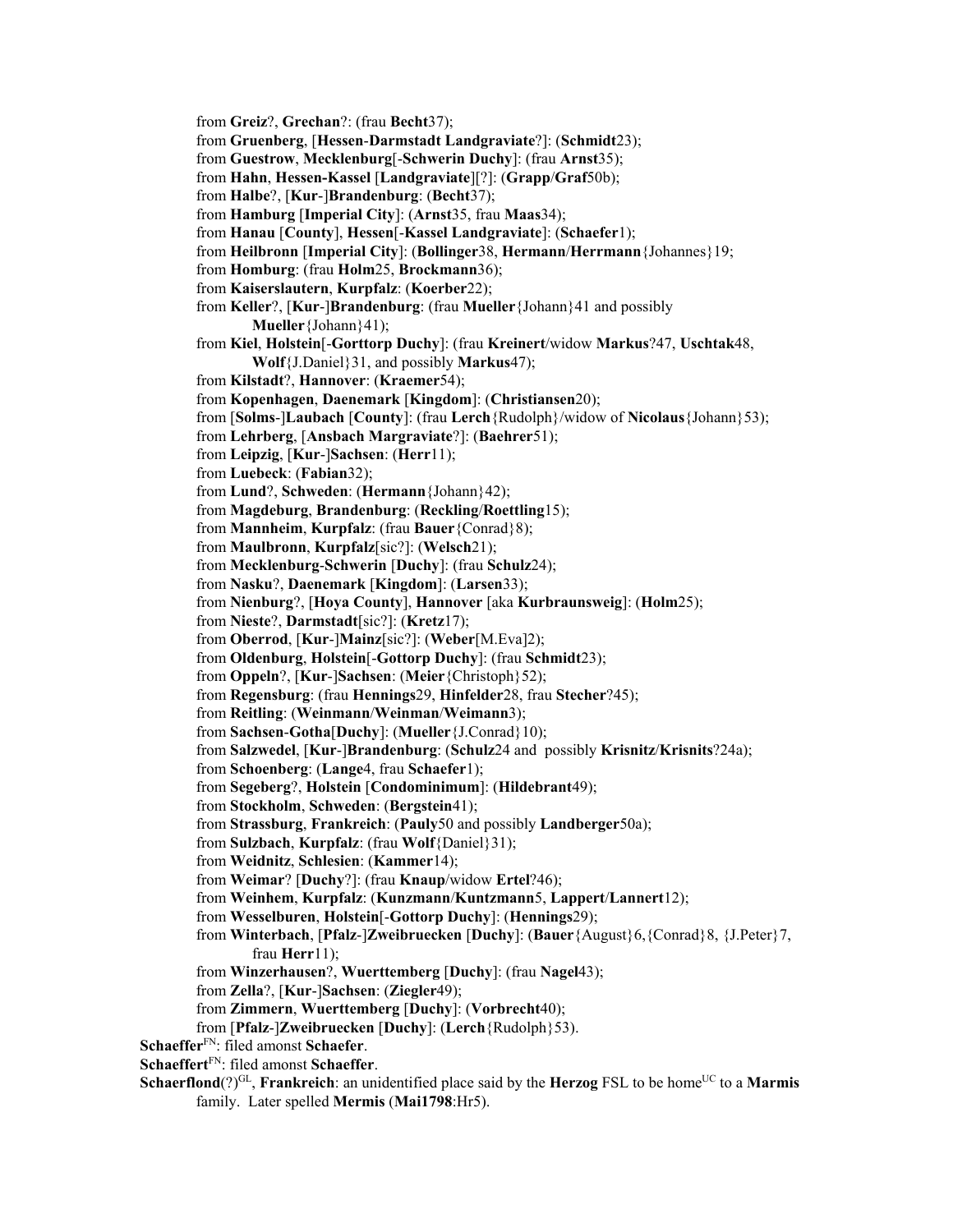- **Schaetzel**{Johann}: a colonist leader was a godparent at the 16 May 1766 **Luebeck** baptism of a son of **Urich**{Johannes} and his **Richter** wife (**Mai&Marquardt**#1315), and the same day was godfather at the baptism of a **Weyle-Kinnerel** son (**Mai&Marquardt**#1315). No further information.
- **Schaetzel**{J.Adam}: from **Weiler on the Nahe near Creutznach** his daughter was stillborn in **Buedingen**  3 June 1766 (**Mai&Marquardt**#1227). On 22 July 1766 (Adam & Catharina} with no children arrived in **Russia**, he said to be from<sup>UC</sup> **Darmstadt** (**Kulberg**#2425). Not found in any later source.

**Schaeufele**FN: see **Scheufele**.

- **Schaeuffel**FN: see **Scheibele**.
- **Schaf** FN {Johannes}: said by the **Keller** FSL to be from<sup>UC</sup> **Villmar**, **Kurtrier**, with **Brehn** stepchildren in the household.
- **Schafer**FN: this family name was found recorded in **Kroppach** marriage records 1762-1767 and in **Schotten** parish records for many generations prior to 1767;; see **Flegel** trip.
- **Schaff** <sup>FN</sup>{Gotfried}: said by the **Urbach** FSL to be from<sup>UC</sup> **Luckenwalde**?, [**Kur-]Brandenburg** with a **Wengert** step-daughter in the household. For 1798 see **Mai1798**:Ur24.
- **Schaff**<sup>FN</sup>: the wife, who had been the widow **Wengert**, was said by the **Urbach** FSL to be from<sup>UC</sup> Alzey, **Kurpfalz**.
- **Schaffer**FN: filed amonst **Schaefer**; also see **Dipolt** of **Lauwe**.
- **Schaffhausen**<sup>GL</sup>: an unidentified place said by the **Stephan** FSL to be home<sup>UC</sup> to a **Huebner** family. There were over a dozen places of this name in the German-speaking lands.
- **Schaffhausen**, a region of **Switzerland** which protruded north up into Germany.
- **Schaffhausen**<sup>VV</sup> (aka **Michaelis, Volkovo, Wolkowo**): a Lutheran German colony founded in 1767, moved in 1770, on the eastern side of the Volga river not far from **Biberstein**. To the best of my knowledge no copy of its First Settlers' List has been found and published. Anyone learning of such a document, please let us know immediately.

some who might be first settlers are: **Gabel**{M.Dorothea}, **Kinkler**{Just Ludwig}, **Maier**{Philipp}, **Sauer**{Georg}, **Wicht**{Jacob}).

**Schaffler**<sup>FN</sup>: said (no locality mentioned) by the **Rosenheim** FSL to be from<sup>UC</sup> **Herzogtum Wuerttemberg** with a **Kreter** mother-in-law in the household. In1788 and 1798 spelled **Schaufler** (**Mai1798**:Mv3462,Rm3 and 31).

**Schafftanau**(?)<sup>GS</sup>: an unidentified country.

- **Schafheim**GL, **Dieburg** [**Amt**], **Hessen**: is now Schaafheim some 7.5 miles E of **Dieburg** town, and said by **KS:**487 to be home<sup>UC</sup> to the **Will** family that went to **Glueckstal**.
- **Schaible** FN{Johann}: said by the 1816 **Glueckstal** census (**KS**:673, 419) to be either fromUC **Oberweier**, **Rastatt** [**Amt**], **Baden** or from **Aichhalden, Calw** [**Amt**], **Wuerttemberg**. The **GCRA** believes the family may actually have been fromUC **Anspach**; see their book for more detail. Also spelled **Scheible** (**KS**:420).
- **Schaible**{J.Martin}: Using **FHL** 1,201,985, the **GCRA** proved origin in **Groembach**, **Freudenstadt** [**Amt**], Wuerttemberg for this man who went to **Glueckstal**; see their book for detail. Also spelled **Scheible**.
- **Schaible**FN: **Curt Renz** has found the church records for this **Hoffnungstal, Bessarabia**, family in **Groembach, Freudenstadt Oberamt, Wuerttemberg**. Stumpp, p.524, says they arrived in Russia in 1808.
- **Schaible**FN: mistakenly said by both the 1858 **Neudorf** census (#250) and said by **KS**:419 to be from **Groembach**, **Freudenstadt** [**Amt**], **Wuerttemberg**. from **Wittendorf**, **Freudenstadt** [**Amt**], **Wuerttemberg**. Using **FHL**#1,528,422, the **GCRA** proved their origin in **Breitenberg**, **Calw** [**Amt**], **Wuerttemberg**. The family name here was a mistake – it actually was **Schnaible**, sometimes **Schneible**. See the **GCRA** book for much more.
- **Schaible**FN: also see **Schneible**.
- Schakin?<sup>FN</sup>: said by the **Kratzke** FSL to be from<sup>UC</sup> **Ulm.**
- **Schalitz** FN: see **Chalitz**.

**Schalitz**{A.Maria}: see **Busch**{K.Maria Teresia}.

**Schalkhausen**(?) $G<sup>GL</sup>$ : an unidentified place said by the **Katharinenstadt** FSL to be home<sup>UC</sup> to a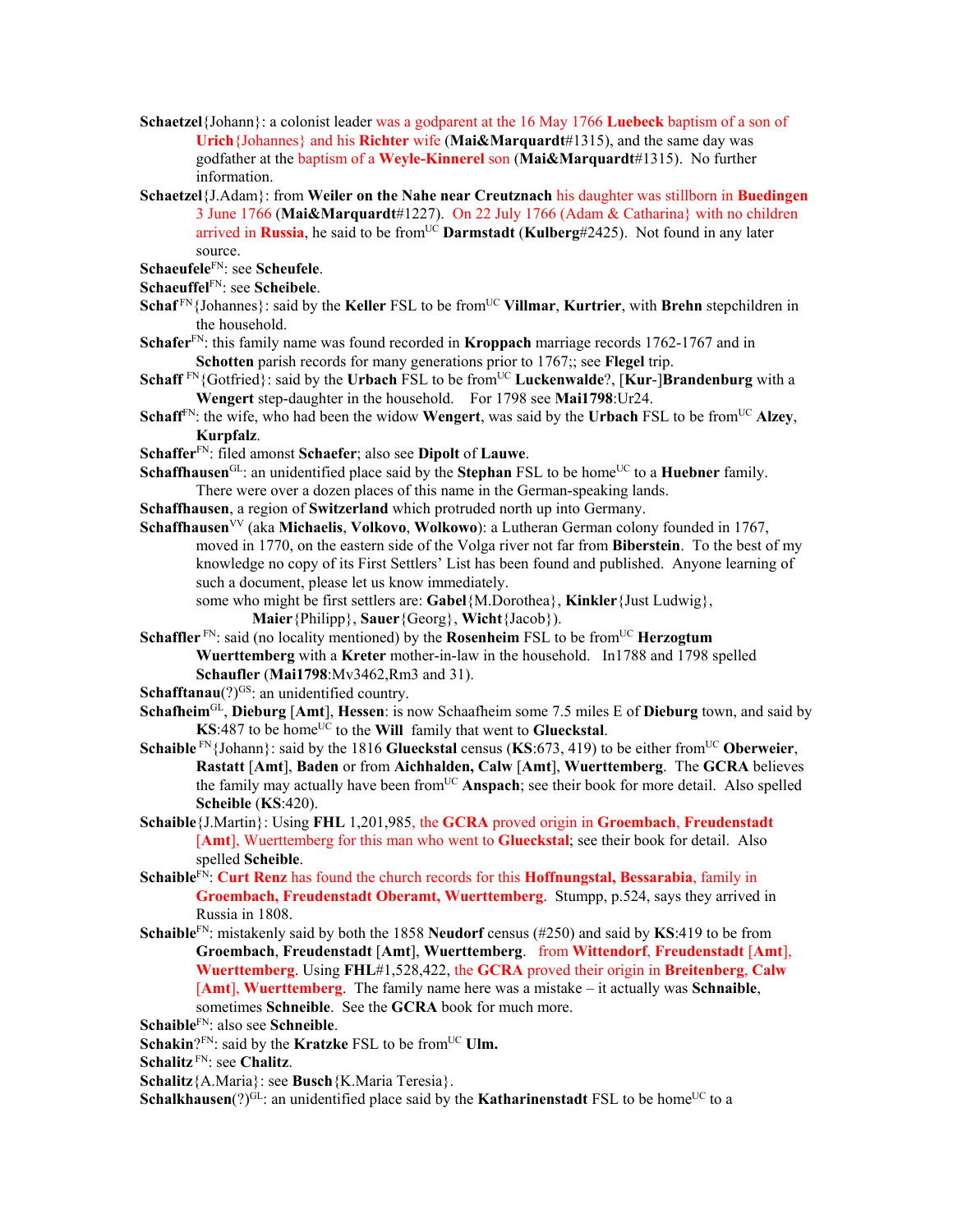**Gorschani**? family. It might be 1 mile E of **Ansbach, Bavaria**.

- **Schaller**<sup>FN</sup>: said by the **Ober-Monjou** FSL to be from<sup>UC</sup> Riol with a single **Hessemar/Gesmer**? man in the household. For 1798 see **Mai1798**:Ka68.
- **Schamber**<sup>FN</sup>: said by the **Grimm** FSL to be from<sup>UC</sup> **Darmstadt** (no locality mentioned).

- **Schambler**?FN: said by the **Boregard** FSL to be from<sup>UC</sup> **Wambach**. Spelled **Schamber** in 1798 (**Mai1798**:Mv175).
- **Schaminais**<sup>FN</sup>: said by the **Louis** FSL to be from<sup>UC</sup> **Trier** (no locality listed). In 1798 the family name was spelled **Chamine** (**Mai1798**:Mt16,Gf24).
- **Schanbach**GL, **Esslingen** [**Amt**], **Wuerttemberg**: is some 2.5 miles NE of Esslingen-am-Neckar, and said by the **Bergdorf** 1853 census to be home<sup>UC</sup> to the **Wolf** {Matthias/Friedrich} family.
- **Schander**FN{J.Martin}: Using **LDS Film** #1340355 Corina **Hirt** found that two of the children of him and wife {A.Ottilia} were baptized in **Rimbach**.On 12 Sept 1766 {Martin and wife Ottilia} and 4 children including his brother arrived in **Kentucky**, he said to be from **Hessen** (**Kulberg**5302). Later in 1766 this same couple with 3 young men left **Oranienbaum** taking transport for the **Volga (T**1369-1373). By 3 Aug 1767 this couple plus 2 near-adult sons had settled at **Katharinenstadt** FSL #328, he said to be from **Weilberg** . In 1798 his son {Tobias} with his **Hauck** wife {Sophia} (formerly the widow of Herr **Krummel**] plus the widow of another son with a couple of his grandsons , were all living in **Basel** (**Mai1798**:Bs29, 25 & Mv3089). And a possible daughter, formerly the widow of **Schulz**{Jacob} and currently the wife of **Keller**{Johann} was living in **Dreispitz (Mai1798**:Dr21).
- Schander<sup>FN</sup>{J.Philipp}: by 3 Aug 1767 brother {Philipp} wiith his young wife {Elisabeth} had settled at **Katharinenstadt** FSL #329, he said to be from **Wendebach**. In 1798 brother {Philipp) and his **Riecker/Rieger**{Elisabeth}, and two married grandsons, plus two possible married daughters and a possible married granddaughter, were still living in **Basel** (**Mai1798**:Bs01, 25, 29, 45 & Mv1686).
- **Schanpin**<sup>GL</sup>: an unidentified place said by the **Belowescher Kolonien** FSL to be home<sup>UC</sup> to a **Marschall** family.
- **Schanscheck**: go to **Schauscheck**.
- **Schantz<sup>FN</sup>: said by the Katharinenstadt FSL to be from<sup>UC</sup> Maehren.**
- **Schantz**FN: also see **Schanz**.
- **Schantzenbach** FN see **Schanzenbach**.
- **Schanz**<sup>FN</sup>: said by the **Messer** FSL to be from<sup>UC</sup> **Falkenstein** (no locality mentioned). In 1798 the family name was sometimes spelled **Schantz** (**Mai1798**:Fz27,Mv1726).
- **Schanzenbach/Schantzenbach**FN{Georg}: Lutheran fromUC **Wuerttemberg** he arrived at **Schleswig city, Schleswig Royal Duchy** in May 1761. With his wife {Catharina} and 2 sons he was last recorded in **Denmark** in April 1765 (**EEE** p.577). By April 1766 they were settled in **Galka** FSL #64 which said he was fromUC **Steinbach**, **Hangenloch**?. For 1798 see **Mai1798**:Gk41.
- **Schanzenbach**FN: lived for a time in **Glueckstal** and origin was proven by the **CGRA** in **Scheppach**, **Walbach parish**, **Winsberg** [**Amt**], **Wuerttemberg**; see their book for detail.
- **Schaper**<sup>FN</sup>: said by the **Katharinenstadt** FSL to be from<sup>UC</sup> **Amsterdam**, **Holland**.
- **Schapert**<sup>FN</sup>: said by the **Leitsinger** FSL to be from<sup>UC</sup> [**Pfalz-**]**Zweibruecken** [**Duchy**] (no locality mentioned) with a **Hammel** orphan girl in the household.
- Schapf?<sup>FN</sup>{Friedrich}: said by the **Frank** FSL to be from<sup>UC</sup> **Laudenbach**, **Freie Adelprovinz der alten Ritter**(?).
- **Schapf**?FN{Sebastian}: fromUC **Wuerttemberg** he arrived at **Flensburg, Schleswig Royal Duchy** in May 1761. With wife {Catharina} and 2 sons he requested permission to leave **Denmark** in 1765. Later they settled in **Riebensdorf** colony, **Woronesh** (**EEE** p.577).

**Schapp**FN{A.Louisa}: said by the **Kano** FSL to be an orphan in the **Matinus** household.

- **Scharch**FN: said by the **Moor** 1798 census to be the maiden name of frau **Dinges** (**Mai1798**:Mo02).
- **Scharch**{J.Nicolaus}: **KS**153 says he was from **Steinberg** near **Hirzenhain**.
- **Schardau** GL: see **Klein-Schardau**.

**Schardon**FN: see **Scharton**.

**Scharer**FN{Magdalena}: listed by the 1816 **Glueckstal** census (**KS**:672) with no origin; however, the

**Schamber**FN: also see **Schambler**.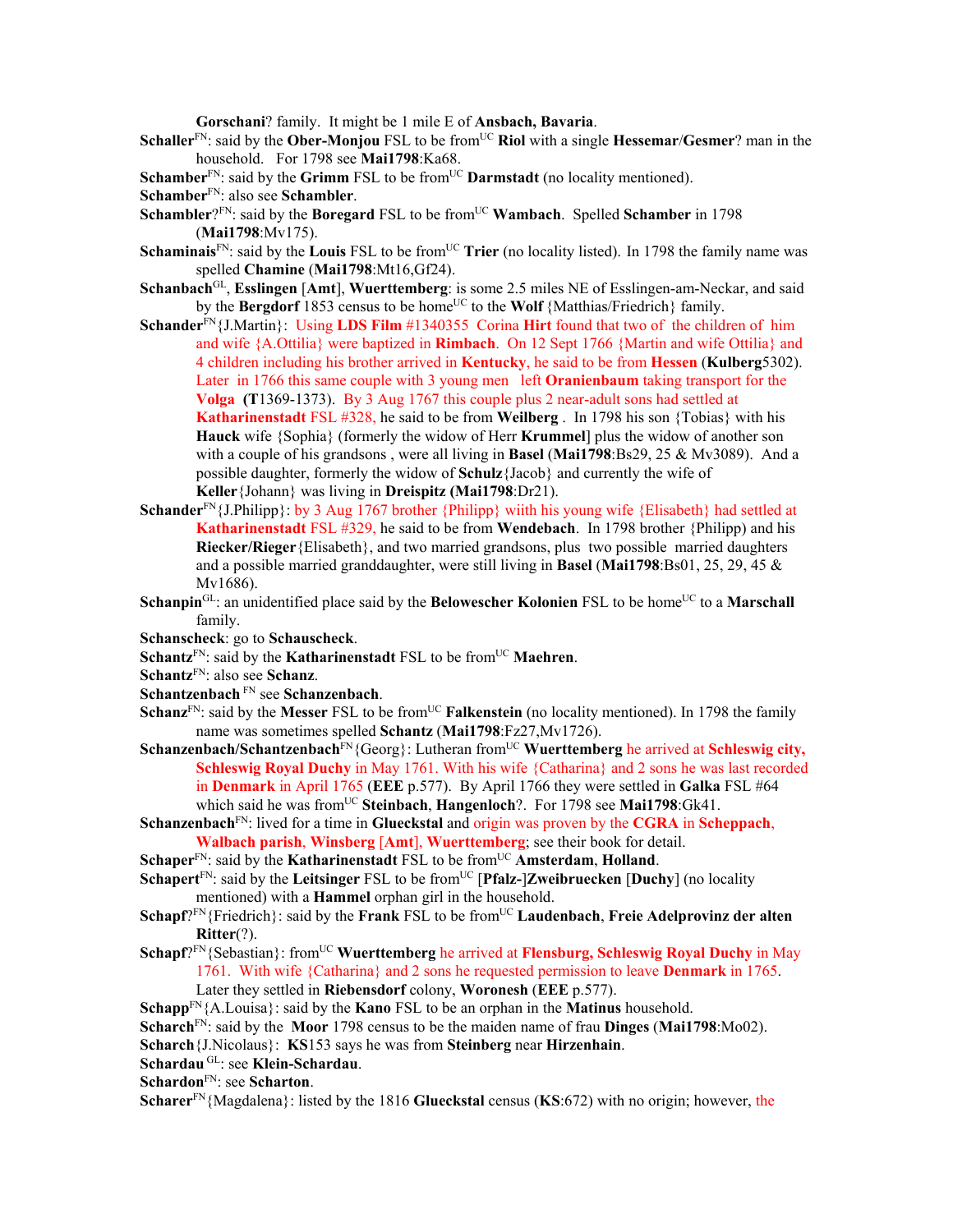**GCRA** has proven origin in **Bad Liebenzell**. See their book under Reinschmid for more detail. Also spelled **Schares**, **Scharpff**, **Scharrer** and **Scherer**.

**Schares**FN: see **Scharer**.

- **Scharf**FN: said by the **Boaro** FSL to be fromUC **Gommern**. Spelled **Scherf** in 1798 (**Mai1798**: Bx37).
- **Scharf**<sup>FN</sup>{J.Martin}: said by the **Neidermonjou** FSL #73 & **KS**153 to be from<sup>UC</sup> **Biskirchen**, [Solms-**Braunfels County**]. For 1798 see **Mai1798**:Nm46,65?. **Bill Pickelhaupt** says he found this man's origin,
- **Scharf**<sup>FN</sup>: said by the **Norka** FSL to be from<sup>UC</sup> **Isenburg** (no locality mentioned). For 1792 and 1798 see **Mai1798**:Mv1978, Gb29, Nr157, 222, Dg1, Sr37.
- **Scharf**<sup>FN</sup>: said by the **Preuss** FSL to be from<sup>UC</sup> **Remich, Luxembo**.
- **Scharg/Scherg/Scherck**{Friderich}: Reformed faith, from **Kaeferthal, Mannheim Oberamt, Kurpfalz**, arrived at **Flensburg, Schleswig Royal Duchy** in May 1761. With wife {Jacobina} and 2 children he requested permission to leave **Denmark** in April 1765. His widow under the name **Scherkhova**{Jacobina} later located in **Riebensdorf** colony, **Woronesh** (**EEE** p.577-78) .
- **Scharger**FN: this family name was found recorded in **Winterhausen** marriage records 1760-1769; see **Flegel** trip.
- **Scharlipp**FN: see **Scharlot**.
- **Scharlot**?<sup>FN</sup>: said by the **Paulskaya** FSL to be from<sup>UC</sup> Schwerin (no locality mentioned). . In 1798 the family name was spelled **Scharlipp** (**Mai1798**:En27).
- **Scharman**?FN{J.Kaspar}: and wife {Friederika} said by the **Neidermonjou** FSL 42 to be from<sup>UC</sup> [**Hessen**-]**Darmstadt**. I could not find this family in the 1798 censuses.
- **Scharmann**{A.Maria}: married **Frey**{J.Heinrich}23 April 1766 in **Buedingen** (**Mai&Marquardt**#579, **KS**128 and 153). The couple later moved to **Huck** FSL (#60).
- **Scharmann** {Johannes}: **KS**153 says he came from **Koeddingen** near **Buedingen**. No further information.

**Scharmann**{M.Magdalena}: married **Knobloch**{J.Jacob}in **Buedingen** 6 March 1766

(**Mai&Marquardt**#377). **KS**139 says he was from **Ranstadt** near **Buedingen**. **KS**153 has {Marie Magd.}. No further information.

**Scharmann**FN: also see **Scheuermann** of **Huck**.

**Scharpel**FN: this family name was found recorded in **Schlitz** marriage records 1762-1767; see **Flegel** trip. **Scharpff** FN: see **Scharer**.

- **Scharrer**FN: see **Scharer**.
- **Schartheim** {Johannes}: from<sup>UC</sup> **Stollberg** [**County**] married **Beller** {Johanna E.} in **Luebeck** on 27 May 1766 (**Mai&Marquardt**#230). Not found in **Kulberg**, **KS**, **T** or any published FSL.
- **Scharton**<sup>FN</sup>: said by the **Moor** FSL to be from<sup>UC</sup> **Schweiz** (no locality mentioned).
- **Schaslau**?GL, **Boehmen**: this probably was **Tschaslau**, now Caslav, Czech Republic, and said by the **Neidermonjou** FSL to be home<sup>UC</sup> to a **Ritter** family.
- **Schatanu**(?)<sup>GS</sup>: an unidentified country; see **Spitzenalten**.
- **Schatz**FN: arrived in South Russia in 1819; later settled in **Gueldendorf, Odessa**; family records found by **Curt Renz** in **Neuhausen, Tuttlingen Oberamt, Wuerttemberg**.
- **Schatz**FN: listed by both the 1858 **Kassel** census (#246) and **KS**:419 without origin. The **GCRA** found anindication that he may have come from<sup>UC</sup> somewhere in the **Landau** [Amt], **Rheinpfalz**. See their book under **Spiri** for more.
- **Schatz**<sup>FN</sup>: said by the **Lauwe** FSL to be from<sup>UC</sup> Oberaltertheim; in their household was a **Kerner** step-son implying that frau Schatz was earlier frau **Kerner**.
- **Schatz/Schuetez**FN{Gottlieb}: said by the **Rosenheim** FSL to be fromUC **Breslau**, **Schlesien** with **Jaeckel** step-sons in the household. In 1790 and 1798 spelled **Schuetz** (**Mai1798**:Mv2468 and Ks68).
- **Schatz**  $F_N$ : the wife, earlier frau **Jaeckel**, was said by the **Rosenheim** FSL to be from  $U^C$  **Zwingenberg**?, [**Hessen**-]**Darmstadt** [**Landgraviate**].
- **Schatz**{Gottlieb}: **KS**:82 & 153 says this party of 3 from<sup>UC</sup> **Berlin** in 1764 was sent on to the **Saratov** area as part of the group of colonists transported under the command of Captain Paykul and Cornet Rehbinder. I have not found them in any published FSL.

**Schatz**FN: also see **Schuetz**.

**Schaub**FN{Clara/Klara}: married in **Rosslau** 28 May 1765 **Braun**{HansAdam} (**Mai&Marquardt**#854).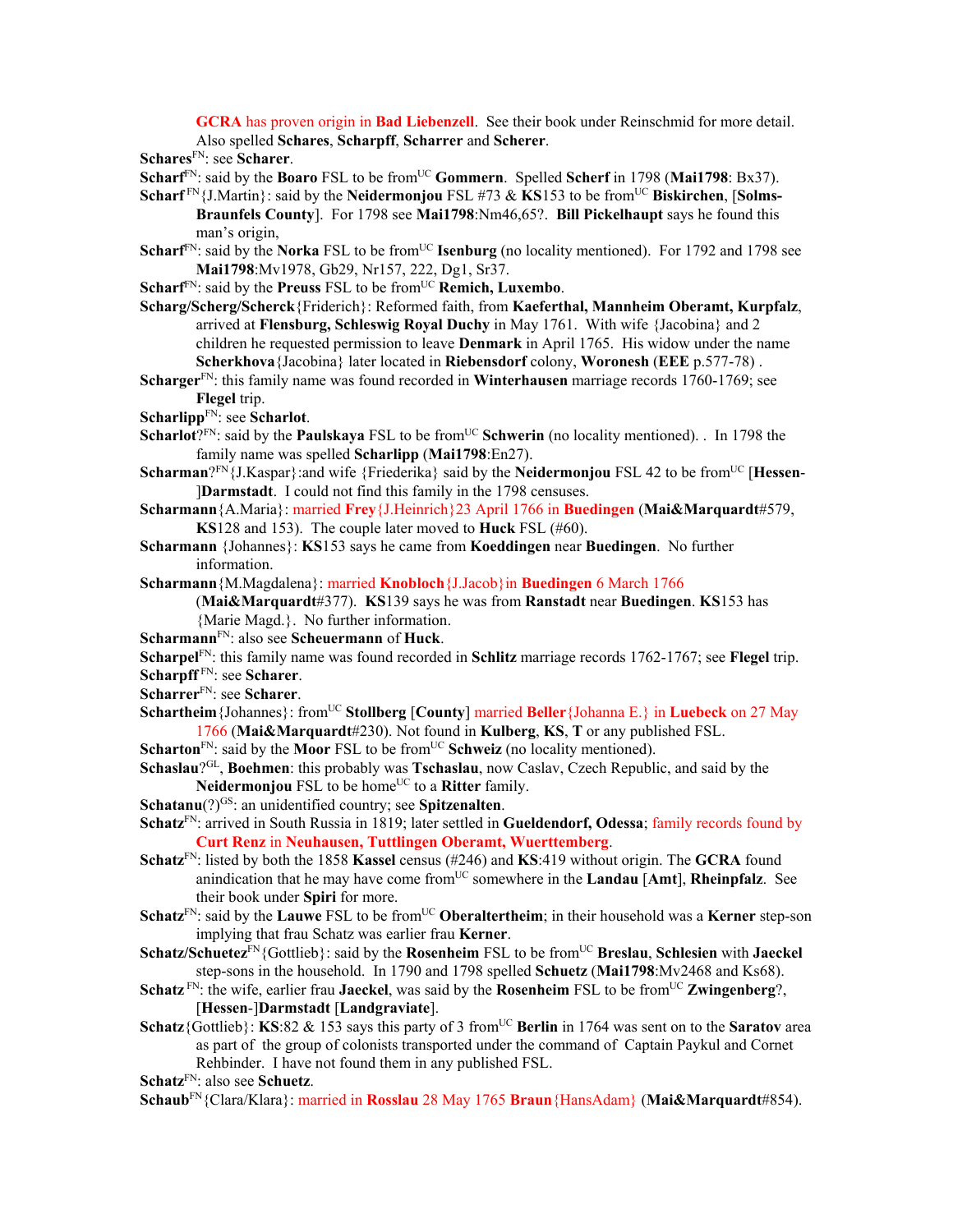Not found in **Kulberg** or **T**. By 14 June 1766 they had settled at **Rohleder** FSL #10. For 1798 see **Mai1798**:Rl12 and Hr10 which gives the then wife's maiden surname as L**ux**.

- **Schaub**{Christophel}: **Ks**153 says this person was from **Biskirchen** near **Kurpfalz** heading for **Balzer**. No further information.
- **Schaub**{Clara Regina/Klara}: daughter of dcd. {Johannes} of<sup>UC</sup> **Eschenau** married **Nuebler**{Christoph} in **Woehrd** 15 Apr 1766 (**Mai&Marquardt**#772). **KS**147 has {Klara Regina}. **KS**153 has the wrong year: 1765. Not found in any later source.

**Schaubele**: go to **Scheibel**.

- **Schaubelein**FN: the 1798 **Norka** census gives this as the maiden name of the wife of an Isenburger **Ruppel** (**Mai1798**:Nr211). The **Buedingen** ML gives her maiden name as **Scheibel** (**Mai&Marquardt**#476).
- **Schauer**{Friedrich}<sup>FN</sup>: said by both the 1816 **Neudorf** census (#42) and **KS**:420 to have come from<sup>UC</sup> **Neuhausen**, **Tuttlingen** [**Amt**], **Wuerttemberg**. The **GCRA** believes that to be incorrect and that he most likely came from somewhere in **Pommern**, the son of a Prussian Officer. Using **FHL**#1,348,722, the **GCRA** proved that his children were mostly born in **Birkenau**, **Weinheim** [**Amt**], [**Heppenheim Kreis**], **Hesse**, which was the home of his **Loew** wife. See the **GCRA** book for more.
- Schauer<sup>{Theobald}<sup>FN</sup>: began life as **Diehl**{Johannes}.</sup>
- **Schauerman**<sup>FN</sup> said by the **Frank** FSL to be from<sup>UC</sup> **Lans**(?), **Hessen-Darmstadt.**
- **Schaufler**FN: see **Schaffler**.
- **Schaumberger**FN: see **Schuldenberger**.
- **Schaumburg**<sup>FN</sup>: said by the **Katharinenstadt** FSL to be from<sup>UC</sup> **Berlin**.
- **Schaumburg**GL: an unidentified place which until 1797 was a Kreis or district administrative center for the **Pfalz-Zweibruechen Duchy**.
- **Schaumburg County**, **Hessen-Kassel Landgraviate**: this County much of which lay along the western side of **Calenberg Principality** came under the control of **Hessen-Kassel Landgraviate** in 1648.
- **Schauscheck**{Philipp}: and **Martzner**{Sabina Margaretha}, their son {J.Baltaser} was baptized in **Luebeck** 20 April 1766. (**Mai&Marquardt**#1347). Not found in any later source.
- **Schauscheck**FN: see **Mauch** of **Lauwe**.
- **Schauvou**FN: this woman married **Seebold** of **Glueckstal**; her origin in **Frauenzimmern**, **Heilbronn** [**Amt**], **Wuerttemberg** was proven b the **GCRA** using **FHL** 1,195,547. Also spelled **Schee** and **Scheu**. See the **GCRA** book for detail.
- **Scheck**FN{Jacob}: not found in **Kulberg** or in **T**. By 28 Aug 1765 with wife {Catharina} and 1 son he had settled at **Balzer** FSL #10, he said to be from<sup>UC</sup> Schweiz but said by the Stumpp version to be fromUC **Kurpfalz** (no locality mentioned in either case). **KS**153 said he left **Kurpfalz** to go to **Balzer**. For 1798 see **Mai1798**:Bz94.
- **Scheck**<sup>FN</sup>{Peter}: not found in **Kulberg** or in **T**. By 14 July 1766 with wife {A.Maria} and 1 son he had settled at **Herzog** FSL #29, he said to be from<sup>UC</sup> **Regensburg**.
- **Scheck**{Peter}: **KS**153 says he left **Bavaria** heading for **Suesel, Samara**. No further information. **Scheck**FN: see **Schock**.
- **Schedremich**(?)<sup>GL</sup>: an unidentified place said by the **Katharinenstadt** FSL to be home<sup>UC</sup> to a **Scheid** and possibly a **Lepkrenk** family.
- **Schee**FN: see **Schauvou**.
- **Scheeberg**: see **Schnegelberger**.
- **Scheel**{J.Heinrich}: and wife {Sophia}, their son {J.David} was baptized in **Luebeck** 22 May 1766 (**Mai&Marquardt**#1310). Found in no later source.
- **Scheepman**FN: see **Schupman**.
- **Scheer**?, **Oesterreich**: an unidentified place said by the **Keller** FSL to be home<sup>UC</sup> to a **Wenzel**{Christian} family.
- **Scheerer**FN: see **Scherer**.
- **Scheff/Schief/Schiebe**<sup>FN</sup>{Johann}: born in<sup>UC</sup> **Poland**, lived in<sup>UC</sup> **Prussia**, he arrived in **Schleswig** city, **Scheswig Royal Duchy** in May 1761. With wife [Catharina] and 4 children he deserted the Danish colonies in July 1763. Later they settled in **Riebensdorf** colony, **Worones**h (**EEE** p.579).

**Scheff**FN: also see **Schaefer**.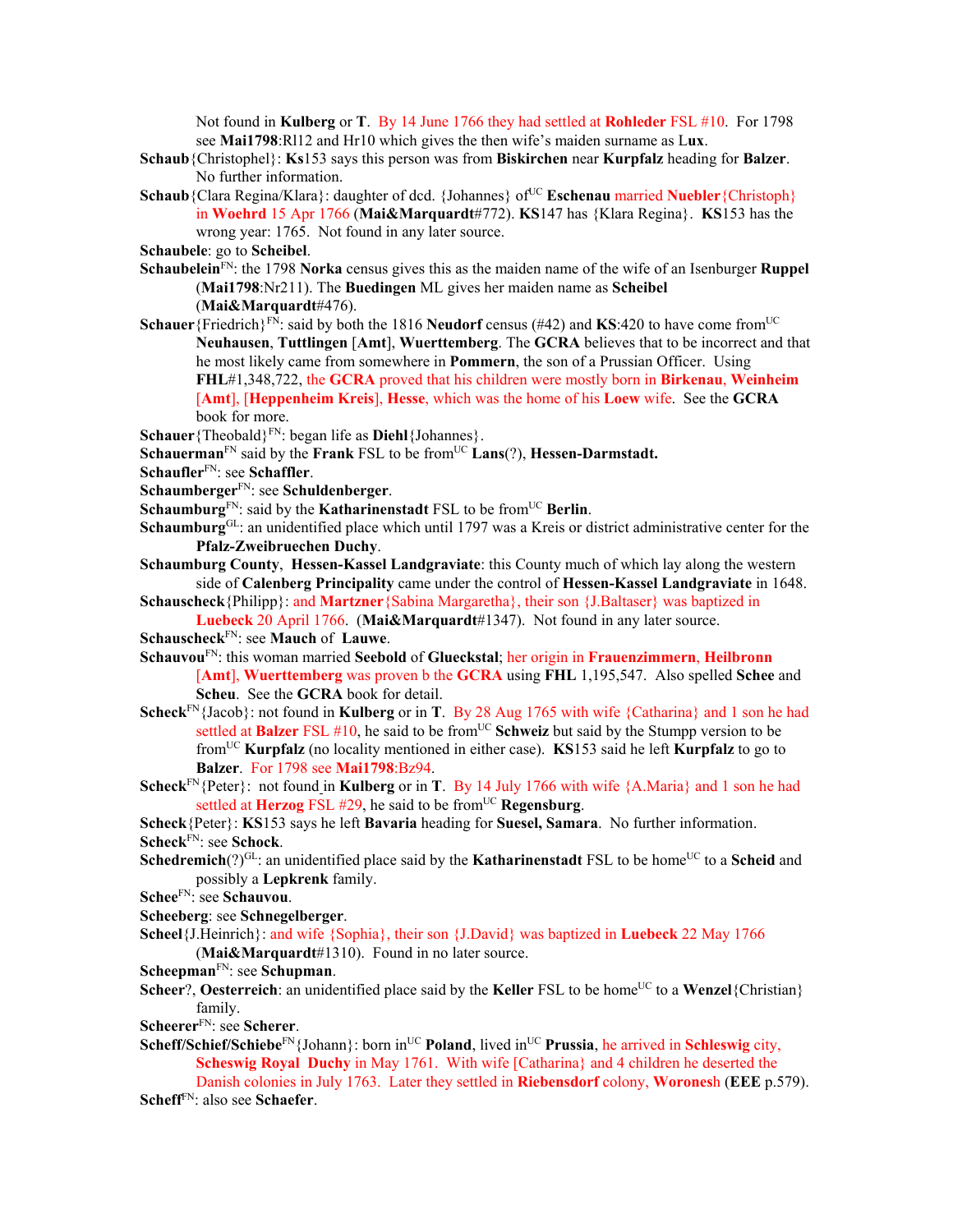- **Scheffer**{A.Katharina}: from **Kesselbach** married **Weber**{Johannes} 20 April 1766 in **Buedingen**  (**Mai&Marquardt**#563). By 1775 this couple had settled at **Grimm** household #87 (**Mai&Marquardt**#563). In 1798 they were still in **Grimm** (1775 Census household #163).
- **Scheffer**{A.Maria}: fromUC **Renneln** she married **Geist**{J.G.Gottlieb} 20 May 1766 in **Buedingen** (**Mai&**M**arquardt**#658). **KS**154 says she was from **Rendel** near **Bad Vibel**. No further information.
- **Scheffer**: **KS**153 says he was from **Hoechst** in the **Odenwald**. No further information.

**Scheffer**FN: also see **Schaefer** and **Schaeffer**.

- **Scheffler/Schefler**{Christoph/Christian}: **KS**154 says he was an immoral person who left his wife. On 10 April 1766 in **Rosslau** he married **Specht**{M.Dorothea} (**Mai&Marquardt**#947). On 4 July 1766 **Schefler**{Christian}, wife {Dorothea} and 3 children arrived in **Russia**, he said to be from **Dessau** (**Kulberg**1261). Later in 1766 this group in **Oranienbaum** took transport for the **Volga**  (**T**5369-5373). No further information.
- **Schehler**?<sup>FN</sup>: said by the **Orlovskaya** FSL to be from<sup>UC</sup> **Ansbach** (no locality mentioned); a Weber stepdaughter was living with them which would indicate that frau Schehler was previously frau **Weber**. The family name was spelled **Schiller** in 1798 (**Mai1798**:Mv2128).
- **Scheibe**{A.Sophia}: this widow of Herr Schiebe married **Baer**{J.Nicolaus} in **Danzig** 23 May 1765 (**Mai&Marquardt**#754). They are listed in the **Anton** FSL (39). **KS**119 spelled the family name **Schelb**.
- **Scheibel** ${A.Maria}^{\text{FN}}$ : a widow said by the **Balzer** FSL #105 to be from<sup>UC</sup> **Isenburg** (no state or locality identified).
- **Scheibel**{ $J.Henrich$ <sup>*FN*</sup>: the son of the widow above, said by the **Balzer** *FSL* to be from<sup>UC</sup> **Isenburg** (no state or locality identified). The maiden name of his wife in 1798 was given as **Gideon** (**Mai1798**:Ms79).
- **Scheibel**FN{Eliesabetha}: fromUC **Nieder Midlau** married **Ruppel{J.Georg}** in **Buedingen** 10 Aug 1766; (**Mai&Marquardt**#476). By 10 Aug 1766 her husband she had settled at **Norka** FSL #87. In 1798 the family name was spelled both **Runel** (Nr92) and Ruppel (Nr211, 199, Pb5 and 15), and her maiden name was given as **Schaubelein** (**Mai1798**:Nr211).
- **Scheibele/Schaeuffel**<sup>FN</sup>: said by the **Mariental** FSL to be from<sup>UC</sup> **Ulm, Schwaben**. The family name was later spelled **Schaeuffel** (**Mai1798**:Mt62,69).
- **Scheible**FN: see **Schaible**.
- **Scheicht**<sup>FN</sup>{M.Catharina}: the **Buedingen** ML says she was from<sup>UC</sup> Buedingen and married 10 April 1766 **Geis** {Johannes}; by 1767 this couple was in **Walter** (**Mai&Marquardt**#513).
- **Scheid**<sup>FN</sup>{Peter}: said by the **Katharinenstadt** FSL #309 to be from<sup>UC</sup> **Schedremich**(?).
- **Scheid**FN{Elisabeth}: **Bonner** proved that his woman was baptized and married to **Klaus** (later of **Norka**  FSL 216) in **Duedelsheim**, **Isenburg**[-**Buedingen County**]. She arrived with her husband in **Russia** 15 Sept 1766 **(Kulberg**6905).

**Scheid**{J.Georg}: **KS**154 says he was from **Kraftsolms** near **Wetzlar** with 2 children and married **Scheidberger**{Katharina}in **Rosslau** in 1765. No evidence of that.

**Scheid**FN: also see **Scheidt** and **Scheit**.

**Scheidberger**{Katharina}: married **Tubakz/Tubatz**{Friedrich} in **Rosslau** 18 June 1766 (**Mai&Marquardt**#1016). **KS**154 says she married **Scheid**{J.Georg) in **Rosslau** in 1765. **KS**161 has that same year but has her marrying **Tubatz/Tubach.** No further information.

- **Schiedel**{Johanna E.}: **Dorothy Brandner** reports whe was born 6 Mar 1767 in **Entringen, Tuebingen Amt, Wuerttemberg** (**FHL** 1056750 & 1056756) and became wife of **Laux**{Georg F.) (**GCRA** Newsletter, vol.17, #2, pp.52-53).
- **Scheidelmann**FN: said by the **Moor** 1798 census to be the maiden name of one frau **Geiss** (**Mai1798**:Mo19).
- **Scheidelmann**{M.Elies.}: married **Waeber**{J.Ernest} in **Buedingen** 23 Apr 1766

(**Mai&Marquardte**#575 & **KS**154 &162). Not found in any later source.

- **Scheidemann**<sup>FN</sup>: said by the **Norka** FSL to be from<sup>UC</sup> **Hessen** (no locality mentioned). For 1798 see **Mai1798**:Nr182.
- **Scheidmueller**<sup>FN</sup>: said by the **Paulskaya** FSL to be from<sup>UC</sup> **Stieg**?, **Schwaben**.

**Scheidt**{J.Heinrich}FN: said by the two versions of the **Balzer** FSL to be from **Dudelsheim**, **Isenburg[-**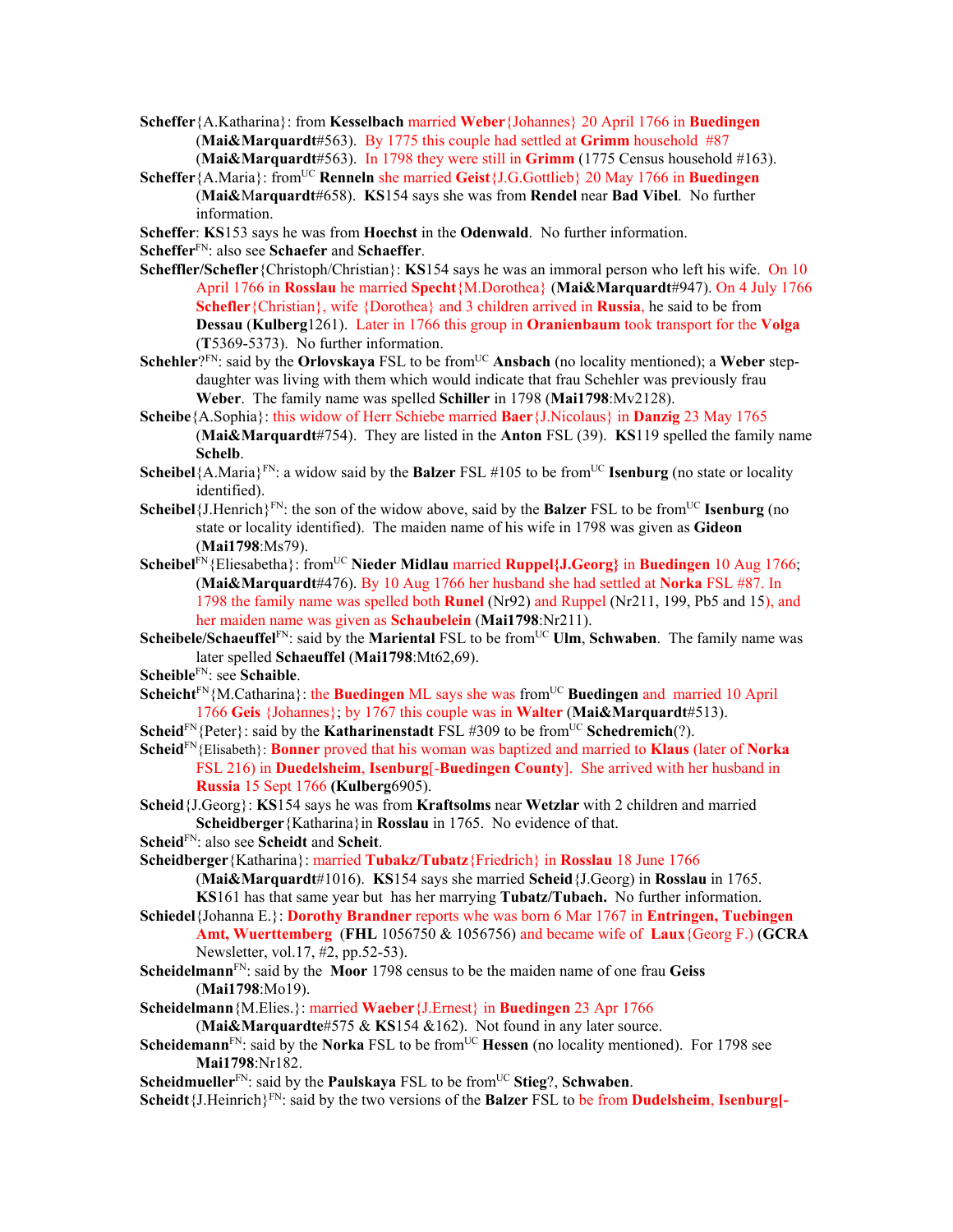**Buedingen County**]; **Bonner** proved that {Heinrich}was baptized and married here; **Duedelsheim** marriage records prove that his **Hohnstein** bride of {Heinrich} also was from<sup>UC</sup> **Duedelsheim** (**Wagner1** p. 86 concurs).

**Scheidt**{J.Philipp}FN: said by the two versions of the **Balzer** FSL to be from **Dudelsheim**, **Isenburg**[- **Buedingen County**]; **Bonner** proved that he married there; **Duedelsheim** marriage records say that the **Knack** bride of {Philipp} was from<sup>UC</sup> **Calbach**; **Wagner1** p. 86 concurs, giving parents and date). For 1798 see **Mai1798**:St42. **Bonner** reported Philipp born in **Duedelsheim**, but **Wagner1** proved he was born in **Potsdam** and baptized in the Garrison church there, son of afussilier (**Wagner1**, p.86 gives date, details, plus parents).

**Scheidt**FN: (2nd?) wife of **Belensky** in **Katherinenstadt** (**Mai1798**:Ka109).

- **Scheidt**{J.Adam}FN: said by the **Moor** FSL to be from **Isenburg**. **Bonner** proved that the **Scheidt** man who went to **Moor** was baptized in **Dudelsheim**, **Isenburg**[-**Buedingen County**], married his **Claus** wife there, and they had their four eldest children there, two of whom were buried there. **Wagner1** p.86 concurs regarding the baptism, giving the date and the names of the parents, which make him brother to the two **Balzer** Scheidt's listed just above; however he says this 1760 marriage was to a **Kuhl** woman (father's name given).
- **Scheidt**? or **Schendt**? {Johannes}<sup>FN</sup>: said by the **Rosenheim** FSL to be from<sup>UC</sup> **Zentos**? with a household including his 2nd wife, the widow **Werth**, and a **Werth** step-daughter, the daughter of **Werth**{Conrad}. Spelled **Scheidt** in 1798 (**Mai1798**:Rm19, En28).
- **Scheidt**? or **Schendt**?{Nicolaus}: no origin was given by the **Rosenheim** FSL but Kuhlberg said they came from **Dingen**. In 1798 spelled **Scheidt** (**Mai1798**:Rm38, 49 and Ka103).
- **Scheidt**{A.Katharina}FN: in 1798 she was said (Pl08) to have come from **Rosenheim** but I cannot find her in any FSL.
- **Scheidt** FN{A.Rosina/Rosine}: said by the 1798 **Stahl-am-Karaman** census to be the maiden name of frau **Loresch**{Johannes} ( **Mai1798**:Sk7). The earliest version of the **Stahl-am-Karaman** FSL (#44) suggested her family name might be **Schaed** and it was presented as such by the **Buedingen** ML.
- **Scheidt**  $F_N$ : said by the **Stahl-am-Tarlyk** FSL to be from<sup>UC</sup> **Luebeck**. I could not find members of this family in **Mai1798**.
- **Scheidt**FN: this family name was found recorded in **Herborn** marriage records 1762-1767; see **Flegel** trip.
- **Scheierling**FN: said by the **Dehler** FSL to be from<sup>UC</sup> **Oberschgogen**?, **Kurmainz**. I could not find her in the 1798 Volga censuses.
- **Scheigel/Schleuchert/Schleuger**<sup>FN</sup>: said by the Pleve version of the **Balzer** FSL to be from<sup>UC</sup> **Isenburg** (no locality indicated). Spelled **Schleuchert** in their 27 May 1766 St. Jacob's, **Luebeck**, marriage record (**Mai & Marquart** #233), and **Schleuger** in the **Krasnoyar** 1798 census (family #22).
- **Schein**FN: said by the **Norka** FSL to be from<sup>UC</sup> **Isenburg** (no locality mentioned). They died before the 1798 censuses.

## **Scheipelbein**FN: see **Schiefelbein**.

- **Scheit**FN: see **Scheidt.**
- **Scheitwahl**(?){A.Margaretha}: this is her likely name prior to marriage, sometime before arrival on the **Volga**, to **Lobinger**{Carl} (**Mai1798**:bn97 & 97a).
- **Scheitwahl**(?){Franz/Franziscus }: a step-son living in the **Lobinger**{Carl} in June 1767 (**Mai1798**:bn97a). I could not find this surname in the 1798 censuses.
- **Scheitz**{Catharina}: in **Luebeck** 23 May 1766 this widow of **Reichart** married **Honburt**(?){Johannes} (**Mai&Marquardt**#229). Not found in **Kulberg** or in **T**. By 20 July 1767 **Honburt**(?) and {A.Katharina} had settled at **Krasnoyar** FSL #20, she said to be fromUC **Isenburg-Buedingen**. No further information,
- **Schekedanz**: listed under **Schickedanz**.

**Schelb**: see **Scheibe**.

- **Schel[ch]erchen** $(?)^{GL}$ , **Sachsen**: an unidentified place said by the **Bettinger** FSL to be home<sup>UC</sup> to a **Berg** family. There is a **Schellerten**, **Lower Saxony**, some 20 miles SE of **Hannover** city.
- **Scheldep**{Maria}: was a godmother at the 25 May 1766 **Luebeck** baptism of **Schroedter**{M.Catharina} daughter of the widow **Schroedter** (**Mai&Marquardt**#1292). No further information.
- **Schelheiter**FN: see **Schoenheiter**.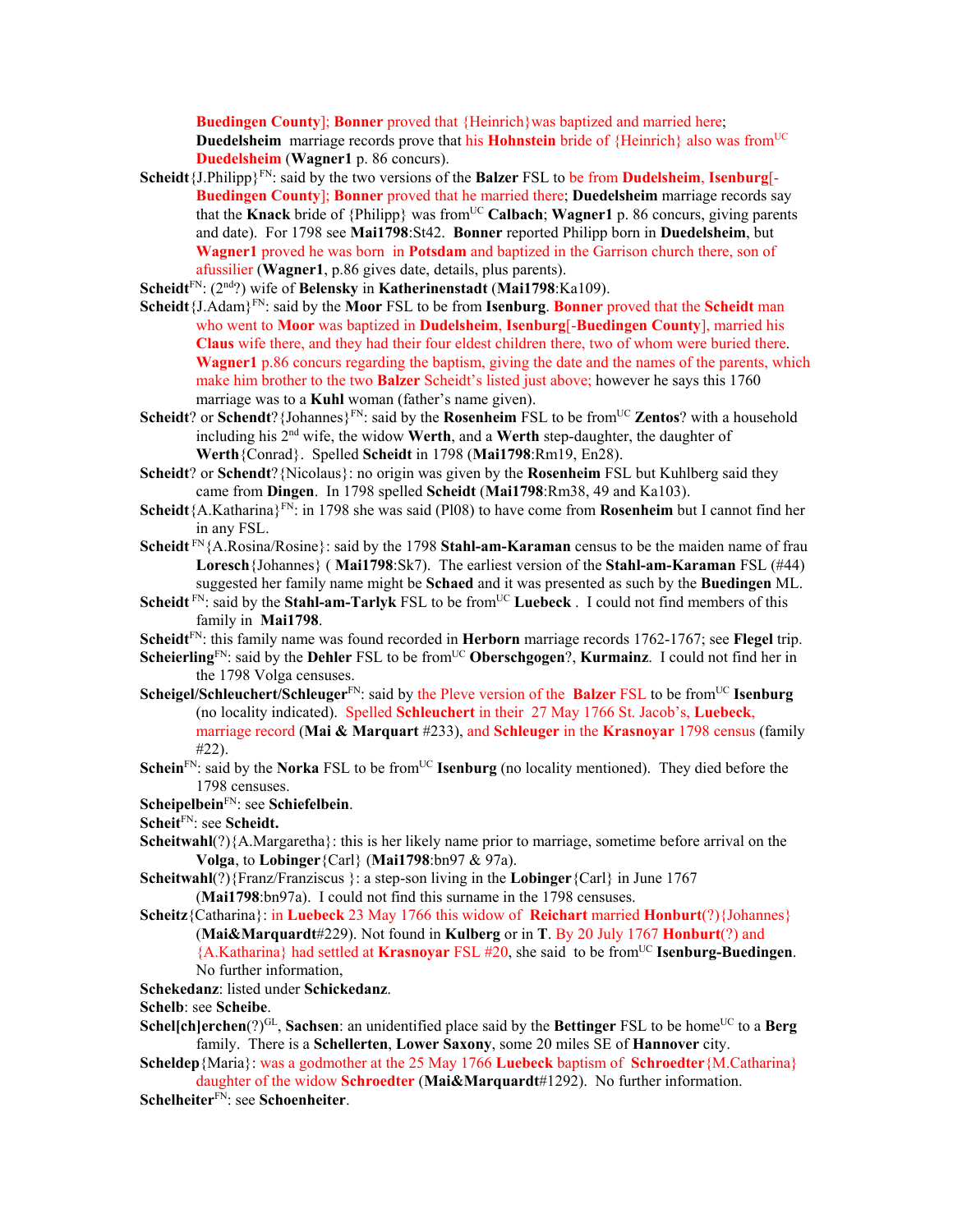**Schelhorn**FN: also see **Schellhorn**.

- **Schell**<sup>FN</sup>: said by the 1816 **Glueckstal** census (**KS**:671, 421) to be from<sup>UC</sup> **Laudenbach**, **Mannheim** [Amt], **Baden**, and **KS**:434 says he was **Schoell** from<sup>UC</sup> **Metzingen**, **Reutlingen** [Amt], **Wuerttemberg**. The **GCRA** was unable to prove origin in either place. Using **FHL**(1,457,468) they did find that the family's youngest son was born in **Moessingen**, **Tuebingen** [**Amt**], **Wuerttemberg**, on their way to Russia; they did not find that the family was ever in Hungary. See the **GCRA** book for more details.Also spelled **Schoell**.
- **Schell**FN: said by the **Herzog** FSL to be from<sup>UC</sup> Steinau, Fulda.
- **Schell**FN: his wife was said by the **Herzog** FSL to be from<sup>UC</sup> **Weilburg**.
- **Schell**<sup>FN</sup>: said by the **Seewald** FSL to be from<sup>UC</sup> **Gerfet, Wuerzburg.**
- **Schell**{Catharina E.): from **Homberg**, **Hessen** married **Ditzel**{Johannes} in **Friedberg** 26 March 1766 (**Mai&Marquardt**#293). Not found in any later source.
- **Schellbach**<sup>GL</sup>: an unidentified place said by the **Boregard** FSL to be home<sup>UC</sup> to a **Wanser** family. There are at least two Schellbachs in Germany: one is 17 miles NE of **Alsfeld** town, and one is 7 miles N of **Gera** city.
- **Schellbach**, [**Hessen-Kassel Landgraviate**]: is 13 miles NW of **Bad Hersfeld**, and was said by the **Phillipsfeld** FSL to home<sup>UC</sup> to **Freund**, **Pfeifer/Pfeiffer**, and **Toepfer** families. Kuhlberg said this was in **Hessen**.
- **Schellenbacher**FN: see **Schnellenbacher.**
- **Schellenberger**(Gertraudt): of<sup>UC</sup> **Kurmaintz married Kaffenberger** {J.Nicolaus} 3 March 1766 in **Buedingen** (**Mai&Marquardt**#356). **KS**137 & 164 have {Gertrand). Not found in any later source.
- **Schellenberger**FN: also see **Schnellenbacher.**
- **Scheller**<sup>FN</sup>: said by the **Doenhof** FSL to be from<sup>UC</sup> **Stollberg** (no locality mentioned). A **Luebeck** ML says this man ofUC **Stollberg** married a **Berget** woman in 1766 (**Mai&Marquardt**#225).
- **Scheller<sup>FN</sup>: according to the Buedingen** ML this woman from<sup>UC</sup> Nieder-Seemen married in 1766 a Schott man (**Mai&Marquardt**#505). By 1767 this couple was in **Moor**.
- **Schellerten** GL: see **Schelcherchen.**
- **Schellhase**<sup>FN</sup>: said by the **Katharinenstadt** FSL to be from<sup>UC</sup> **Amsterdam, Holland** with a **Gruenmeister** wife from<sup>UC</sup> Amsterdam.
- **Schellhorn**{Antony+w}: **Kullberg**98 said they were Catholic from<sup>UC</sup> **Franken**. I did not find them in **T**, or in any pu blished FSL, or in **Mai1798**.
- **Schellhorn**<sup>FN</sup>: said by the **Seelmann** FSL to be from<sup>UC</sup> **Rabelsdorf**?, **Bamberg** [Bishopric][sic?]. For 1798 see **Mai1798**:Sm18 and 49.

**Schellhorn** {Peter}: **Schilling** 1775 census supplement #11 says he came from<sup>UC</sup> **Gdansk**.

- **Schellhorn**{Michael} with wife {Margaretha} and daughter arrived in **Russia** 10Aug 1766, he said to be from **Loewenstein** (**Kulberg**4902). Not found in **T**. No further information.
- **Schelm**?GL, **Brandenburg**: an unidentified place said by the **Boregard** FSL to be home<sup>UC</sup> to a **Bruckmann**? family and possibly a **Neuhaus**? family. This might be Schlem, **Brabant**, some 32 miles S of **Arnheim** city.
- **Schemberg**<sup>FN</sup>: said by the **Dobrinka** FSL to be from<sup>UC</sup> **Lenden**(?), **Kurland**.
- Schenck<sup>FN</sup>: said by the Galka FSL to be from<sup>UC</sup> Glauburg, Gelnhausen. Spelled Schenk in 1798 (**Mai1798**:Gk59).
- **Schenck**{Margaretha}: married **Will**{Frantz Conrad} 9 March 1766 in **Buedingen**  (**Mai&Marquardt**#392 & **KS**154 & 164). No further information.
- **Schenck**{Eliesab. Margr.}: married **Martin**{J.Conrad} in **Buedingen** 14 March 1766

## (**Mai&Marquardt**#432 & **KS**154). On 19 Jly 1766 {Conrad & Elisabeth} arrived in **Russia**. Not found in any later source.

- **Schenckel/ Schencker**: go to **Schenkel**.
- **Schendler**: go to **Schoenthaler**.
- **Schendt**FN: see **Scheidt**.
- **Scheneman**FN: see **Schonemann**.
- **Schenk**FN: listed in the **Bergdorf** 1858 census (**KS**:666) without origin, but **KS**:421 says they were from **Doernach**, **Tuebingen** [**Amt**], **Wuerttemberg**. This origin was verified by the **GCRA** using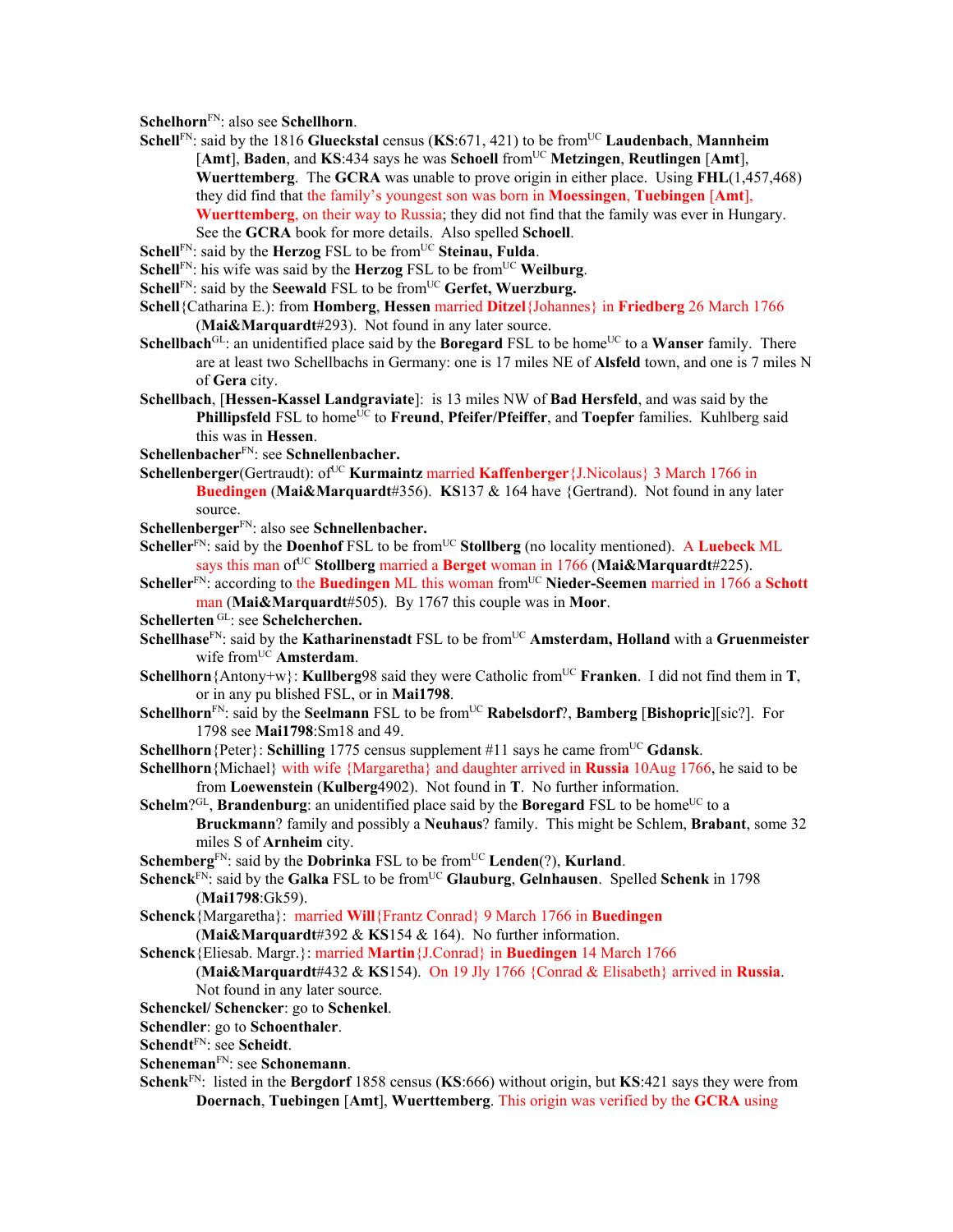**FHL**(1,457,487). See their book for more detail.

- **Schenk**<sup>FN</sup>: said by the **Dobrinka** FSL to be from<sup>UC</sup> Belzer, **Darmstadt**. Peter Alfeld has proof that this man was baptized in Billertshhausen, [Hessen-Darmstadt Landgraviate.
- **Schenk**<sup>FN</sup>: said (no locality mentioned) by the **Kutter** FSL to be from<sup>UC</sup> **Isenburg**.
- **Schenk**<sup>FN</sup>: said by the **Ober-Monjou** FSL to be from<sup>UC</sup> **Konstanz**, [Imperial City and Bishopric]. I could not find this man in the 1798 Volga censuses.
- **Schenk**{A.Maria}: **KS**154 says she was from **Buedingen town**.
- **Schenk** F<sub>N:</sub> I could not find this family in any published FSL but in 1798 members of this family were reported as having come from **Schulz** (**Mai1798**:Ka58).
- **Schenk**FN: also see **Schenck**.
- **Schenkel/Schinckel**FN{Johannes}: Lutheran, from<sup>UC</sup> **Schwehing**(?), **Kurpfalz**, arriving at **Flensburg**, **Schleswig Royal Duchy** in May 1762. In April 1765 with wife [Catarina Regina} and 2 daughters he requested permission to leave **Denmark** (**EEE** p.582). By July 1766 they had settled in **Doenhof** FSL #32 which said he was from<sup>UC</sup> **Kurpfalz** (no locality mentioned).
- **Schenkel/ Schencker FN** {J.Conr.}: this shepherd in **Kirch-Beerfurth** was domiciled in **Gross Zimmern** when he, his wife and 3 children left from **Fraenkish-Crumbach** for Russia in 1766 (**Gieg1**). **Fraenkisch-Crumbach** parish records report that this man left with wife and 3 children for **Russia** in 1766 (**Mai&Marquardt**#1279}. **KS**154 says **Schenkel**{G.Konrad} a Catholic was fromUC **Gr.-Zimmern** near **Dieburg**. I have so far found no trace of them in Russia.
- **Schenkendorf**GL**, Saalfeld**: an unidentified place said by the Kromm version of the **Jagodnaja Poljana** FSL to be home<sup>UC</sup> to a **Hahnemann/Hannemann** man who came here later than the first settlers  $(p.35)$ .
- **Schep**<sup>FN</sup>: said by the **Brabander** FSL to be from<sup>UC</sup> **Innsburg**, **Tirol**. Pleve thought this might be **Schet**?. I could not find this family in the 1798 Volga censuses.
- **Scheppach**GL, **Oehringen** [**Amt**], **Wuerttemberg**: is some 4 miles SW of **Oehringen** city, and was proven by the **GCRA** as home to the **Hoffmann**{Mattias}, **Knorr**, and **Steigmann** (attended church in **Waldbach** parish) families that went to **Bergdorf**. See the **GCRA** book for detail.
- **Scheppach**, **Walbach parish**, **Winsberg Amt**, **Wuerttemberg**: the **GCRA** proved this origin for **Schanzenbach**, and for the **Loefler** woman who married **Were**, and **Schaeffer**{Christina} who married **Lang**, all of **Glueckstal**; see the **GCRA** book for detail.
- **Scheppach**GL, **Weinsberg Amt**, **Wuerttemberg**: proven by the **GCRA** to be home to the **Knorr** family which went to **Bergdorf**, as well as home to the the **Boeuchline** woman who became frau **Hofmann** and then frau **Weisser**, as well as the **Simpfendoerfer**, **Weidner** and **Weinmann**  families. see the **GCRA** book for more details.
- **Scheppach**GL**, Weinsberg Amt, Oehringen Oberamt, Wuerttemberg**: is some 6 miles ENE of **Weinsberg, Baden-Wuerttemberg**, and was home to a **Reichert** family that settled in **Gueldendorf, Odessa**.
- **Scherbeck**(?)<sup>GL</sup>, **Holstein**: an unidentified place said by the **Dinkel** FSL to be home<sup>UC</sup> to a **Cromberg** and possibly a **Mueller** family.
- **Scherck**FN: see **Scharg**.
- **Scherer**FN{Sara}: listed by the 1816 **Glueckstal** census (**KS**:674) as frau **Heimerdiner** without origin; the **GCRA** thinks she may have been from **Echterdingen** like her husband, and that they came to **Glueckstal** via **Tscherwenka**, **Hungary**; see the **GCRA** book for detail.
- **Scherer/Scheurer**{J.Philipp}: married in **Buedingen** 17 April 1766 **Kreilich**{Susanna} (**Mai&Marquardt**#544 & **KS**140& 154). Not found in **Kulberg** or in **T**. In 1767 **Scherer**{Philipp & Susanna} were listed at **Grimm** FSL #14, he said to be from<sup>UC</sup> **Wuerttemberg** (no locality mentioned). Listed in **Grimm** in 1775 (**Mai&Marquardt**#544). In 1798 {Philipp} was at **Grimm** #30 with wife {M.Katharina} (**Mai1798**:Gm30).
- **Scherer**FN: listed by both the 1816 **Kassel** census (#46) and **KS**:422 as being fromUC **Neibsheim**, **Bruchsal**  [**Amt**], **Baden**. Also spelled **Scheerer**. But the **GCRA** could not find this family in **Neibsheim** records. See their book for more.
- **Scherer**<sup>FN</sup> {Antonette}: said by the **Keller** FSL to be a single girl from<sup>UC</sup> **Welshofen**?, **Kurpfalz**.
- **Scherer**<sup>FN</sup> {Johannes}: said by the **Keller** FSL to be from<sup>UC</sup> **Westhofen**, **Kurpfalz**.
- **Scherer**<sup>FN</sup>: said by the **Seewald** FSL to be from<sup>UC</sup> Louis, Saar, France.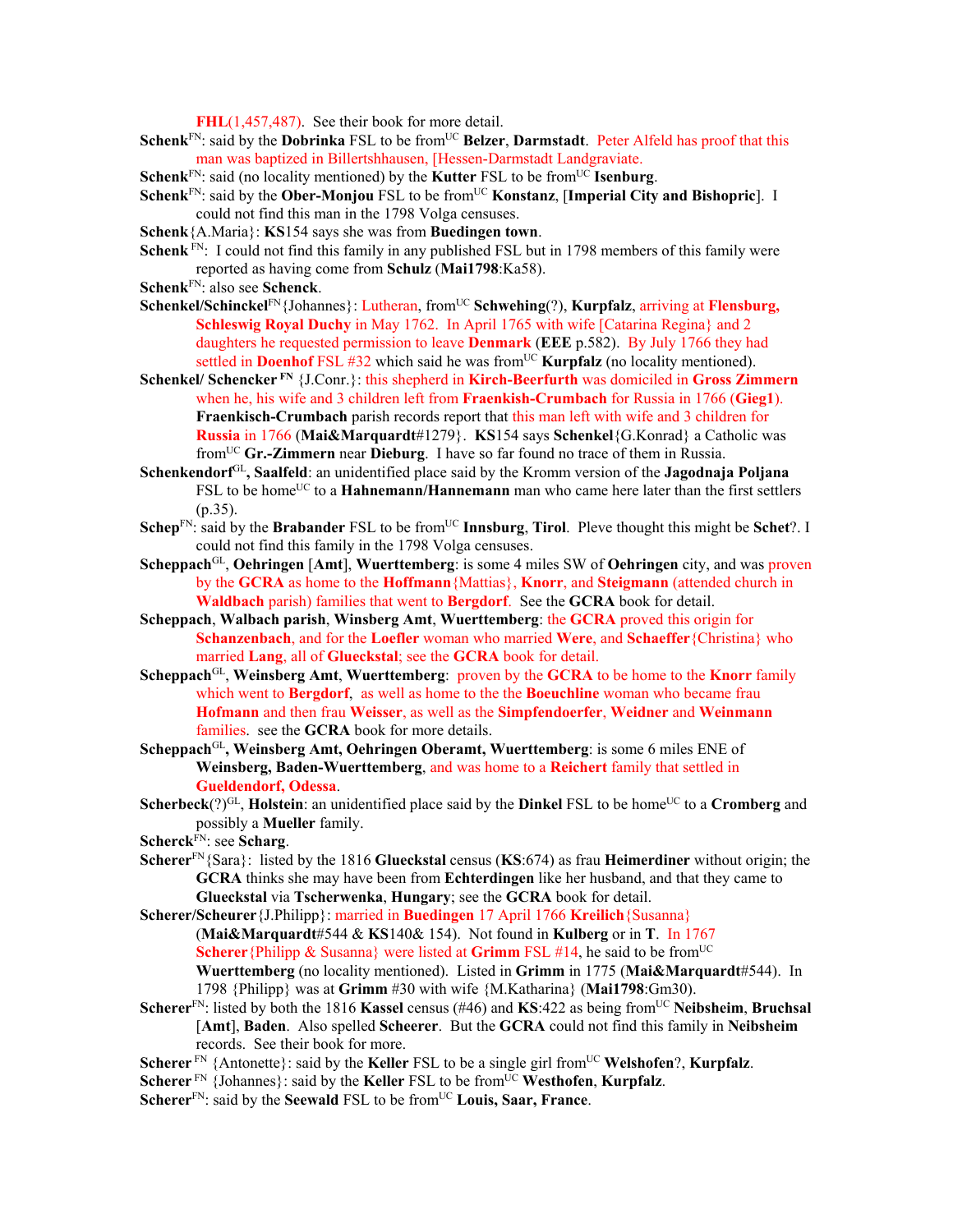**Scherer**<sup>FN</sup>: said by the **Straub** FSL to be from<sup>UC</sup> **Panrod**, **Nassau-Usingen** [**Principality**]. For 1791, 1792 and 1798 see **Mai1798**:Mv2864, 2865, Sr14,19,Wr75,104.

**Scherer**FN: said by the **Warenburg** FSL to be step-children in the **Roth**{Jacob} household. Kuhlberg said they were from [**Pfalz**-]**Zweibruecken** [**Duchy**].

**Scherer**{A.Maria}: **KS**154 says she was from **Hamm** near **Worms**.

**Scherer**{Katharina} the catholic daughter of {Bernhard} of UC **Ederingen**, **Luetzelburg** who on 30 April 1766 in **Woehrd** married **Greger**{Johann} **(Mai&Marquardt**#786 and **KS**131). Not found in any later source.

**Scherer**FN: this family name was found recorded in 1700s **Berstadt** parish records; see **Flegel** trip. **Scherer**FN: also see **Scharer** and **Scherr**.

**Scherff/Scherf**{Nicolaus}: married **Krafft**{Catharina} 12 March 1766 in **Buedingen** 

(**Mai&Marquardt**#420). **KS**140 has {Katharina}. Not found in **Kulberg** or in **T**. By 15 January 1767 **Scherf**{Nicolaus & Katharina} with 3 **Baumberger** step-children had settled at **Moor** FSL # 18 & #18a, he said to be from **Kurpfalz**. In 1798 he is still in **Moor** with a new **Ebel** wife {M.Elisabeth} (**Mai1798**:Mo41).

**Scherff/Scherf**{Nicolaus}: married **Krafft**{Catharina} 12 March 1766 in **Buedingen** 

(**Mai&Marquardt**#420). **KS**140 has {Katharina}. Not found in **Kulberg** or in **T**. By 15 January 1767 **Scherf**{Nicolaus & Katharina} with 3 **Baumberger** step-children had settled at **Moor** FSL # 18 & #18a, he said to be from **Kurpfalz**. In 1798 he is still in **Moor** with a new **Ebel** wife {M.Elisabeth} (**Mai1798**:Mo41).

**Scherff** FN: see **Scherf**.

**Scherg** FN: see **Scharg**.

- Schering<sup>FN</sup>: said by the **Volmer** FSL to be from<sup>UC</sup> **Frankenheim**, **Wuerzburg.**
- **Scherkhova**{Jacobina}: see **Scharg**.
- **Scherman**<sup>FN</sup>: said by the **Norka** FSL to be from<sup>UC</sup> **Isenburg** (no locality mentioned). Spelled **Schermann** in 1775. Later spelled **Scharman**? (**Mai1798**:Mv1934).
- **Schermann**FN: see **Scherman** and **Scheuermann.**
- **Scherr** FN: said by the **Stephan** FSL to be from<sup>UC</sup> [Anhalt-]**Koethen** [Principality], no locality mentioned. Spelled **Scherer** in 1788 and 1798 (**Mai1798**:Mv2832, Sp21 and Ml17, and **Schorer** in 1767 (**T**414-16).
- **Scherr**<sup>FN</sup>: said by the **Seelmann** FSL to be from<sup>UC</sup> **Reuth**, **Bamberg** [Bishopric]. I did not locate them or any descendants in **Mai1798**.
- **Scherschir**?, **Daenemark** [**Kingdom**]: an unidentified place said by the **Stahl-am-Tarlyk** FSL to be home<sup>UC</sup> to the **Carl** and **Hansen** families.
- **Scherstong**?<sup>GL</sup>: an unidentified place said by the **Boregard** FSL to be home<sup>UC</sup> to a **Menges**? family.
- **Schertz**<sup>FN</sup>: said by the **Bettinger** FSL to be from<sup>UC</sup> **Leppin**(?). Spelled **Scherz** in 1798 (**Mai1798**:Sh29). **Scherz**FN: see **Schertz**.
- **Schessler**FN: see **Schissler**.
- **Schet**?FN: see **Schep**.
- Schet?<sup>GL</sup>, [Kur-]Trier: an unidentified place said by the Brabander FSL to be home<sup>UC</sup> to a Glaeser family.
- **Schetschilnik**, **Prussia**: an unidentified place the **GCRA** found it associated with a **Lang** family in 1788. Could this be Zychlinek, **Poland**, 24 miles SE of **Inowroclaw**?
- **Schetz**<sup>FN</sup>: said by the **Krasnovar** FSL to be from<sup>UC</sup> **Laubach.**
- **Schetzel** $F_N$ : said by the **Pfeiffer** FSL to be from<sup>UC</sup> Orb.
- **Scheu**FN: see **Schauvou**.
- **Scheuch/Schesch**{Christoph}: married **Schmied**{M.Catharina} in **Rosslau** 9 April 1766

(**Mai&Marquardt**#931 & **KS**154). Not found in any published FSL.

**Scheuefele**FN: see **Scheufele**.

- **Scheuerfeld**GL: see **Schuerfeld**.
- **Scheuerman**FN: this family name was found recorded in **Schotten** parish records for many generations prior to 1767; see **Flegel** trip.
- **Scheuermann/Scharmann/Schermann**?FN{Nikolaus}: this **Scharmann** from **Ober Klinga** married

**Scherf**FN: also see **Scharf**.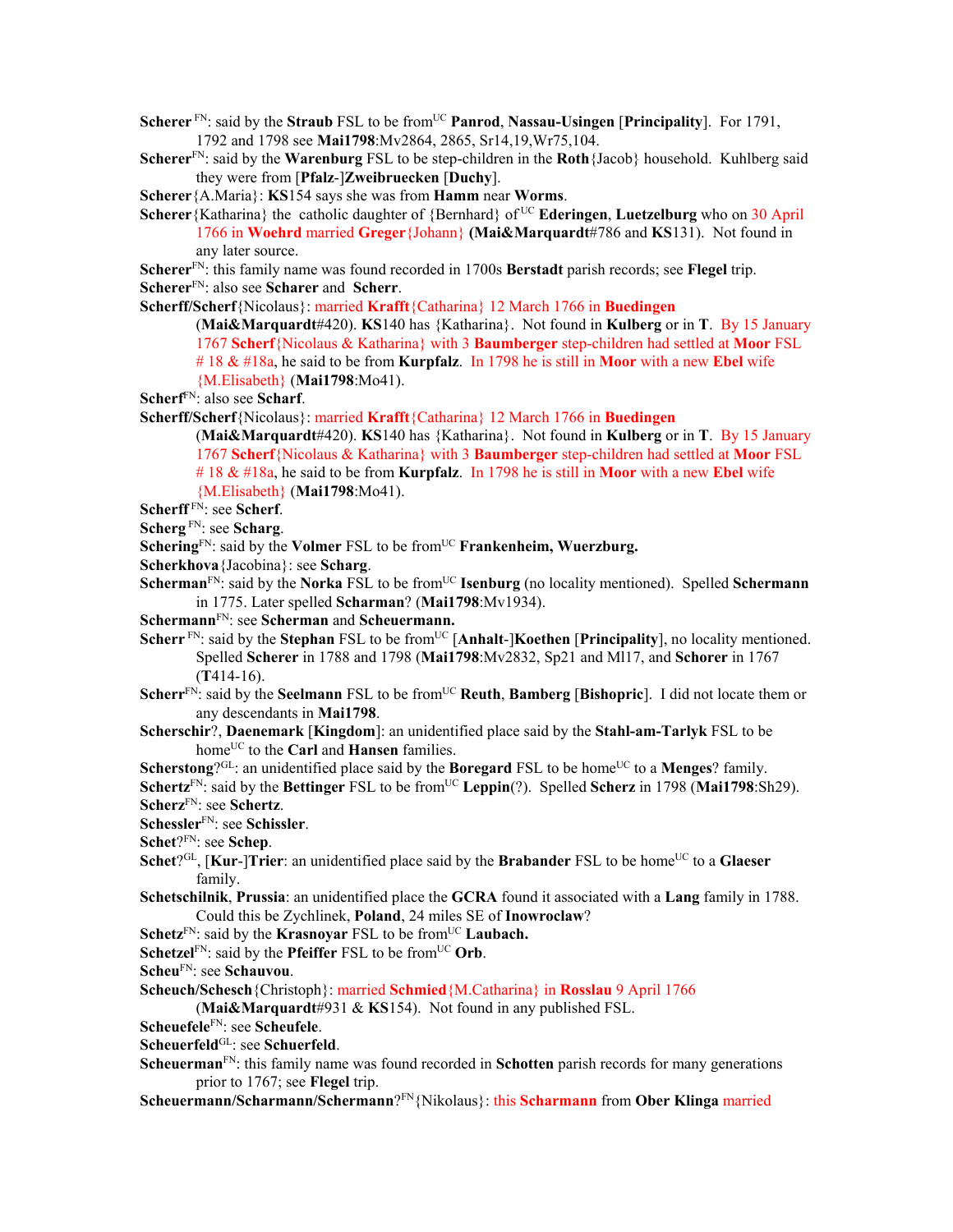**Delous**{Johanna M.} in **Buedingen** 11 April 1766 (**Mai & Marquart** #522). On 8 Aug 1766 **Scheuermann** and wife {Anna} arrived in **Russia**, he said to be from **Pfalz** (**Kulberg**3597). Not found in **T**. By 17 Aug 1767 **Sheuermnn** and wife {A.Maria} with her mother {A.Margaretha} had settled at **Huck** FSL #73, he said to be from<sup>UC</sup> **Kurpfalz** (no locality mentioned). **KS**144 & 153 have **Scharmann**. Jim Pickelhaupt says he found this man's origin.

- **Scheuermann/Scharmann/Schermann**?<sup>FN</sup>{Peter}: said by the **Huck** FSL #72 to be from<sup>UC</sup> **Kurpfalz** (no locality mentioned). Jim Pickelhaupt says he found this man's origin.
- **Scheuermann**FN{Hartmann/J.Hartmann}: **KS**154 says he left **Oberlais** near **Buedingen** heading for **Jag. Poljana** with wife and 6 children. 13 Sept 1766 with wife {Elisabeth} and 6 children he arrived in **Russia**, said to be from **Darmstadt** (**Kulberg**6248). Said by the **Jagodnaja Poljana** FSL to be fromUC **Nidda** in the state of **Hessen**. Said by the Scherman version to be from **Ober Lais** near **Nidda** (p.135).
- **Scheuermann**<sup>FN</sup>: said by the **Kolb** FSL to be from<sup>UC</sup> **Landsendorf**, **Braunfels**.
- **Scheuermann**<sup>FN</sup>: said by the **Norka** FSL to be orphaned daughter of Hermann Scheuermann living in the **Battin** household.
- **Scheuermann**<sup>FN</sup>: said by the **Mariental** FSL to be from<sup>UC</sup> **Dinkelsbuehl**, **Schwaben**.
- **Scheuermann**{J.Jost}: **KS**154 says he was from **Roethgers** near **Wetzlar**.
- **Scheuermann**{J.Konrad}: **KS**154 says he was born in 1749 and was from **Oberlais** near**Buedingen**. On 13 Sept 1766 he arrived single in **Russia** (**Kulberg**6246).
- **Scheuermann**{Johannes}: **KS**154 says he was from **Helpersheim** near **Buedingen**.
- **Scheuermann**{Nickel}: **KS**154 says he was from **Vildthen**(?) near **Wetzlar**.
- **Scheuerman**RN**, Richard A**: he and **David F. Schmidt** were the two-man team that negotiated for and obtained the valuable 1798 Volga censuses for AHSGR.
- **Scheufele**<sup>FN</sup>: said by the **Bergdorf** 1858 census (**KS**:666, 418) without origin, but **KS**:422) to have been fromUC **Bissingen**, **Ludwigsburg** [**Amt**], **Wuerttemberg**. This origin was verified by the **GCRA** using **FHL**(1,056,762). See their book for more detail. Also spelled **Scheuefele**, **Schaeufele** and **Scheuffele**.
- **Scheuffele**FN: see **Scheufele**.
- **Scheurer**FN: see **Scherer**.
- **Schez**{Magdalena}: see **Gillich**?{Erhardt} of **Wittmann**.
- **Schezler**(?)<sup>GL</sup>, is an unidentified locality which, according to the **Frank** FSL, was in the state of **Wuerzburg** and was home<sup>UC</sup> to a **Grauf** family.

**Schibel**FN: **Bonner** proved this woman married here in 1766 a **Zieg** man before they proceeded to **Messer**. **Schibert**FN: see **Schiebert**.

- **Schick/Sick**FN{J.Ludewig}: Lutheran fromUC **Suldfelschen** arrived in **Flensburg, Schleswig Royal Duchy** in May 1762. With wife {Catharina} and 4 children, he requested permission to leave **Denmark** in April 1765 (**EEE** p.580). By April 1766 they had settled in **Galka** FSL #36 which said he was fromUC **Bischofsheim**, **Kurpfalz**. For 1798 see {Balthasar} (**Mai1798**:Gk19,26,Ho46?) and {Ludwig} (Gk13,Dr24).
- **Schick**<sup>FN</sup>: said by the **Goebel FSL** to be from<sup>UC</sup> **Essenbach**, **Wuerzburg**.
- **Schick**[J.Heinrich}: said by Recruiter Beauregard's list to have been from<sup>UC</sup> **Suhl (Lk2)**. Not found in any FSL and I could not find them or any likely descendant associated with any **Volga** colony.
- **Schikedans/Schickedants Schicketantz**FN{Daniel}: the 1766 **Kuhlberg**0506 listed him as single from **Isenburg** wanting to go to Saratov. In the 1767 **Frank** FSL #21 he is Schickedans? from **Sprendlingen, Isenburg[-Birstein]. Ruth Froelke** commissioned by the Frank Research Fund found that {Daniel} was born in May 1744, and she has traced his lineage back to the brothers {Johannes} born about 1650 and {Mattern} born about 1644 both in **Sprendlingen**.
- **Schekedanz**FN{Georg}: using LDS Film #1193263 Corina **Hirt** found that the man listed as {Georg} in **Kulberg**5697 actually was {J.Ernst} born 9 Jun 1732 in **Sprendlingen** to {Johann & Eva}, and who married there **Hochstatt** {Susanna Eleonora} 25 Dec 1760, this couple then parenting two children in 1761 & 1764. On 13 Sept 1766 these four arrived in **Russia**, he said to be from **Isenburg** (**Kulberg**5697). So far neither the parents or either of their two children have been identified later in **Russia**.

**Schickedanz/Schikedans/Schickedants**{J.Georg}: father of {M.Katharina} his orphaned daughter who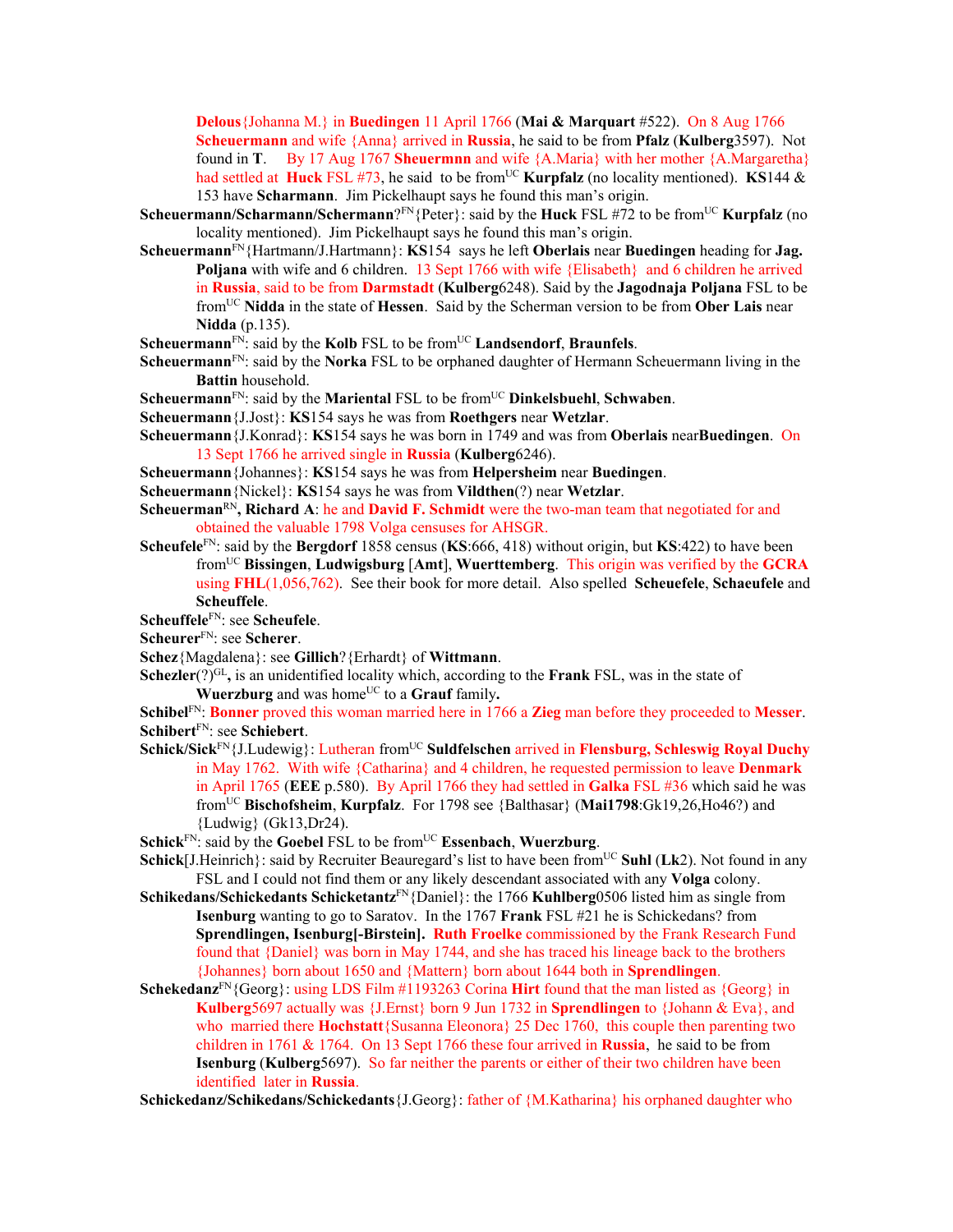was born 29 Jun 1760 in **Sprendlingen**, and in 1767 was living in the **Leonhardt**{J.Conrad} household {**Grimm** FSL #80).

- **Schekedanz**{M.Margaretha}: using LDS Film #1193263 Corina **Hirt** found that she had been born in **Sprendlingen** 29 Jun 1760. She arrived in **Russia** 8 Aug 1766 in the company of her parents {Johann & Anna}, her father said to be from **Isenburg** (**Kulberg**3026a). By 1767 she had been orphaned and was living at **Grimm** FSL #80a in the household of the widower **Leonhard**{Konrad}, he also said to be from **Isenburg**; in this entry her father was mistakenly called {Georg}.
- **Schicketantz**FN: see **Schickedans**.
- **Schickidanz**: an alternative spelling for **Schickedanz**.

**Schidatlie**?GL, **Polen**: an unidentified place said by the **Fischer** FSL to be home<sup>UC</sup> to a **Pufald**? family. **Schiebe**{Johim Ernest}: arrived at **Flensburg, Schleswig Royal Duchy** in March 1762. Released in June 1763, they later went to settle in **Riebensdorf** colony, **Woronesh** (**EEE** p.580).

- 
- **Schiebe**FN: see **Scheff**.
- **Schiebelbein**FN: see **Schiefelbein**.
- **Schiebert/Schibert/Schubert**?FN: said by the **Kamenka** FSL to be from<sup>UC</sup> **Erfurt/Ehrfurt.**
- **Schiebler**FN: said by the **Koehler** FSL to be the maiden name of frau **Rosenbach**.

**Schief** FN: see **Scheff**.

- **Schiefelbein**<sup>FN</sup>: said by the **Husaren** FSL to be from<sup>UC</sup> **Marienwerder**, **Preussen**. In 1798 spelled **Schiebelbein** (Mai1798:Hn2, 4, 6, 28) and **Scheipelbein** (Ho38).
- **Schiefferstein/Schifferstein**FN{A.Elisabeth}: married **Lochmann**{J.Georg} in **Luebeck** 8 May 1766 (**Mai&Marquardt**#67). Later in 1766 {Georg & Elisabeth} took ship in **Oranienbaum** for the **Volga** (**T**5828-5829). On 4 July 1766 he and wife {Anna} arrived in **Russia**, he said to be from **Darmstadt** (**Kulberg**1478). By 7 July 1767 this couple had settled at **Paulskaya** FSL #18, he said to be from **Bach**. For 1798 see **Mai1798**:Sh25.
- Schiefferstein<sup>FN</sup>: said by the **Paulskaya** FSL to be from<sup>UC</sup> **Naderili**?. According to the 1798 **Paulskaya** census frau Schiefferstein's maiden name was **Rothenberger** (**Mai1798**:Pl17).
- **Schieffler**{Borchert}: and **Kraemer** wife {M.Catharina}, their daughter {Margaretha E.} was baptized in **Luebeck** 20 June 1766 (**Mai&Marquardt**#1302).
- Schiel<sup>FN</sup>: according to the Goebel FSL this step-son was living in a Person household from<sup>UC</sup> Pout-aux-**Moines**(?), **Frankreich**.
- **Schielberg**<sup>FN</sup>: said by the **Jost** FSL to be from<sup>UC</sup> **Mahndorf**, **Anhalt-Zerbst**. I could not find this family in the 1798 Volga censuses.
- **Schielein**<sup>FN</sup>: said by the Leitsinger FSL to be from<sup>UC</sup> Teuschnitz, Bamberg [Bishopric]. I could not find this family in the 1798 Volga censuses.
- **Schiellref**: see **Schier**.
- **Schielrew**?<sup>FN</sup>: said by the **Kolb** FSL to be from<sup>UC</sup> Duderstadt, Sachsen.
- **Schiemer**<sup>FN</sup>{Franz}: said by the **Pfeiffer** FSL to be from<sup>UC</sup> **Wuerzburg** no locality indicated. Later spelled **Schirmer** (**Mai1798**:Pf08).
- **Schiepert**?: said by the 1798 **Dietel** census to be the maiden name of frau **Muehl** (**Mai1798**:Dt16).
- **Schierart/Schirard** {Eliesabetha}: said by the **Buedingen** ML to be from<sup>UC</sup> **Offenbach**, on 1 April 1766 she married **Sahlfeld/Saalfeld**{Carl Gottlieb Conrad}. In 1798 she was in **Schilling** with 3 of their children and 2 of their grandchildren (**Mai1798**:Sg71). Other children were then in other villages (**Mai1798**:St13,Jo34, Jo52).
- **Schierat**<sup>FN</sup>: said by the **Moor** FSL to be from<sup>UC</sup> **Nassau-Saarbruecken** (no locality mentioned). ). I could not find this family in the 1798 Volga censuses.
- **Schierath**FN: see **Schierart**.
- **Schierling**{Jacob}: **KS**154 says he was from **Lakendorf** of Rosenort near **Danzig**, born in **Samara**.
- **Schierstein**GL: today is a neighborhood along the Rhine just SW of **Wiesbaden** city, and was said by the **Boregard** FSL to be home<sup>UC</sup> to an **Engel**{Adam}family. Same as the next two entries.
- **Schierstein**GL**,** [**Nassau**-]**Usingen** [**Principality**]: was a portion of **Wiesbaden** where the Duke of **Nassau-Usingen** was seated, and said by the **Katharinenstadt** FSL to be home<sup>UC</sup> to a **Klein** family.
- **Schierstein, Nassau**[-**Usingen Principality**]: said by the **Straub** FSL to be home<sup>UC</sup> to a **Heinz** family.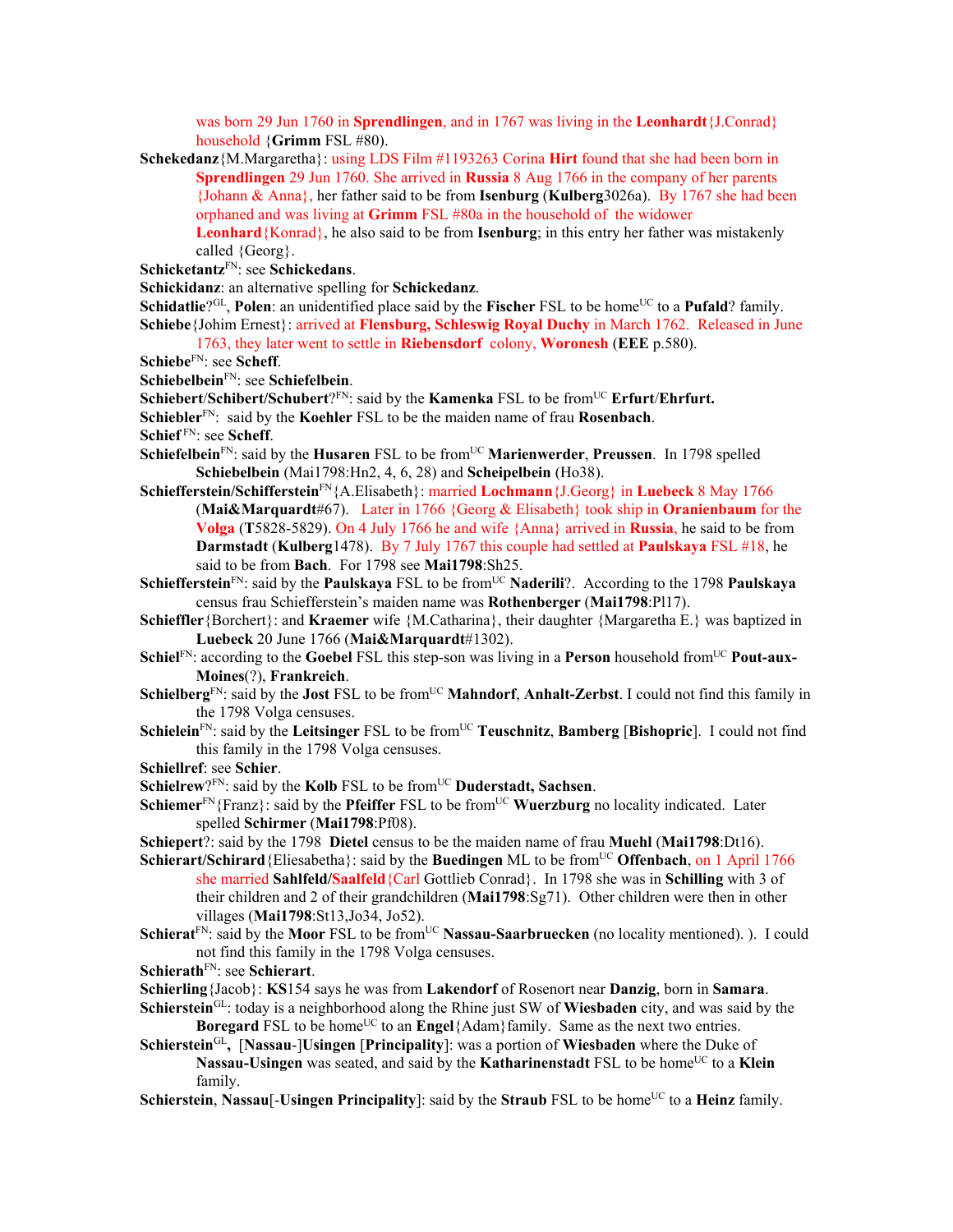**Schiesdetzkin/Schiestetz**{Veronica}: married **Schupphard**{J.Michael} in **Rosslau** 29 May 1766

(**Mai&Marquardt**#992). **KS**154 has **Schiestetz**{Veronika} and the wrong year: 1765. **KS**157 has **Schuberd**. Not found in any later source.

**Schiffelmeier**<sup>FN</sup>: said by the **Kano** FSL to be from<sup>UC</sup> **Bellheim**. I could not find this family in the 1798 Volga censuses.

## **Schiffermann**FN: see **Sifferman**.

**Schiffler**{Margaretha} was listed in **Rosenheim** in 1798 (Rm17) but I cannot find her in any FSL.

- **Schiffler**{A.Regina} FN: married name of frau **Schiffler**{Bernhard} and said by the **Stahl-am-Karaman** FSL to be fromUC **Davidenburg**, **Wuerttemberg** [**Duchy**] which could not be found; there is an outside chance that she might actually have been from somewhere in the **Thuengen Barony** with passport issued by the Prince-Bishop of **Wuerttemberg**. For 1798 see **Mai1798**:Sk6.
- **Schiffler/Schipper/Schifler**{Bernhard} FN: said by the first transcription of **Stahl-am-Karaman** FSL (#31) to be fromUC Elabs, Dormstadt. The Pleve version said he was fromUC **Dienheim**. Also see **Shipper** and **Schifler**.
- **Schiffler/Schifler** FN: said by the **Stephan** FSL to be fromUC **Hallwangen**?, **Wuerttemberg** [**Duchy**]. I did not find him or any descendants in **Mai1798**.**Schiffler**FN: said by the **Walter** FSL to be fromUC **Saalfeld, Coburg Duchy**. According to the **Buedingen** ML, this man married in 1766 a Schmidt woman (**Mai&Marquardt**#482). Also spelled **Schifler**.
- **Schiffler**(J.Ulrich}: from **Saalfeld** married **Schmidt**{Cornelia} in **Buedingen** 7 April 1766 (**Mai&Marquardt**#482). Not found in any later source.
- **Schiffman**<sup>FN</sup>: said by the **Warenburg** FSL to be from<sup>UC</sup> **Merzhausen**, **Nassau**[-**Usingen Principality**]. For 1798 see **Mai1798**:Wr13,60,85. Mistakenly said by the Pleve **Kisling** family (**Warenburg** colony) chart to be fromUC **Erzhasen**, **Nassau**.
- **Schifler**FN: see **Schiffler**.
- **Schifrit**{Kaspar}: by Aug 1767 he had died, his wife evidently had remarried, and his young daughter was a step-daughter in the household of **Euler**{Johannes}in **Norka** (**FSL** #86a). I cannot find them in the index to the 1798 censuses.

**Schigwitter**? $F_N$  said by the **Huck** FSL to be from $U_C$  **Isenburg** (no locality mentioned).

- **Schiketanz**: filed under **Schickedanz**.
- **Schilbor**?<sup>GL</sup>, **Herrbrass**: said by the **Enders** FSL to be home<sup>UC</sup> to frau **Buschmann**.
- **Schild**{Peter}: **KS**154 says he was from **Leihgestern**.
- **Schildkroeppen** [County]<sup>GS</sup>: nka **Schoellkrippen**, seated 6 miles NE of **Aschaffenberg** city. The **Buedingen** ML said this was home<sup>UC</sup> to an **Amrain** man who married in 1766 a **Kemmer** woman ofUC **Alstadt** (**Mai&Marquardt**#612).
- **Schildt**<sup>FN</sup>: said by the **Merkel** FSL to be from<sup>UC</sup> **Hamburg**.
- **Schill**<sup>FN</sup>: said by both the 1816 **Neudorf** census (#72) and **KS**:423 to have come from<sup>UC</sup> **Lothringen**, no locality mentioned. The **GCRA** did not research his origin; see their book for a bit more.
- **Schiller** { August}: said by the Recruiter Beauregard list to have come from<sup>UC</sup> **Priers**?, [**Kur**]**Trier** (**Lk**99). Rosemary Larson found them in the 1775 **Katharinenstadt** census which she reports says they came from **Aufsess, Beyreuth**.They were in **Katharinenstadt** in 1798 (**Mai1798**:Ka90, 95, 92), having been found in no FSL and no earlier colony indicated; so they could well have been among the **Katharinenstadt** first settlers. Rosemary speculates that he had gone from **Bayreuth** to **Kurtrier** before going on to **Russia.**

**Schiller**FN: said by the1798 **Warenburg** census to be the maiden name of frau **Schuetz**{J.Kaspar}.

- **Schiller**FN: also see **Schelhler** and **Schuller**.
- **Schilling**FN: said by the 1816 **Glueckstal** census (**KS**:675, 424) to be from **Steinsfurt**(**h**), **Sinsheim** [**Amt**], **Baden**. Using **FHL**(1,189,155), the **GCRA** verified this origin. See the **GCRA** book for more detail.
- **Schilling**{Agnes Catharina Margaretha}: daughter of {Augustins} and wife {A.Catharina} **Geursp** had daughter baptized in **Luebeck** 6 April 1766 (**Mai&Marquardt**#1285).
- **Schilling**{Elisabetha}: with her **Hannenfus** husband {J.Dietrich} their son {J.Dietrich} was baptized 11 March 1766 in **Luebeck** (**Mai&Marquardt**#1331). [This couple went to Livonia so she likely is a daughter of {Augustins}.]
- Schilling<sup>FN</sup>{Augustins/August}: Lutheran from <sup>UC</sup> Stetten, Brackenheim Amt, Wuerttemberg Duchy.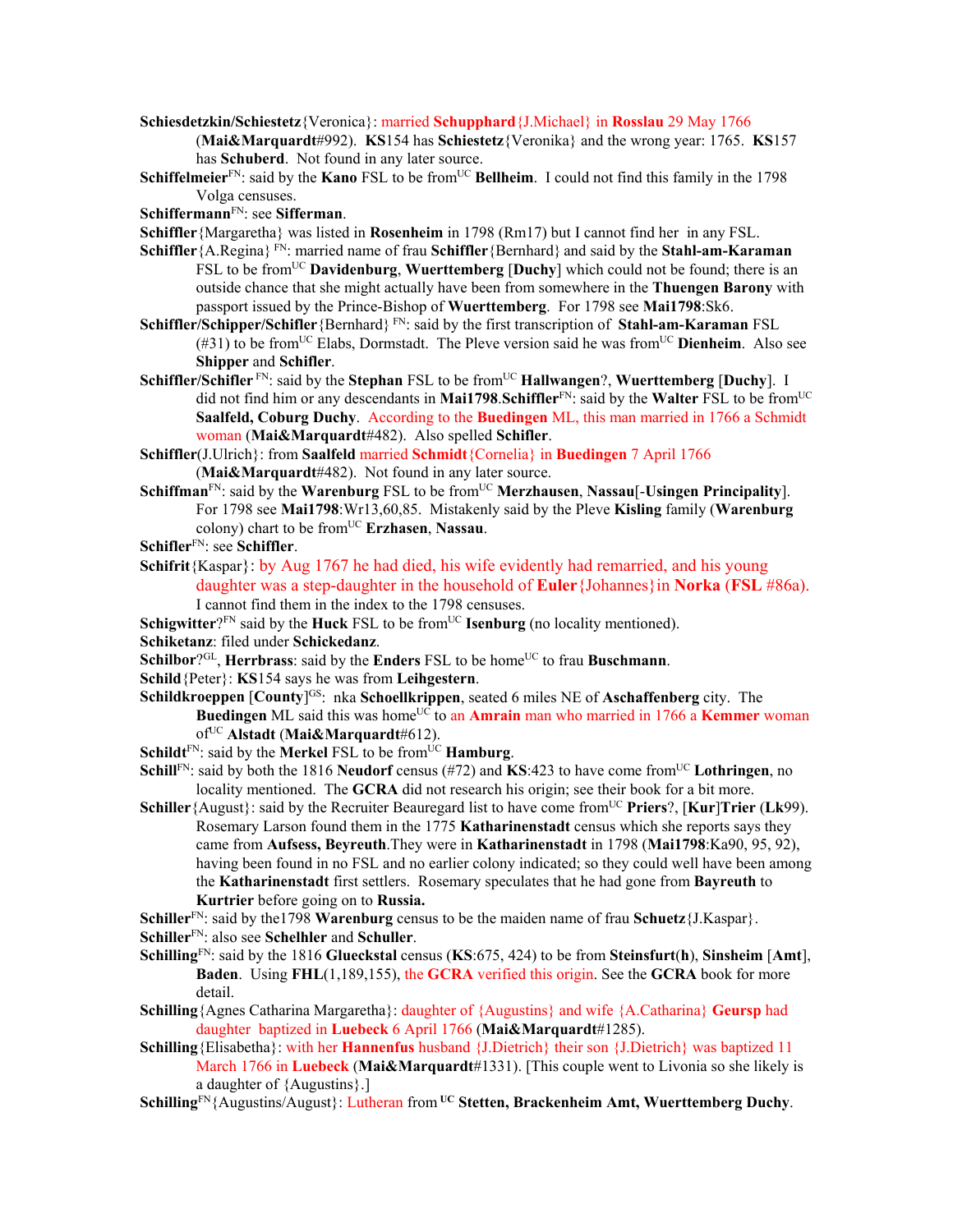With wife {Malene} and 4 children he requested permission to leave **Denmark** in January 1765. (**EEE** p.580-581). On 6 April 1766 in **Luebeck** {Agnes Catharina Margaretha} his daughter (the mother's maiden name was given as **Geursp**{A.Margaretha}) was baptized

(**Mai&Marquardt**#1285). On 20 May 1766 with wife {Maria} and 3 children he said to be fromUC **Wartenberg** arrived at **Kronstadt** (**Kulberg**207). In August 1766 in **Oranienbaum** he wrote a pledge to settle in **Hirschenhof** colony, **Latvia** (**EEE** p.580-581).

- **Schilling**<sup>FN</sup>{J.Stephan}: said by the **Jost** FSL to be from<sup>UC</sup> **Suhl**, **Thueringen**.
- **Schilling** $\text{FN}$ {Johannes}: said by the **Koehler** FSL to be from<sup>UC</sup> **Steinheim**, **Mainz**.
- **Schilling**<sup>FN</sup>{Magnus}: said by the **Mariental** FSL to be from<sup>UC</sup> **Wuerzburg** (no locality indicated).
- **Schilling**<sup>FN</sup>{Nicolaus}: said by the **Norka** FSL to be from<sup>UC</sup> **Hessen** (no locality indicated). For 1798 see **Mai1798**:Nr27, 144, 18 and 189. The wife's maiden name was given as **Taube** in 1798 (Nr27).
- **Schilling**{Johannes}: Lutheran from **Niederhofen, Baden-Durlach Margraviate** arrived in **Schleswig** sity, **Schleswig Royal Duchy** in June 1761. With wife {M.Magdalena}, 4 children and their maid **Merkl**{Elisabeth} he was last recorded in **Denmark** in April 1763. Before the 1775 census they had settled in **Schilling** 1775 census #30 (**EEE** p.581).
- **Schilling**FN: this family name was found recorded in **Winterhausen** marriage records 1760-1769; see **Flegel** trip.
- **Schilling**FN: also see **Schilting** and **Schiming**.
- **Schilling website**: this website was created and is maintained by **Gary Martens**, AHSGR village coordinator for **Schilling**. It's URL is http://www.schillinggr.org/index.htm.
- **Schilling**VV (aka **Gnilyshka**, **Sosnovka**, **Sosnowka**): a Lutheran colony founded in 1764 on the western side of the Volga river not far from **Beideck**. To the best of my knowledge no copy of its First Settlers' List has been found and published. Anyone learning of such a document, please let us know immediately. Gary Martens is sthe AHSGR Schilling Village Coordinator. *The following is a list of folk who may well have been among the Schilling First Settlers*. A number following the given name indicates their location in the 1775 Schilling census which would have included a few folk who first settled in some other colony. Two letters with a following number (e.g.An21is #21 in Anders) indicate a person in the 1798 census who in the indicated village carried the note "from Schilling", and I have not found the family in any other FS:

**Adam**{A.Katharina}13, **Ahlfelt**{Karl}68, **Benzel**{Johannes}50, {Peter}75, **Blazer/Blaeser/Bleser**{Peter}75, **Bork**{Jakob}sup#5, **Brecht**{Matthias}11, **Bruhn**{Andreas}19, **Dam/Damm**{J.Jacob}42, **Daniel**{Wendel}54, **Deipermin**{Susanna}61, **Dettern**{Susanna}Hs105 "from **Schilling**", **Dieter**{Georg}22, **Dikhner**{Johann}9, {Margaretha Ulin}10, **Drumheller**{Valentin}18, **Essig/Esik/Esikh**{Georg}47, {J.Michael}46, **Felker/Voelker**{Johann}sup#4, **Filbert**{J.Georg}4, {J.Nikolas}5, **Fitzner**{Gottlieb}27, **Flohr**{A.Elisabeth}Kt64 "from **Schilling**", **Fogler**{J.Nikolaus}28, **Fuss**{Wilhelmina}Kk14 "from **Schilling**", **Geier/Geer**{Jost/Just}35 "from **Schilling**", **Geisner**{Jost}53, **Gertlinger**{Friedrich}45, **Gier**{J.Adam}sup#6, **Goetz/Getz**{Johann}sup#8, **Grab**/**Gropp**{Konrad}70, **Graf/Graff**{Martin}48, **Gramling/Gramlich**{J.Adam}15, **Gress/Gross/Kress**{Christian}72, **Guenter**{J.Heinrich}Sp18 "1768 to **Schilling**", **Haas**{Hartman}75, {Johann}28, **Hager/Gager**{Jakob}29, **Haras/Harres/Harris/Garres**{Christian}39, **Hartmut/Hartmug/Hartmug/Hartwig**{Heinrich}79, **Hartwig**{Stephan Gottfried}74, **Heisner**{Margaretha}Kk7 "from **Schilling**", **Helmut**{Christoph}47, {Michael}26, {Peter's widow}25, **Henkel**{Jakob}77, **Hertlinger/Herrlinger**{Friedrich}45, **Kaufman/Kaufmann**{Johann}sup#2, **Kehm/Keim**?{Friedrich}sub#3, **Keller**{Heinrich}7, **Kerber/Koerber**{Georg}20, **Knog/Knab**??{Johann}sup#4, **Krapp**{Konrad}70, **Krel/Krell/Krill**{Heinrich}2, **Kurtz**{Christian}49, **Laubach**{Johann}63, **Lei/Lai**{Karl}sup#1, **Lertz**{Kaspar}77, **Letsereich/Loetsrikh/Loetsereich**{Heinrich}62, **Luft{**Heinrich}32, {Johannes}84, {Wilhelm}82, **Mahr**{Heinrich}16, **Mai/May**{J.Georg}78, **Maul**{J.Georg}52, {J.Philipp}10, **Meisinger**{Andreas}67, **Mende**{Georg}76, **Metz**{Georg}59, **Michael**{Phil.Ludwig}17, **Moor**{Christina}Br22 "from **Schilling**",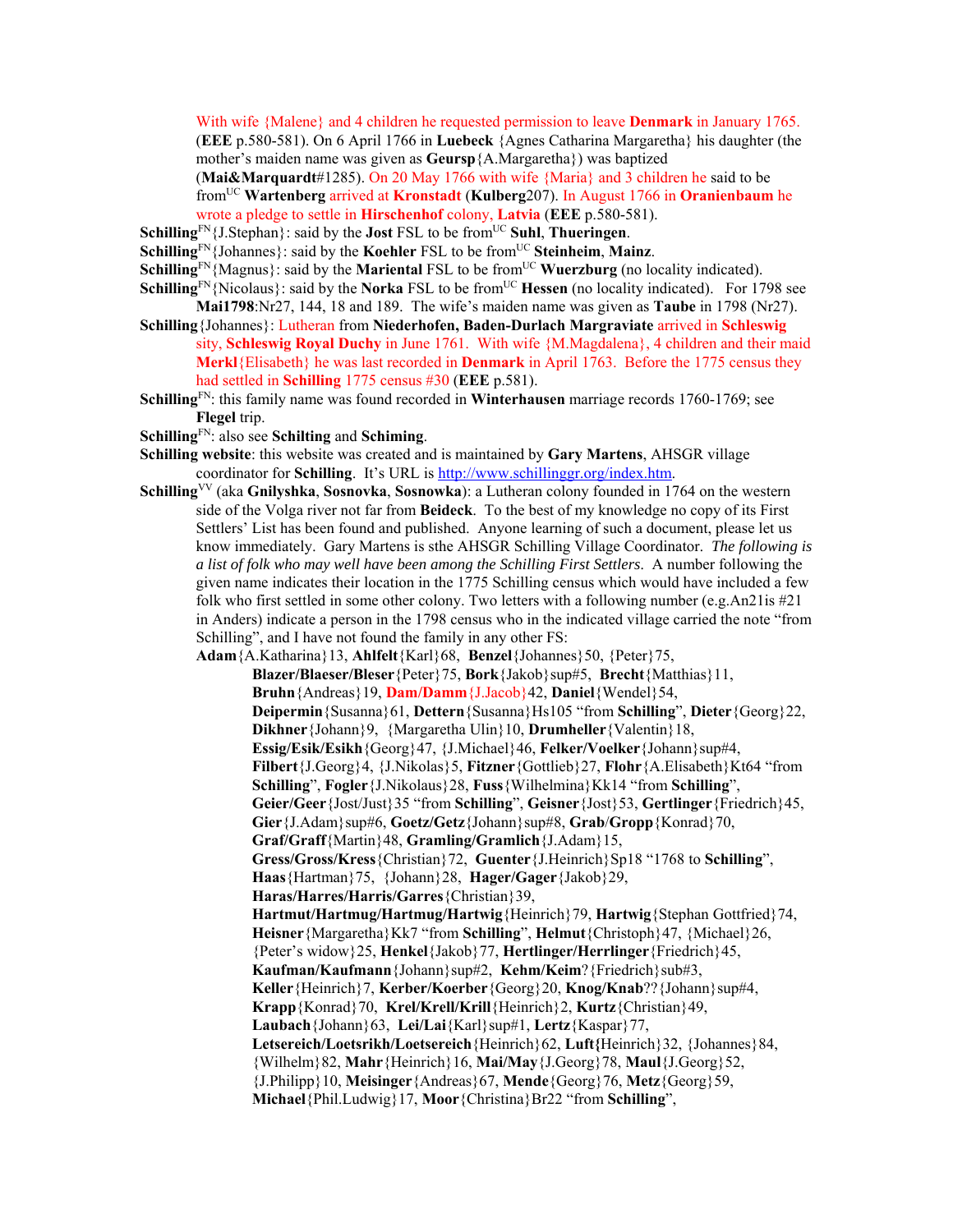**Mueller**{Johannes}Nr112 "from **Schilling**", **Nein/Neun**{Christian}64, {Johannes}60, **Reis**{J.Michael}51, **Ressler**{Katharina}Bg11 "from **Schilling**", **Rieder**{Maria}Br56 "from **Schilling**", **Roh**{Karl}1, **Ross**{Agnesa}Kk15 "from **Schilling**", **Roth**/**Ross**{Ambrosius}Bd19 "from **Schilling**", {Ambrosius}81, {Christoph}86, {J.Wilhelm}56, **Rubbe/Rueb/Rupp**{Christoph}34, **Rubbekh**{J.Adam}3, **Schabb**{name?} two daughters later went to **Huck**, **Schaefer**/**Schaffer**{Baltasar}46, {Christina}8, **Schaff**{G.Peter}23, **Schatz**{Heinrich}36, **Schellhorn/Schelhorn**{Peter}sup#11, **Schilling**{Johannes}30, **Schmid/Schmidt**{Andreas}38, {Georg}37, {Johannes}38, **Schmidt/Schmid**{J.Adam}67, **Schmunk**{Heinrich}33, **Schreiber**{Andreas}65, {Heinrich}32, **Schultz**{Joachim}sup#15, **Schutz**{Wilhelm}71, **Sinner/Seiner**(?)[Michael}69, **Skelheim**{J.Heinrich}82, **Stengel**{Christian}14, **Strackbein**{Karl}44, **Templing/Timplink**{J.Karl}Kr34 "from **Schilling**", **Trompel**{Karl}43, **Vetters**{..dfried}9, **Voelker**{Johann}sup#4, **Wagner**{Barbara}sup#7, **Wahl**{Kaspar}83, **Walter**{J.Georg}73, {J.Georg}73, {M.Christina}47, {Michael}66, **Weingaertner/Weingartner**{Philip}55, **Weisner**{Peter}Fs23 "from **Schilling**", **Wels/Welts/Wals**{Philipp}85, **Wendel**{Daniel}54, {M.Katharina}St23 "from **Schilling**, **Wentz**{Sophia}Bz02 "from **Schilling**", **Wiesner**{Kasper}87, **Wilhelm**{Paul}41, **Winter**{Johannes}80, **Worster/Vorster**{Kaspar}21, {Peter}21, **Wuertz**{Marcel}80, **Zander**{A.Maria}31.

- It is possible but unlikely that the following were Schilling first settlers:
- **Bell**{Konrad}sup#13 settled first<sup>UC</sup> either in Grimm or in **Doennhof**;

**Damm**{J.Jakob}42 born in Kriegsfeld, Kurpfalz, may first have settled in **Loeb**39;

**Jelinz**{Samuel}sup#12 from **Gelnhausen** but settled first in **Grimm** (?);

**Schlinder**{Heinrich}sup#14 was first in **Grimm**;

**Sahlfeld**{Karl} not yet in the 1775 Schilling census.

- **Schiltach, Neckar, Wuerttemberg**: is 59 miles SW of **Weiler-an-der-Zaber** and proven by Jerry Amen to be the location of the Doenhof Leglers in 1625 before they went to **Weiler.**
- **Schilting**FN: see **Schilling**.
- **Schimels**{Jakob}: **KS**154 says with wife and 2 children he left either **Bieber** or **Lohrhaupten** near **Gelnhausen**.
- **Schimek**FN: see **Schiming**?.
- **Schiming** $2^{FN}$ : said by the **Fischer** FSL to be from<sup>UC</sup> **Hannover**. The family name apparently was spelled **Schilling**, **Schreimann**, and **Schimek** in 1798 (**Mai1798**:Fs30/15/40,1).
- **Schimpf**<sup>FN</sup>: said by the **Dobrinka** FSL (db69) to be from<sup>UC</sup> **Reigensen**(?), **Erbach**. Proven that he was from **Reichelsheim**, **Erbach County** (**Geig1**).
- **Schimpff/Schimppff/Schinf**{Conrad/Konrad}: the **Buedingen** ML says he was from<sup>UC</sup> Niederweissel and reports his 13 June 1766 marriage to **Cloes**{Juliana} (**Mai&Marquardt**#692). **KS**154 says his name could be spelled **Schimppff**. They arrived in **Russia** 19 Aug 1766, he said to be from<sup>UC</sup> **Hohensolms** (**Kulberg**5098). Not found in **T**. By 18 Aug 1767 they had settled at **Kraft** #43, he said to be from **Podosin**(?).
- **Schimppff**: see **Schimpff**.
- **Schinalitsch**?: an unidentified place said by the **Caesarsfeld** FSL to be home<sup>UC</sup> to a **Dehler** family. Kuhlberg said this was in **Zerbst**.
- **Schinckel<sup>FN</sup>: said by the Kukkus FSL to be from<sup>UC</sup> Lehnheim(?), Braunfels.**
- **Schinckel**FN : also see **Schenkel**.
- Schindler/Schindel<sup>FN</sup>{J.Christoph}: from<sup>UC</sup> **Erbach County** arriving at **Flensburg, Schleswig Royal Duchy** in May 1762l In June 1763 with wife and 2 children, he was given permission to leave **Denmark** (**EEE** p.583). By July 1765 they were settled in **Dobrinka** FSL #32 which said he was fromUC **Hirschbach, Schlesien**(?).
- **Schindler** {August}: Catholic son of the deceased {Mich.} from<sup>UC</sup> **Schwassing, Bohemia married in Woehrd** 2 June 1766 **Bloneck**{Anna} (**Mai&Marquardt**#822 & **KS**154). **KS**154 gives his origin as **Schwasinger, Boehmen**. On 12 Sept. 1766 they arrived in **Russia**, he recorded as being fromUC **Boehmen** (**Kulberg**6149). Later in 1766 they took transport for the **Volga** (**T**3606-3607).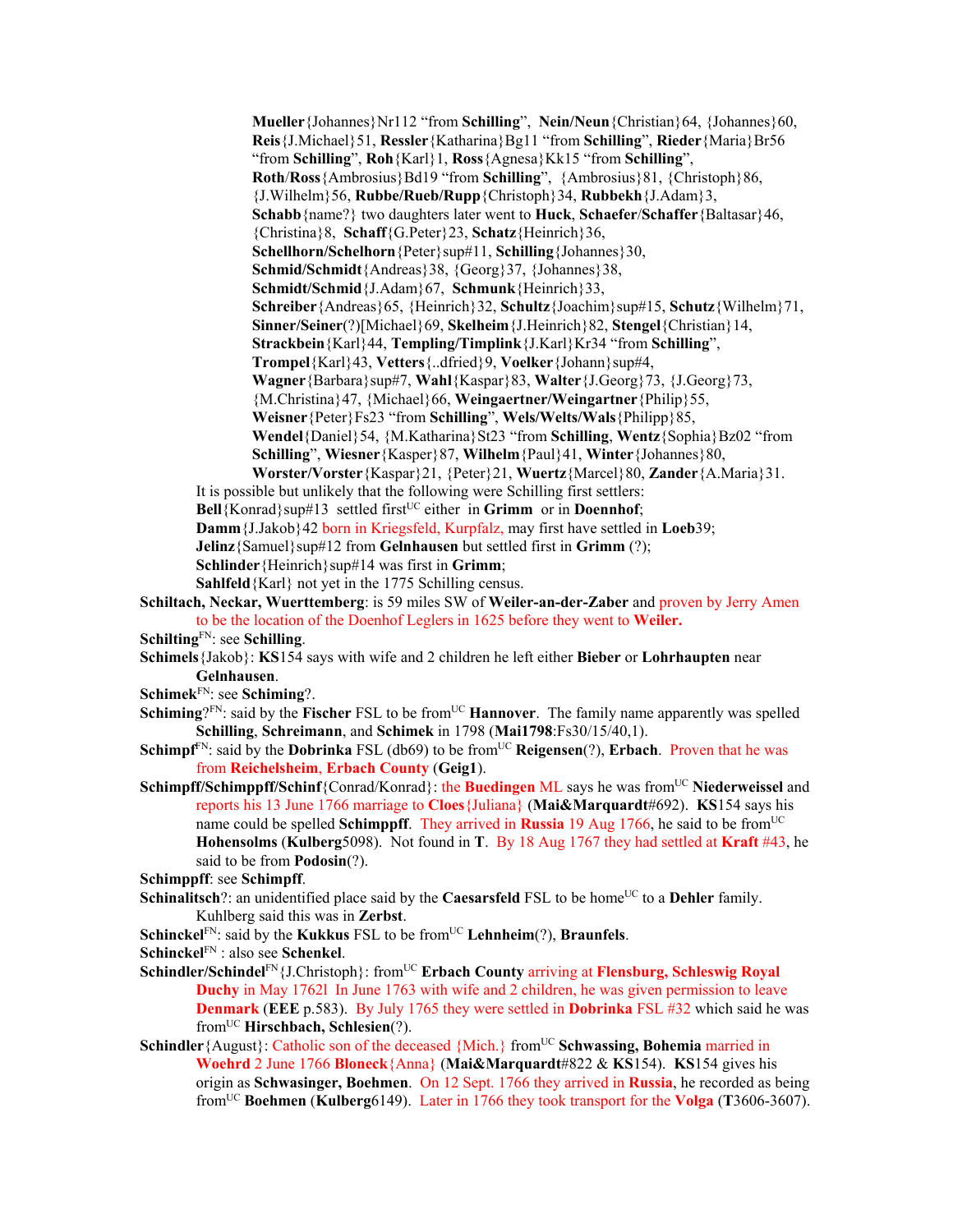By Sept 1767 this couple was settled at **Keller** FSL #65 which said he was from<sup>UC</sup> Schwassing **bei Muehle**.

- **Schindler**{Heinrich}: son of the late {Joh.} of **Leipzig** married in **Woehrd** 7 May 1766 **Dobler**{Marg.} widow of a hussar in the Royal regiment of Prussian Gen. von Ziethen (**Mai&Marquardt**#803 & **KS**154). On 12 Sept. 1766 he with wife {Magdalena} arrived in **Russia**, he said to be from **Sachsen** (**Kuhlberg**6195). Later in 1766 with wife {M.Magdalena} in **Oranienbaum** he took transport for the **Volga** (**T**3239-3240). By 5 Sept. 1767 they with infant daughter {A.Maria} had settled at **Lauwe** FSL #24, he said to be from **Leipzig**. I could not find this family in the 1798 censuses.
- **Schindler**<sup>FN</sup>: said by the **Norka** FSL to be from<sup>UC</sup> **Runkel** (no locality mentioned). The maiden name of the wife is later said to be **Becker** (**Mai1798**:Nr82, also see Nr71).
- **Schindler**FN: said by the **Stahl-am-Tarlyk** FSL to be fromUC **Altdorf**, **Nuernberg** [**Imperial City**]. I could not find members of this family in **Mai1798**.
- **Schindler**{Heinrich} from<sup>UC</sup> **Wolfenhausen** near **Weilburg** he married in **Buedingen** on 15 May 1766 **Becker**{A.Elisabetha/Catharina} (**Mai&Marquardt**#652, **KS**120). Not listed in **Kulberg**, **T**, or in any published FSL.
- **Schindler**{Heinrich}: listed in **T**517-518 with wife {A.Margaretha}. Not listed in **Kulberg** or in any published FSL.
- **Schindler**{Heinrich}: listed in **Kulberg**6195 and **T**3239-3244 with wife [M.Magdalena}. Not listed in any published FSL.
- **Schindler**: also see **Schindel**.
- **Schinf**<sup>FN</sup>: said by the **Kraft** FSL to be from<sup>UC</sup> **Podosin**(?), **Hohensolms**.
- **Schingas**? $F_N$ : the **Mueller** FSL says that his **Fuchs** brother-in-law with whom he lives is from<sup>UC</sup> **Schlierbach**. So very likely, he and his sister, **Fuchs**' wife are from there too.
- **Schintwelt**?FN: said by the **Dobrinka** FSL to be from<sup>UC</sup> Berlin, Brandenburg.

**Schipp/Schoepp**<sup>FN</sup>{Susanna Margaretha}: from<sup>UC</sup> **Reibach** married **Armbruester**{J.Michael} in

- **Buedingen** 22 April 1766; by 1767 this couple was at **Krasnoyar** FSL #69; **KS**154 says she was a **Schoepp** from **Reibach** near **Dieburg** (**Mai&Marquardt**#569).
- **Schipper**FN: see **Schippert** and **Shiper**.
- **Schippert**<sup>FN</sup>: said by the **Keller** FSL to be from<sup>UC</sup> **Bodenheim, Kurmainz**, with an orphan **Fell** boy in the household. Spelled **Schipper** in 1798 (**Mai1798**:Nk42).

**Schirag**{M.Magdalena}: recorded as a godparent at the 11 May 1766 **Luebeck** baptism of

- **Schreiner**{J.Jacob} son of {J.Friedr.} and **Stauch**{M.Johanna} (**Mai&Marquardt**#1353). No later reference found.
- **Schirag**{Peter}: recorded as a godparent at the 11 May 1766 **Luebeck** baptism of **Hinckel**{A.Maria} daughter of {J.Carl} and **Schreiner**{A.Maria} (**Mai&Marquardt**#1352).
- **Schirart** FN: see **Schierart**.
- **Schirard**FN: see **Schierart**.
- **Schirmer**<sup>FN</sup>{Peter}: said by the **Mariental** FSL to be from<sup>UC</sup> **Raude**?, **Kurmainz**.
- **Schirmer**{Joseph/Josef}: married **Bourseck**{Helena} in **Luebeck** 10 October 1765

(**Mai&Marquardt**#1179). **KS**154 mistakenly had the year as 1766. Not found in **Kulberg**, **T**, any published FSL or in **Mai1798**.

- **Schirmer**FN: also see **Schiemer**.
- **Schirrmann**{Ulrich}: arrived in Russia before 28 January 1765 with wife, 3 children ages 7, 4, and 2, and a nephew age 14 and they were all still in St. Petersburg on 16 February (**Fond, file 42**< pp. 5,
	- 11). I could not find them in any later record.
- **Schischeft**, **Prussia**: an unidentified place which the **GCRA** found associated with frau **Henne** (nee **Pfusterle**).
- **Schissler**FN: said by the **Walter** FSL to be fromUC **Lagenschwarz**, **Freie Adelprovinz der alten Ritter**. The family name has also been spelled **Schessler, Schoessler,** and **Schoezler**. **Doris Evans** says research done by Anneliese Micheiwski for the Frank Research Fund confirms this **Schoessler** man's origins: he camefrom **Sandberg** near **Gersfeld** to **Langenschwarz** where in 1711 he married a Beyer woman.
- **Schitler**FN: see **Sitler**.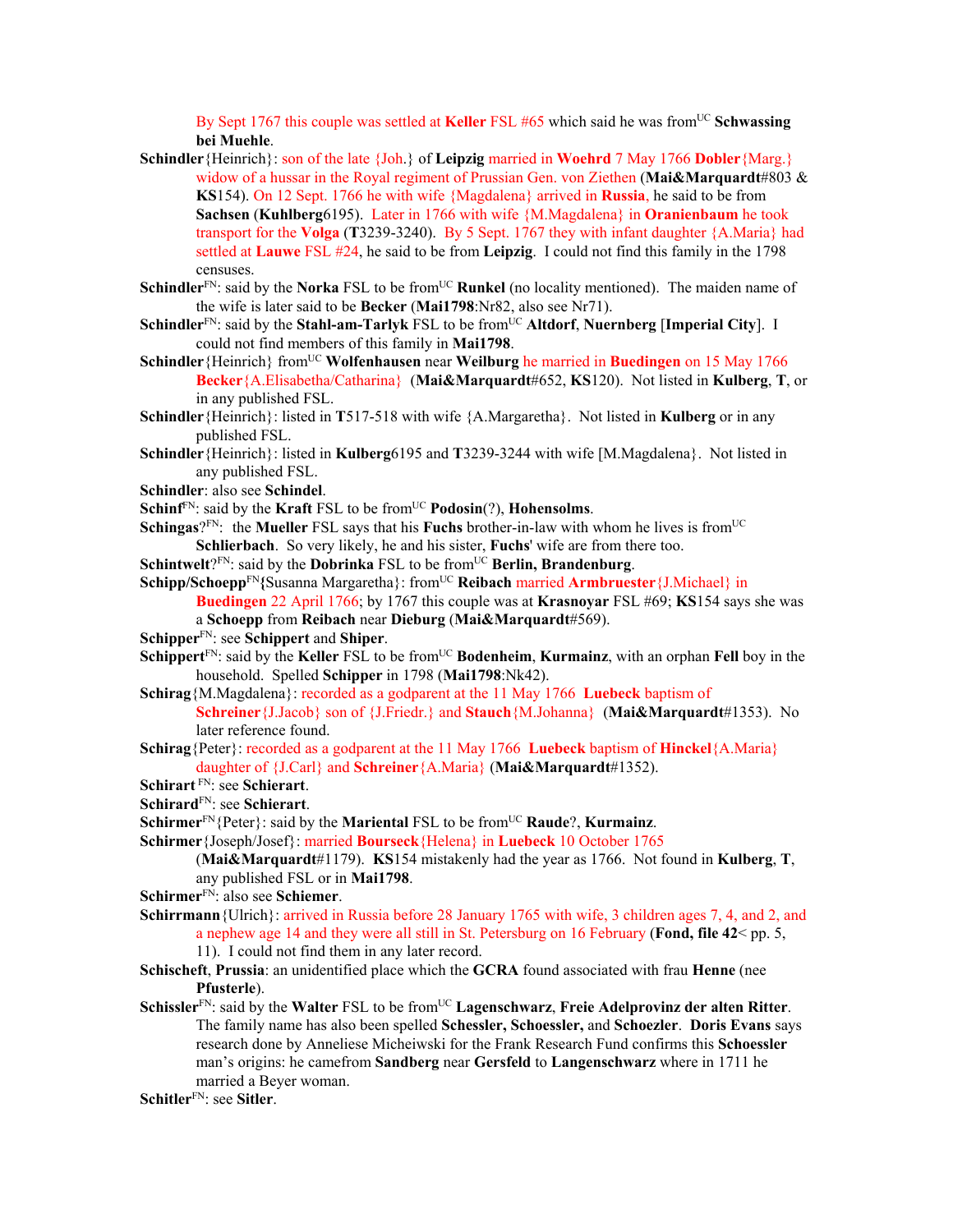- **Schitzel**<sup>FN</sup>: said by the **Lauwe** FSL to be from<sup>UC</sup> **Breternitz**, **Sachsen**. I could not find this family in the 1798 censuses.
- **Schkopau**GL, [**Merseburg Bishopric**]: is some 5 miles S of **Halle** city, **Sachsen-Anhalt**, and said by the Lauwe FSL to be home<sup>UC</sup> to a **Kasner** family.

**Schlaegel**FN: **Bonner** proved that one daughter of the **Messer** family (FSL #53) was baptised in **Bueches/Buches**, **Isenburg**[-**Buedingen County**].

**Schlaegel**FN: also see **Schlegel.** 

**Schlaeger**FN: see **Schlager**, **Schlarg**, and **Schlege**.

**Schlaerb**FN: this family name was found recorded in **Schotten** parish records for many generations prior to 1767; see **Flegel** trip.

**Schlaffich**GL: see **Gross Slawsk**.

**Schlaffzig**GL: see **Gross Slawsk**.

- **Schlaffzigi**GL: see **Gross Slawsk**.
- **Schlag**<sup>FN</sup>: said by the Stumpp supplement to the **Dietel** FSL to be from<sup>UC</sup> [**Kur-**]**pfalz** (no locality indicated). Spelled **Schaleger** in 1798 when the wife's maiden name was given as **Klein** (**Mai1798**:Dt77).
- **Schlager**<sup>FN</sup>: said by the **Brabander** FSL to be from<sup>UC</sup> **Erbach**, **Kurmainz**. Spelled **Schlaeger** in 1798 (**Mai1798**:Bn60). For other family members in 1792, and 1798 see **Mai1798**:Mv400, 408, Dt78, Br6.
- **Schlamberg**<sup>FN</sup>: said by the **Paulskaya** FSL to be from<sup>UC</sup> **Wendeburg**?. I could not find this family in the 1798 Volga censuses.
- **Schlamp**?FN: said by the **Straub** FSL to be from<sup>UC</sup> **Kurpfalz** (no locality mentioned). I did not find them or any descendants in **Mai1798**.
- **Schlangenbad**GL**, Kurmainz**: is some 10 miles NW of **Mainz** city, 9 km WNW of **Wiesbaden** city centre and was by the **Katharinenstadt** FSL to be home<sup>UC</sup> to a **Ohl** family.
- **Schlant**FN: listed by both the 1816 **Neudorf** census (#9, 11, 33) without origin, while **KS**:425 says in one entry that they came from<sup>UC</sup> **Torschau**, [**Banatsch**,] **Ungarn**, and in another that they came fromUC **Elsass**, via **Ungarn**. See the **GCRA** book for more but little more there on origin.
- **Schlar**FN: said by the **Paulskaya** FSL to be from<sup>UC</sup> **Treis-an-der-Lumda**?. I could not find this family in the 1798 Volga censuses.
- **Schlarf** FN: a possible early settler of **Zuerich** listed as an orphan in the **Fei**{PhilippPeter}household.
- **Schlatserot**, **Freie Adelprovinz der alten Ritter**. The Rye version of the **Walter** FSL (#40) says this was home<sup>UC</sup> to **Schaefer**<sup>FN</sup>{Wigant}. The Walter Research Project has identified this village as **Schletznrod**, **Hessen**. However the Pleve version of the same household (#40) says he was fromUC **Rimbach**.
- **Schlech**?, **Preussen**: an unidentified place said by the **Galka** FSL to be home<sup>UC</sup> to a **Malm** widow.
- **Schlecht**FN{Gottfried}: arrived in **Glueckstal** after the 1816 census and was proven by **GCRA** to be from **Bonlanden**GL, **Esslingen** [**Amt**], **Wuerttemberg**. See the **GCRA** book for more details.
- **Schlecht** FN {Margaretha}: listed by the 1816 **Glueckstal** census (**KS**:67, 425) with no origin. She may have come from the same place as Gottfried. See the **GCRA** book for more details.
- **Schlechtbach**GL: see **Unterschlechtbach**.
- **Schlechtenwald**?, **Boehmen**: an unidentified place said by the Keller FSL to be home<sup>UC</sup> to a Heckmann? family.
- **Schledewitr**<sup>FN</sup>: said by the **Jost** FSL to be from<sup>UC</sup> **Meisenheim**, **Zweibruecken**. In 1798 the name was spelled **Schledewitz** (**Mai1798**:Jo05,25).
- **Schledewitz**FN: see **Schledewitr**.
- **Schledor**{A. Barbara}: **Denise Grau** proved her marriages first to a **Kenner/Knect** man and then to **Wassinger**{Joseph}, **with whom she settled in Graf.**
- **Schleegel**<sup>FN</sup>{A.Cathar/}: from<sup>UC</sup> **Isenburg County** married 21 May 1766 **Weber**{J.Hinr.}; this couple by 1767 had settled at **Stahl-am-Karman** #22 (**Mai&Marquardt**#226).

**Schleesen, Kursachsen**: see **Schleiz**.

**Schleffler**{Christoph/Christian}: **Anhalt-Dessau** archival records report he is a discharged soldier from **Rehsen** who courted a widow for her pension (**Mai&Marquardt**#1144). **KS**154 says this immoral person deserted his wife in **Rehsen, Dessau**. He then married **Sprecht**{M.Dorothea} in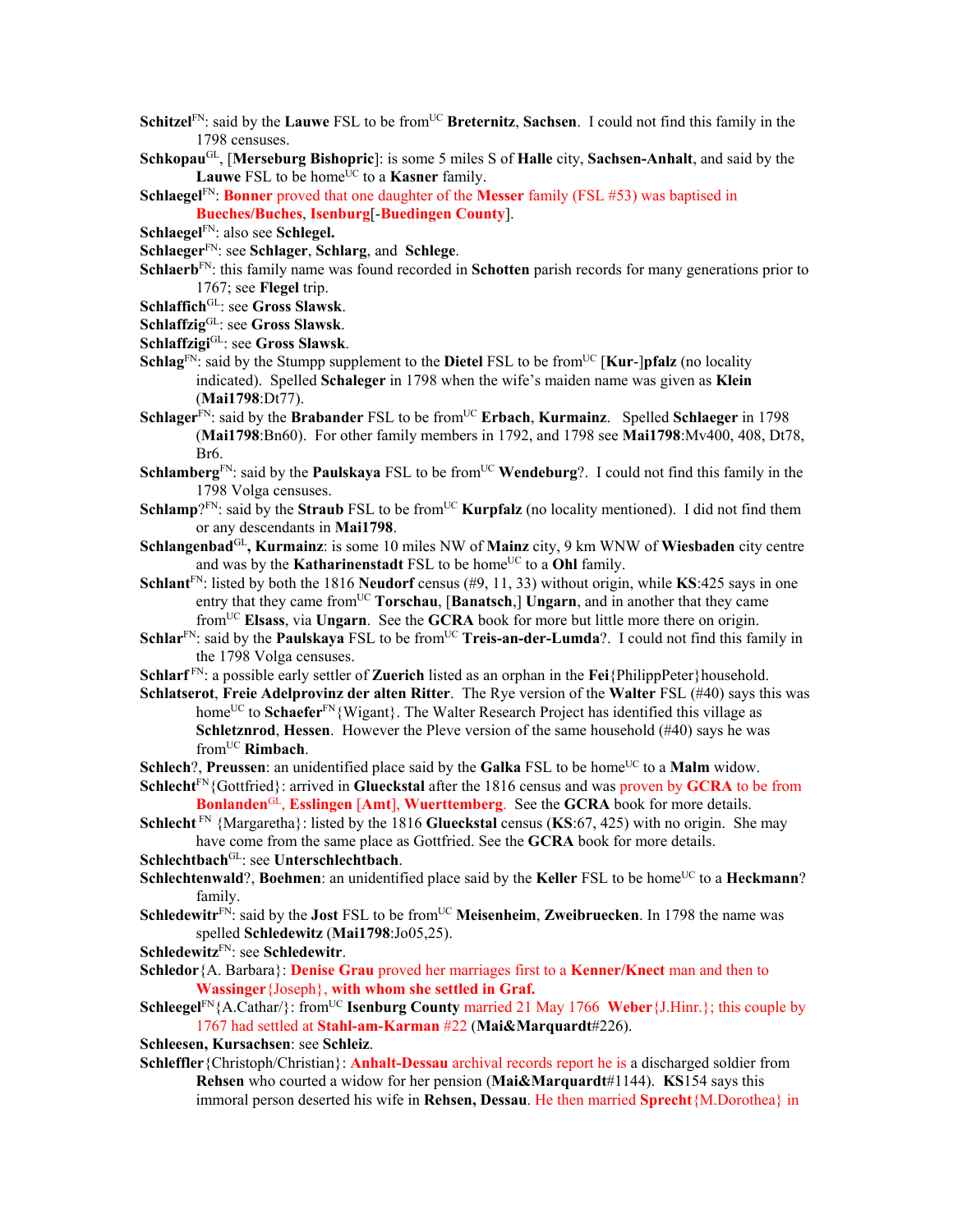**Rosslau** 10 April 1766 (**Mai&Marquardt**#947). Not found in **Kulberg**. Later in 1766 {Christian & M.Dorothea} with 3 children took transport in **Oranienbaum** for the **Volga** (**T**5369- 5373). Not found in any published FSL.

**Schlefler**<sup>FN</sup>{Konrad}: said by the **Grimm** FSL to be from<sup>UC</sup> **Isenburg** (no locality mentioned).

- **Schlege**FN{Johannes}: son of the deceased {Peter Carl} and step-son of **Rener**{J.Georg} (**Bauer** FSL #55a). I could not find either **Schlege** in either **Kulberg** or **Mai1798**.
- **Schlegel, Schleicher, Schleigel, Schleuger, and Schleuchert**, listed in one sequence below:
- **Schleich**{M.Catharina/Katharina}: daughter of {Melchior} from<sup>UC</sup> **Buedingen** married on 10 April 1766 in **Buedingen** Gies {Johannes} from<sup>UC</sup> Gelnhausen (Mai&Marquardt#613). They are listed in the **Walter** FSL #53.
- **Schleuger**<sup>FN</sup>: said by the **Balzer** FSL to be from<sup>UC</sup> **Isenburg** (no state or locality identified). **KS**:154 said he was fromUC **Offenbach**, **Isenburg**[-**Birstein Principality**]. For 1798 see **Mai1798**:Bz92, Ho8, Lw23. His brother or cousin may have been listed as **Schleigel** in the FSL.
- **Schleigel/Schleuchert/Schlegel/Schleuger**FN{Johannes}: said by the **Balzer** FSL to be from **Isenburg**. **Bonner** found that a **Schlegel** of this name was baptized **Wolferborn**, **Isenburg**[-**Birstein County**?]. A **Luebeck** ML said this **Schleuchert** man married in 1766 a **Goetz** woman fromUC **Isenburg** (**Mai&Marquardt**#233). The family name was spelled **Schleuger** in 1798 (**Mai1798**:Ks22).
- **Schlegel<sup>FN</sup>**{Philipp}: said by the **Balzer** FSL to be from<sup>UC</sup> **Isenburg** (no state or locality identified), with **Eiler**? orphan boys in the household. For 1790 see **Mai1798**:Mv67.
- **Schlegel**<sup>FN</sup>: said by the **Belowescher Kolonien** FSL to be from<sup>UC</sup> **Isenburg** (no locality mentioned). **Schlegel/Schlaegel/Schlagel**{Gottlieb}: said by the Recruiter Beauregard list to have come from<sup>UC</sup>
- **Muelhausen** (**Lk**131). This **Schlaegel** man married **Walther{**Cunigunda} in **Luebeck** 15 July 1766 (**Mai&Marquardt**#185). Listed as **Schlagel** in 1767 (**T**1243-1244). He was listed in **Biberstein** in 1798 (**Mai1798**:Bb44) where no earlier colony is mentioned; not found in any FSL, so it is quite possible that they were among the **Biberstein** first settlers.
- **Schlegel**<sup>FN</sup>: said by the **Brabander** FSL to be from<sup>UC</sup> **Foudenbach**?, **Provinz Utrecht**.
- **Schlegel/Schlaegel**<sup>FN</sup> {Konrad}: said by **Kuhlberg**3229 and the **Huck** FSL to be from<sup>UC</sup> **Isenburg** (no locality or country mentioned).
- **Schleicher**<sup>FN</sup>: said by the **Jost** FSL to be from<sup>UC</sup> **Klein Glien**?, **Sachsen**; also in the household was a **Keteke** woman, his betrothed.
- **Schlegel**{FranzSr}FN: listed with his **Keller** wife in the 1772 **Pobochnaya** first settlers' list (pb15) with no origin mentioned ; for offspring in 1798 see **Mai1798**:Pb1,4,12 and 25.
- **Schlegel**{FranzJr} FN: listed with his **Laib** wife in the 1772 **Pobochnaya** first settlers' list (pb16) with no origin mentioned ; for offspring in 1798 see **Mai1798**:Pb10 and 30.
- **Schleucher**FN{Adam}: said by the **Norka** FSL to be from<sup>UC</sup> **Isenburg** (no locality mentioned). Spelled **Schleicher** in 1775. Spelled **Schleiger** in 1798 (**Mai1798**:Nr135 and possibly 138).
- **Schleucher**<sup>FN</sup>{Konrad}: said by the **Norka** FSL to be from<sup>UC</sup> **Isenburg** (no locality mentioned). Spelled **Schleicher** in 1775. In 1798 it was spelled **Schleiger** and the wife's maiden name was given as **Klin**? (**Mai1798**:Nr45, 34, Pb27 and possibly Nr138?).
- **Schlegel**{Georg}: son of {Stephan} of<sup>UC</sup> **Eschenvelden, Sulzbach Duchy** married **Zeberlin**{Anna} in **Woehrd** 2 June 1766 (**Mai&Marquardt**#820). **KS**154 has **Eschenfelden** near **Amberg**. Not found in any later source.
- **Schleicher**{Susanna}: fromUC **Gersfelden**, **Fulda Bishopric**, married **Vay**{Nicolaus} in **Buedingen** 26 May 1766 (**Mai&Marquardt**#666 & **KS**154). Not found in any later source.
- **Schlehe**<sup>FN</sup>: said by the **Bettinger** FSL to be from<sup>UC</sup> **Ochsenfurt**, **Dessau**, with a Richter mother-in-law in the household. Spelled **Schley** in 1798 (**Mai1798**:Zg8).
- **Schleiber**FN: according to the Kromm version of the **Jagodnaja Poljana** FSL the children of frau **Schleiber** by her first marriage were surnamed **Kral** (p.133).
- **Schleiber**FN: also see **Schleibor**.
- **Schleibor**?/**Schleiber,Schreiber,Maiber** and **Maibeer**FN: said by the Pleve version of the **Jagodnaja Polyjana** FSL to be from<sup>UC</sup> **Schwalmtal**(?). The Kromm version gives various spellings for the family name (**Schleiber**, **Schreiber, Maiber** and **Maibeer**) and says it was from **Schmalkaden** (p.29), it also says frau Schleiber's children by her first marriage were surnamed **Kral** (p.29). Her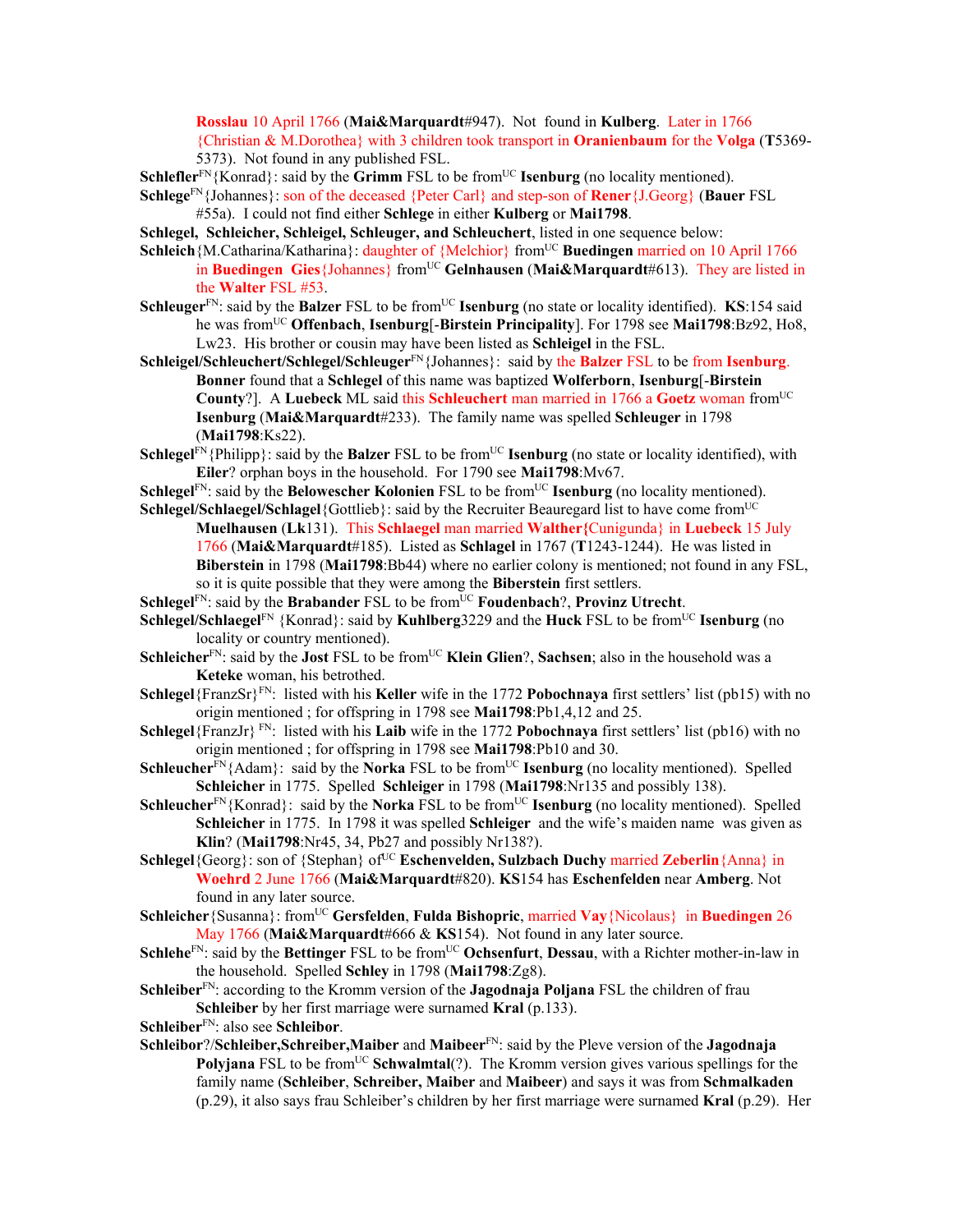married name is spelled **Schreiber** in 1798 (**Mai1798**:Yp35)

- **Schleich**<sup>FN</sup> {J.Peter}: said by **Kuhlberg3195** and the **Huck** FSL to be from<sup>UC</sup> **Isenburg** (no locality or country mentioned).
- **Schleich**{A.M.}: she married **Wahmser** {J.Melchior} 3 Oct 1765 in **Luebeck**; not found resident in Russia so far (**Mai&Marquardt**#22).
- **Schleicher**FN: see under **Schlegel**.
- **Schleigel**: see under **Schlegel**.
- **Schleiger**FN: see **Schlegel**.
- **Schleining**FN: see **Schleucher**.
- **Schleinitz**GL, is some 21 miles WNW of **Dresden** and said by the **Frank** FSL to be in the state of **Sachsen** and home<sup>UC</sup> to a **Blausius** family.
- **Schleitheim**: an unidentified place said by the **Kautz** FSL to be the home<sup>UC</sup> of a **Schmidt** family. It might be Schleitheim, **Schaffhausen**, **Switzerland**, some miles S of **Frankfurt-am-Main**.
- **Schleiz<sup>GL</sup>, [Reuss]**: said by the **Bauer** FSL to be home<sup>UC</sup> to a **Axt** family. This probably is Schleiz, **Thueringen**, some 31 miles WSW of Zwickau city.
- **Schleiz**GL, [**Kur**-]**Sachsen**: said by the **Boaro** FSL to be home to a **Wolf** family; **David F. Schmidt** proved this birthplace as **Schleesen, Kursachsen**. Said by the **Reinwald** FSL to be home<sup>UC</sup> to the **Schrog** family. The only Schleiz that I can find is some 31 miles WSW of **Zwickau** city, then in **Reuss County**, not in **Kursachsen**.
- **Schlepp**FN: **Curt Renz** has found the church records for this **Hoffnungstal, Bessarabia**, family in **Hafnershaslach, Vaihingen Oberamt, Wuerttemberg**. Stumpp, p.524, says they arrived in Russia in 1815.
- **Schlepp**FN: also see **Schleppe**.
- **Schleppe**FN: said by both the 1816 **Neudorf** census (#51) and **KS**:426 to have come from **Haefnerhaslach**, **Vaihingen** [**Amt**], **Wuerttemberg**. Using **FHL**#1,184,600, the **GCRA** proved this origin. See their book for more. Also spelled **Schlepp**.
- **Schlert**<sup>FN</sup>{Peter}: said by the **Roethling/Semenowka** FSL to be from<sup>UC</sup> Urbach-Kirchdorf, Westerwald or **Urbach bei Nordhausen**.
- **Schlesien**<sup>GS</sup>: [Silesia, a territory now mostly controlled by Poland and the Czech Republic. It was a part of **Prussia** from 1742-1919. Unless otherwise indicated, none of the following references mentioned any locality. Said by the Stumpp supplement to the **Dietel** FSL to be home<sup>UC</sup> to a **Bitsch** family. Said by **Kuhlberg** to be home<sup>UC</sup> to **Kalewi**{Gottfried}23 single, **Schulz**{Johann)20, . Said by the **Stahl-am-Karaman** FSL to be an empire and to include the locality of Gern home<sup>UC</sup> of a Rose family.
- **Schleswig city**: is 33 km NW of **Kiel** city and 29 km SSE of **Flensburg** city. Useful maps for location are found in **EEE** at pp.112 and 131. It was a prime entry point for folks heading for the German colonies in **Denmark**.
- **Schleswig**: probably was short for the next 2 entries; **Kulberg** 78 said this was home<sup>UC</sup> to **Paske**{G.Friedrich+w+2c}.
- **Schleswig Royal Duchy**<sup>GS</sup>: the same as the next entry.
- **Schleswig-Holstein [Royal Duchy]<sup>GS</sup>:** in the 1760s the King of **Denmark** held this Duchy, which covered most of the territory between **Hamburg** city on the S and Kolding city on the N. A useful map is found in **EEE** at p.112. No locality was mentioned in the following references. Said by the **Enders** FSL to be home<sup>UC</sup> to **Belzig**? families, to frau **Fleming**, to a **Luzaft**? family, and to frau **Stenaben**?. Said by the **Reinwald** FSL to be home<sup>UC</sup> to the **Neuwirth**{Johannes} family and possibly to a **Bernager**? family. Said by the **Stahl-am-Tarlyk** FSL to be home<sup>UC</sup> to **Hagen** and **Numm** families. Said by the **Warenburg** FSL to be home<sup>UC</sup> to a **Boettcher** family.
- **Schlettstadt**GL, **Elsass**: now Selestat, France, 26 miles SW of **Strausbourg**, and said by the **Degott** FSL to be home<sup>UC</sup> to a **Koller** family.
- **Schletznrod**GL, **Freie Adelprovinz der alten Ritter**: is some 14 miles NNW of **Fulda** city, and is believed by the **Walter Research Project** to be home<sup>UC</sup> to a **Schaefer** family.
- **Schleucher**FN : listed among the **Schlegel**s.
- **Schleuchert**FN: listed among the **Schlegel**s.
- **Schleuger**<sup>FN</sup>: listed among the **Schlegels**.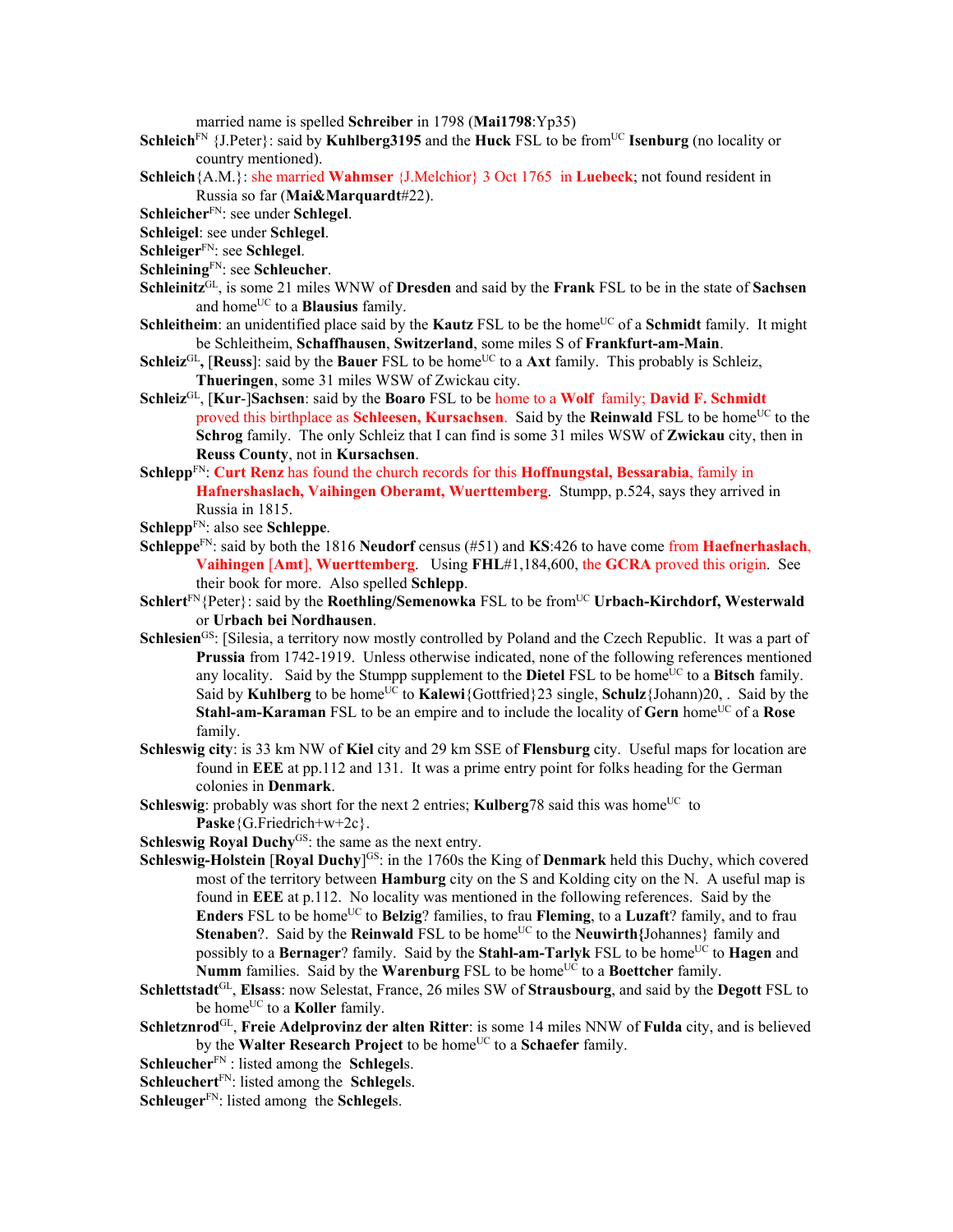**Schleuning**FN{J.Caspar}: this orphan was said by the **Boaro** FSL to be living in a **Noak** family that was fromUC **Zerbst**. Spelled **Schleuning** in 1792 and 1798 (**Mai1798**: Mv325, Bs23).

- **Schleuning**FN{Margaretha}: this orphan was said by the **Boaro** FSL to be living in a **Schmidt** family that was fromUC **Wenzlow**. Spelled **Schleuning** in 1776 (**Mai1798**: Mv290).
- **Schleuning**FN{J.Caspar}: said by **Kuhlberg**5198 and the **Norka** FSL #117 to be from<sup>UC</sup> **Stollberg** (no locality mentioned). In 1798 also spelled **Schleuning** (**Mai1798**:Nr179 and 180). A **Luebeck** ML says this man from **Stollberg** married a **Gebel** woman in 1766 (**Mai&Marquardt**#256). But later in 1766 she had been replaced by a **Schneider** woman (**Norka** FSL#117 and **Mai1798**:Nr179).
- **Schleuning**FN: this family name was found recorded in **Schotten** parish records for many generations prior to 1767; see **Flegel** trip.
- **Schleuning**GL: also see **Schleining**.
- **Schleusingen**GL**, Gekenburg**(?): is some 28 miles WSW of Saalfeld city, and said by the **Boaro** FSL to be home<sup>UC</sup> to a **Weigand** family.
- **Schleusingen**GL, [**Kursachsen**]: is some 28 miles WSW of Saalfeld city, and said by the **Boaro** FSL to be home<sup>UC</sup> to a **Buetner**, and possibly to a **Schmidt** family. Schleusingen was long the seat of the Henneberg Counts but by the 1760's apparently was controlled by a Saxon line. Kuhlberg said it was in [**Kur**-]**Sachsen**.
- **Schley** FN: see **Schlehe**.
- **Schlickert**FN: the Stumpp supplement to the **Dietel** FSL fails to give a place of origin for this family. I could not find them in **Mai1798**es.
- **Schlichter**FN: settled, no date given, in **Gueldendorf, Odessa**; family records found by **Curt Renz** in **Reusten, Herrenberg parish, Wuerttemberg**.
- **Schlichter**FN: listed by the 1816 **Neudorf** census (#48) with no origin, but said by **KS**:231 to be from **Entringen**, **Tuebingen** [**Amt**], **Wuerttemberg**. Using **FHL**#1,475,701, the **GCRA** proved this origin. See the **GCRA** book for more.
- **Schlierbach<sup>GL</sup>:** an unidentified place said by the **Goebel** FSL to be home<sup>UC</sup> to **Walter**, **Merkel**, and possibly **Fuchs** families. Said by the **Kamenka** FSL to be home<sup>UC</sup> to a **Hohl/Gol** family. There are several Schlierbachs in Germany; this one is likely same as **Schlirbach** below.
- Schlierbach<sup>GL</sup>: said by the Mueller FSL to be home<sup>UC</sup> to a Fuchs family and probably to the **Schingas**?brother-in-law who lives with them. The Kuhlberg list gives the state as *Isenburg*. This probably is Schlierbach, **Isenburg-Birstein** some 7 miles E of **Buedingen**.

- **Schlierbach**GL, **Goeppingen** [**Amt**], **Wuerttemberg**: is some 6.5 miles WSW of **Goeppingen** city, and was proven by **GCRA** to be home to the **Keller**{Jacob} family that went to **Glueckstal**. See the **GCRA** book for more details.
- **Schlinckenfing**{Catharina}: married **Mayer**{H.Martin} in **Buedingen** 6 March 1766; by 1767 this couple was at **Norka** FSL #211 (**Mai&Marquardt**#374).
- **Schlinder**{Heinrich}: settled first<sup>UC</sup> either in **Grimm** or in **Doennhof** but by 1775 was in **Schilling** (**Schilling** 1775 census, supplement #14 ).
- **Schlipp**{Otto}: married **Krueb/Krub**{Elisabeth} in **Luebeck** 15 July 1766 (**Mai&Marquardt**#182). **KS**154 has the wrong year: 1765. On 12 Sept 1766 he had arrived alone in **Russia**, said to be fromUC **Hessen** (**Kulberg**5554). Later he alone took transport in **Oranienbaum** for the **Volga (T**1143). Not found in any published FSL.
- **Schlirbach**GL, [**Isenburg-Birstein**]: now spelled **Schlierbach** and said by the **Buedingen** ML to be home<sup>UC</sup> to the **Oberritter** woman who married an Isenburger **Richter** man in 1766; by 1767 this couple was in **Norka**; Stumpp says this is near **Gelnhausen** (**Mai&Marquardt**#693). There is a **Schlierbach** some 8 miles NE of **Gelnhausen**.
- **Schlister**<sup>FN</sup>: said by the **Katharinenstadt** FSL to be from<sup>UC</sup> **Pentmainz**(?), **Boehmen**.
- **Schlitt**<sup>FN</sup>: said by the **Norka** FSL to be the orphaned son of Heinrich Schlitt living in the **Nold** household. For 1798 see **Mai1798**:Nr86.
- **Schlittenhardt**FN: arrived in South Russia in 1819 and in 1827 settled in **Gueldendorf, Odessa**; family records found by **Curt Renz** in **Ellmendingen, Pforzheim Amt, Baden**.
- **Schlitter**<sup>FN</sup>: said (no locality mentioned) by the **Urbach** FSL to be from<sup>UC</sup> **Anhalt-Koethen**

**Schlierbach**GL: also see **Schlirbach**.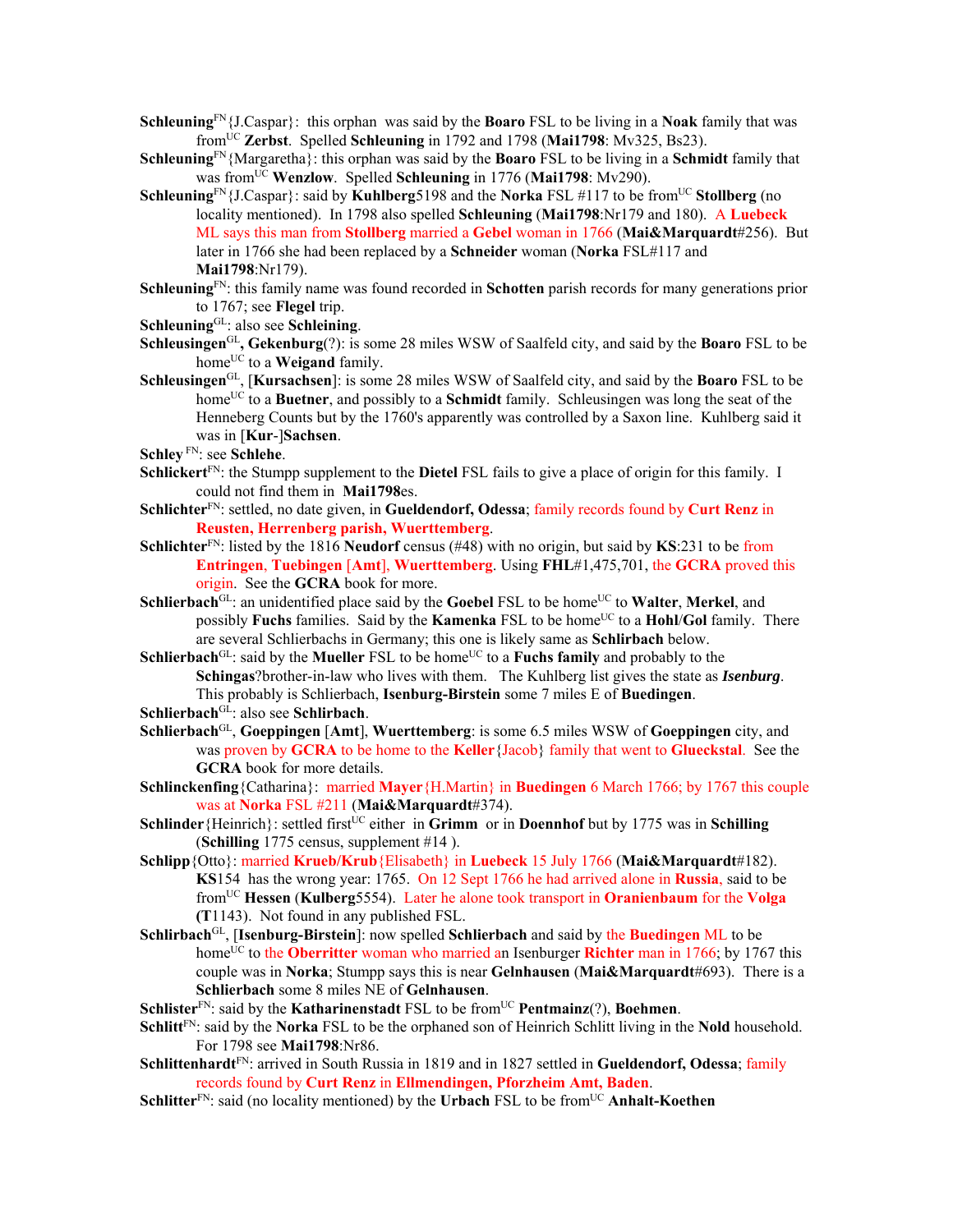[**Principality**].

**Schlitter**<sup>FN</sup>: his wife, the widow **Knorr**, was said by the **Urbach** FSL to be from<sup>UC</sup> Sulzbach.

- **Schlitz**GL: now in **Hessen**, then seat of **Schlitz County**, evidently was a minor gathering point or way station for colonists going to Russia. Some 18 such couples married in the **Schlitz** Lutheran church. Their records are faithfully rendered in **Mai&Marquardt** #732-749. **Schlitz** town is some 7 miles ENE of **Lauterbach**, 10 miles NW of **Fulda** and 32 miles NE of **Buedingen**. In 1972 the **Flegel**s (in addition to the marriages of several couples bound for Russia (reprinted in **Mai&Marquardt**, #742-#749) found mention of the following families in 1762-67 **Schlitz** church marriage records: **Ahe, Althof, Aumal, Becker, Bolaender, Degnhard, Dickert, Diez, Doebler, Doerling, Drott, Eichmann, Endters, Ettlinger, Etueng, Faust, Fiedler, Fischer, Funk, Geis, Gliss, Greitzer, Guldner, Haber, Habicht, Herrmann, Heyl, Hirten, Hmz, Hohmeyer, Imhof, Jacobi, Junglus, Kayser, Kiegelmann, Kniess, Kroh, Kuempel, Kumpf, Larch, Lorenz, Mann, Niepot, Obrey, Otterbein, Pfanmueller, Reinhard, Riegelmann Roth, Sartorin, Schaefer, Scharger, Schmalz, Schmidt, Schnell, Schwartz, Schwarz, Siebert, Sippel, Spenner, Strang, Stur, Thoet, Wagner, Weber, Weisbeck, Wenzel, Winter, Wirth, Witzel, Wolff, Zeiler,** and **Zimmer**. Many of these were some distance from Schlitz city, e.g. Eichenhayn/Eichenhain[this might be Eichelhain, some 14 miles SW, was in Riedesel Barony), Thiriam/Dirlammen[12 miles SW, was in Riedesel Barony], Frischborn[9 miles SW, was in Riedesel Barony], Meiches[14 miles WSW, Felda Jurisdiction, H-Darms.], Walerode/Wallenrod[11 miles W, was in Amt Romrot, H-Darms.], Repgeshayn/Rebgeshain[16 miles SW, was in Reidesel Barony], Herchenau/Horgenau[13 miles SW, was in Riedesel Barony], Engelroth/Engelrod[14 miles SW, was in **Riedesel Barony**], Lanzenhayn/Lantzenhain[14 miles SW, was in **Riedesel Barony**], and Russbach/Rossbach[11 miles NNE, may have been in **Schlitz County**].
- **Schlitz [County**]<sup>GS:</sup> 1726-1806, seated in the town of Schlitz, now **Hessen**. This was a small county controlling the lands a few miles around the town. Said (no locality mentioned) by the **Boregard** FSL to be home<sup>UC</sup> to a **Bittner** family. Said (no locality mentioned) by the **Boregard** FSL to be homeUC to a **Reiling** family; Kuhlberg said this was in **Darmstadt**, but Schlitz was independent of the surrounding **Hessen-Darmstadt** lands. Mentioned by the **Frank** FSL in conjuction with **Willez** and an **Eisenach** family. Said by the **Grimm** FSL to be home<sup>UC</sup> (no locality mentioned) to a **Rusch** family. Said by the **Krasnovar** FSL to be home<sup>UC</sup> to a **Markus** family. Said (no locality:
- **Schlockenau**, **Bamberg** [**Bishopric**]: is 38 miles NE of **Bamberg** city, and said by the **Hoelzel** FSL to be home<sup>UC</sup> to a **Hober/Obert** family.
- **Schloder**{Joseph/Josef}: married **Fleischmann**{Catharina/Katharina} in **Luebeck** 22 May 1766 (**Mai&Marquardt**#59 & **KS**154). On 22 May 1766 they arrived in **Russia**, he said to be from **Bayern** (**Kulberg**4336). **Die Luebecker Traulisten** has 23 May 1766. **KS**154 has {Josef}. Later in 1766 {Joseph & Catharina} with no children they took transport in **Oranienbaum** for the **Volga** (**T**4875-4876). Not found in any published FSL.
- **Schloessel**{Hinrich}: married **Hexter**{M.Margaretha} in **Luebeck** 15 April 1766; and it is suggested that her name may have been **Herter** (**Mai&Marquardt**#50 & **KS**154). Not found in any later source.
- **Schoessler**{Elisabeth}: this widow of **Bartolomaes**{Georg} is remarried to **Wiederspahn**{H.Ernst} (**Mai1798**:Wt10).
- **Schloessler**FN: also see **Thesch** of **Pfeiffer**.
- **Schlois**{Friedrich}: **KS**:82 and 154 say this party of 5 from<sup>UC</sup> **Winterberg** (which Stumpp noted was in **Westfalen**) in 1764 was sent on to the **Saratov** area as part of the group of colonists transported under the command of Captain Paykul and Cornet Rehbinder. I have not found them in any published FSL.
- **Schlooterbeck/Schlotterbeck**{Christian Christoph}: on 12 Oct 1765 in **Luebeck** he and **Schuchart**(A.Sydonia) married (**Mai&Marquardt**#30). Not found in **T**. By 20 July 1766 he and wife {A.Imdonia?) had settled at **Bauer** FSL #46, he said to be from<sup>UC</sup> **Kunsonheim**(?), **Wittenberg**. Not found in **KS** or in **Mai1798**.
- **Schlosser**<sup>FN</sup>{Elisabeth+4}: these stepdaughters in the **Shaefer**{Matthias} household were said by the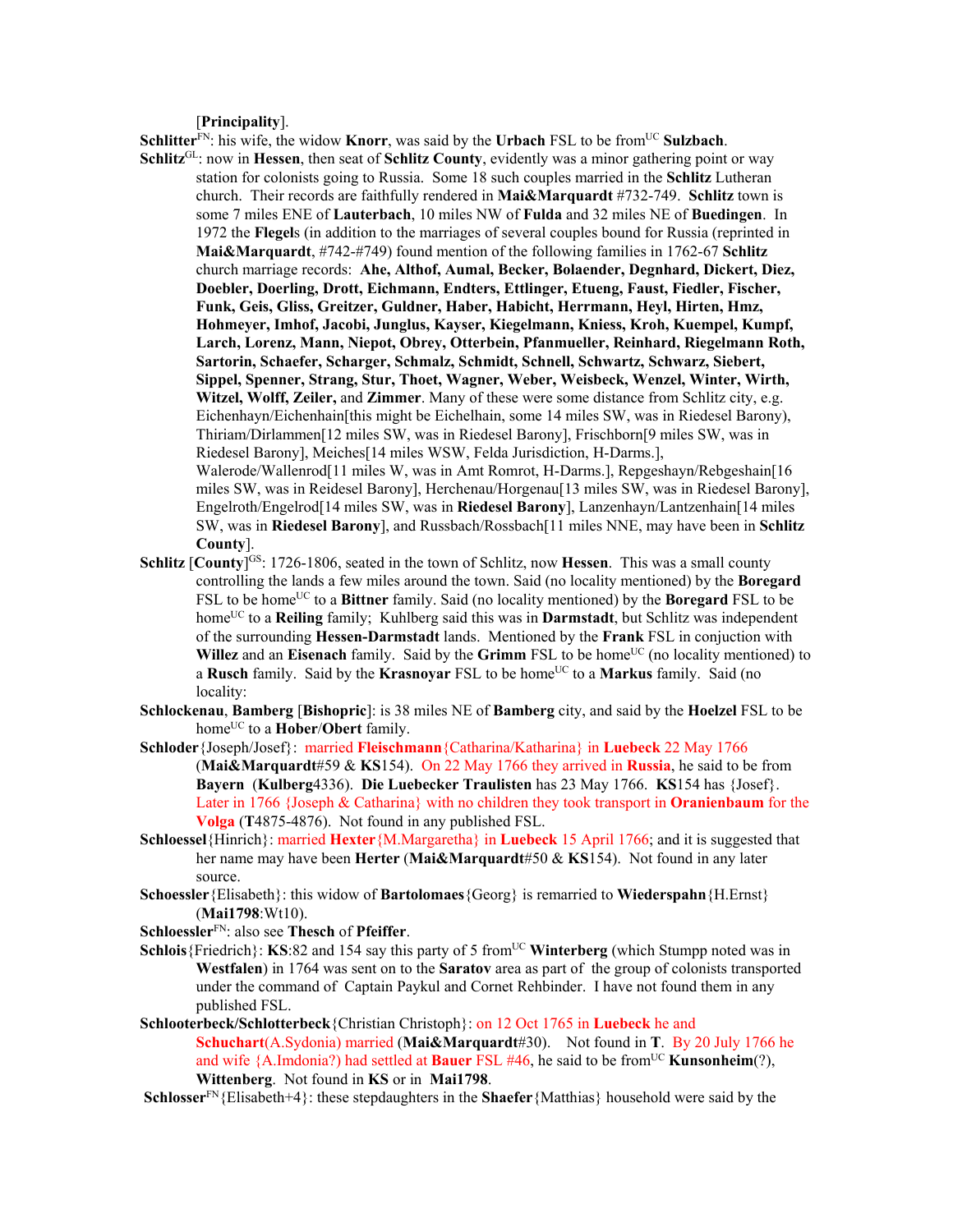Louis FSL#50a to be from<sup>UC</sup> Saargemuend, Lothringen.

- **Schlotein**{A,Mag.}FN: found by Shannon **Weis** in **Karlsruhe** church records to be wife of **Steiner**{J.Christian} and mother of **Steiner**{A.Marg.Agnes} who married **Ehrlich**{Friedrich} and settled with him in **Shcherbakovka**.
- **Schlothauer**{J.Heinrich/Wilhelm}: married **Reen**{A.Mararetha}in **Danzig** 23 May 1765 both said to be fromUC **Pfalz** (**Mai&Marquardt**#758). Not found in **T**. On 8 Aug 1766 {Johann & Anna} arrived in **Russia,** said to be from **Isenburg,** and by 1775 they had settled at **Beideck** #24 (**Kulburg**#758). In 1798 they were still in **Beideck** with her name given as **Rehn**{A.Maria} (**Mai1798**:Bd64).
- **Schlothauer**FN{Johann}: by 18 Aug 1767 he, wife {Barbara}, mother-in-law {Elisabeth}, and sister-in-law {Elisabeth} [the in-law family name not given] had settled at **Kraft** FSL #7, said to be fromUC **Alsfeld**. No further information.
- **Schlothauer/Schlotthauer**{J.Heinrich}: by 18 Aug 1767 he. single, with brothers {Johannes & Christoph}, sister {Christina} and mother {A.Elsabeth} had settled at **Kraft** FSL #8, said to be fromUC **Alsfeld**. In 1798 {Heinrich} was still living in **Kraft** but with {A.Rosina} his wife **(Mai1798**:Kf17}.
- **Schlotter**<sup>FN</sup>: said by the **Boaro** FSL to be from<sup>UC</sup> **Braun/Bsern**(?) (no other locality mentioned). I could not find this family in the 1798 Volga censuses.
- **Schlotter**{Philipp}: said by the Recruiter Beauregard's list to have been from<sup>UC</sup> Orb, [**Kurmainz**] and to have moved to **Luzern** in 1768 (**Lk**115), which would make this couple a **Luzern** first settler couple. I did not find them or any descendant in **Mai1798**.
- **Schlotterbeck**FN: go to **Schlooterbeck**.
- **Schlotthauer**{Johan/Johannes}: was godfather at the baptism of **Rauh{**Johan} son of {Philip}and his **Eckert** wife {A.Margar.} 4 June 1766 in **Luebeck** (**Mai&Marquardt**#1318). On 8 Aug 1766 with wife {Anna} he arrived in **Russia**, said to be from **Isenburg** (**Kulberg**3250). Not found in **T**. Before 1 July 1767 {Johannes & wife A.Maria} with infant son and a **Rimmel** orphan [Eva Katharina} had settled at **Huck** #11and 11a, {Johannes} said to be from<sup>UC</sup> [**Hessen-**]Darmstadt [**Landgraviate**].
- **Schlotzau**FN, **Freie Adelprovinz der alten Ritter**?: is some 2 miles SSE of Langenschwarz; the **Uels** family was here before 1686.
- **Schlouchs**?, **Daenemark** [**Kingdom**]: an unidentified place said by the **Stahl-am-Tarlyk** FSL to be home<sup>UC</sup> to the **Jessen** family.
- **Schuchart**(A.Sydonia/Imdonia/Sidoria) : on 12 Oct 1765 in **Luebeck s**he married **Schlooterbeck/Schlotterbeck**{Christian Christoph} but in **Die Luebecker Traulisten** she is {A.Sidoria} (**Mai&Marquardt**#30). Not found in **T**. By 20 July 1766 she and her **Schlotterbeck** husband had settled at **Bauer** FSL #46, he said to be from<sup>UC</sup> **Kunsonheim**(?), **Wittenberg**. Not found in **KS** or in **Mai1798**.
- **Schluechtern**GL, **Hanau County**: the town is 41 miles NE of **Frankfurt-am-Main,** 19 miles ENE of **Buedingen**, 9 miles NW of **Zeitlofs**, 35 km S of **Schlitz** and is home to a historically important monastery.
- **Schluesselfeld**, **Bamberg**[**Bishopric**]: although **Schuesselfeld** was closer to **Bamberg** city than to **Wuerzburg** city, but it was in fact in the country of **Wuerzburg Bishopric**, not in the **Bamberg Bishopric**.
- **Schluesselfeld, [Wuerzburg Bishopric**]: is some 15 miles SW of **Bamberg** city, and said to be home<sup>UC</sup> to **Schmid**{Nicol.} witness at a **Trap-Lenszner** wedding in **Woehrd** 5 May 1766. And said by that **Woehrd** ML to be home<sup>UC</sup> to the **Lenszner** bride in that wedding (Mai&Marquardt#792). They first settled in **Laub**.**Mai&Marquardt**#792). The married couple settled in **Laub**.
- **Schluesselfeld**<sup>GL</sup>, **Wuerzburg** [Bishopric]: said by the Brabander FSL (bn59) to home<sup>UC</sup> to **Dentler**  $\{J.Georg\}$ ; said by a **Woehrd** ML to be home<sup>UC</sup> both to this **Dentler** and to his wife's **Coerper** family (Mai&Marquardt#795). Said by the Hoelzel FSL to be home<sup>UC</sup> to a Neubauer family. Same place as the previous entry.
- **Schlueter**: **Anhalt-Dessau** archival records say this man came from **Coethen** with no wife or children, and left **Oranienbaum, Dessau** for **Russia** in 1766 (**Mai&Marquardt**#1145). No further information.